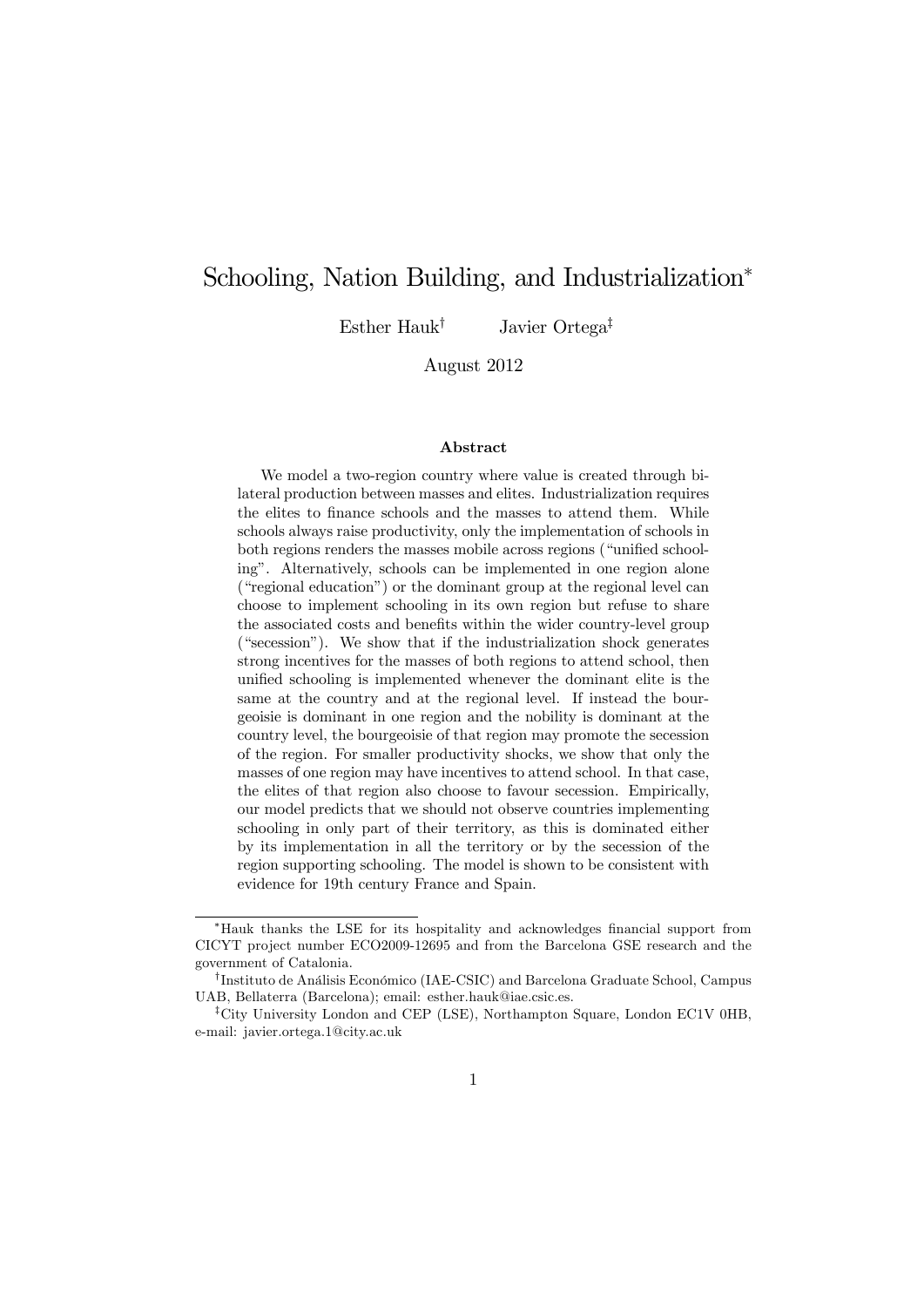# 1 Introduction

Political scientists, historians and anthropologists have extensively discussed the issue of the historical genesis of Nations and Nationalism (see e.g. Smith, 2000, for a summary of the debate). While "perennialists" argue that national identities have existed for a long period of time (see e.g. Armstrong, 1982, or Hastings, 1997), "modernists" situate the birth of Nations and Nationalism during Industrialization.

In particular, Gellner (1964, 1983) has been very influential in arguing that both Nations and Nationalism result from the implementation of mass educational systems to get workers ready for industrialization. As stated by Breuilly (2006, p. xxxiv), "Gellner insisted that industrialization required or entailed cultural homogenization based on literacy in a standardized vernacular language conveyed by means of state supported mass education". At the same time, workers become mobile through schooling because they acquire a common national identity that enables them to communicate with each other. In addition, as mass education is expensive, Gellner (1983) argues that the minimum size for a viable modern political unit is determined by the ability to finance such an educational system. More recently, Breuilly (1993) has criticized Gellner's theory and other theories of nationalism because they failed to stress that nationalism is about power and state control, and has argued that "the central task is to relate nationalism to the objectives of obtaining and using state power" (Breuilly, 1993, p. 1). However, Breuilly (1993) chooses not to develop a theory and provides instead a typology of different historical cases.

We contribute to the literature by developing a theoretical model that relates nation building and industrialization, and aims at the same time at presenting nation-building as resulting from the interaction of social groups holding power.

To this purpose, we model a two-region economy populated by masses and by two elite groups (nobility and bourgeoisie). Regions are heterogeneous in the size of their bourgeoisie. Political power is in the hands of one of the elite groups, referred to as the "dominant group", which is not necessarily the same at the regional and at the country level. The dominant group decides how the costs of schooling are shared within the elite. Value is created through bilateral production between the members of the elites and the members of the masses. Initially, the country is a rural society. Production takes place only within each region. There are clear rules establishing how the masses share production with the nobility, but the property rights of bourgeois are not well established, and mass members can grab the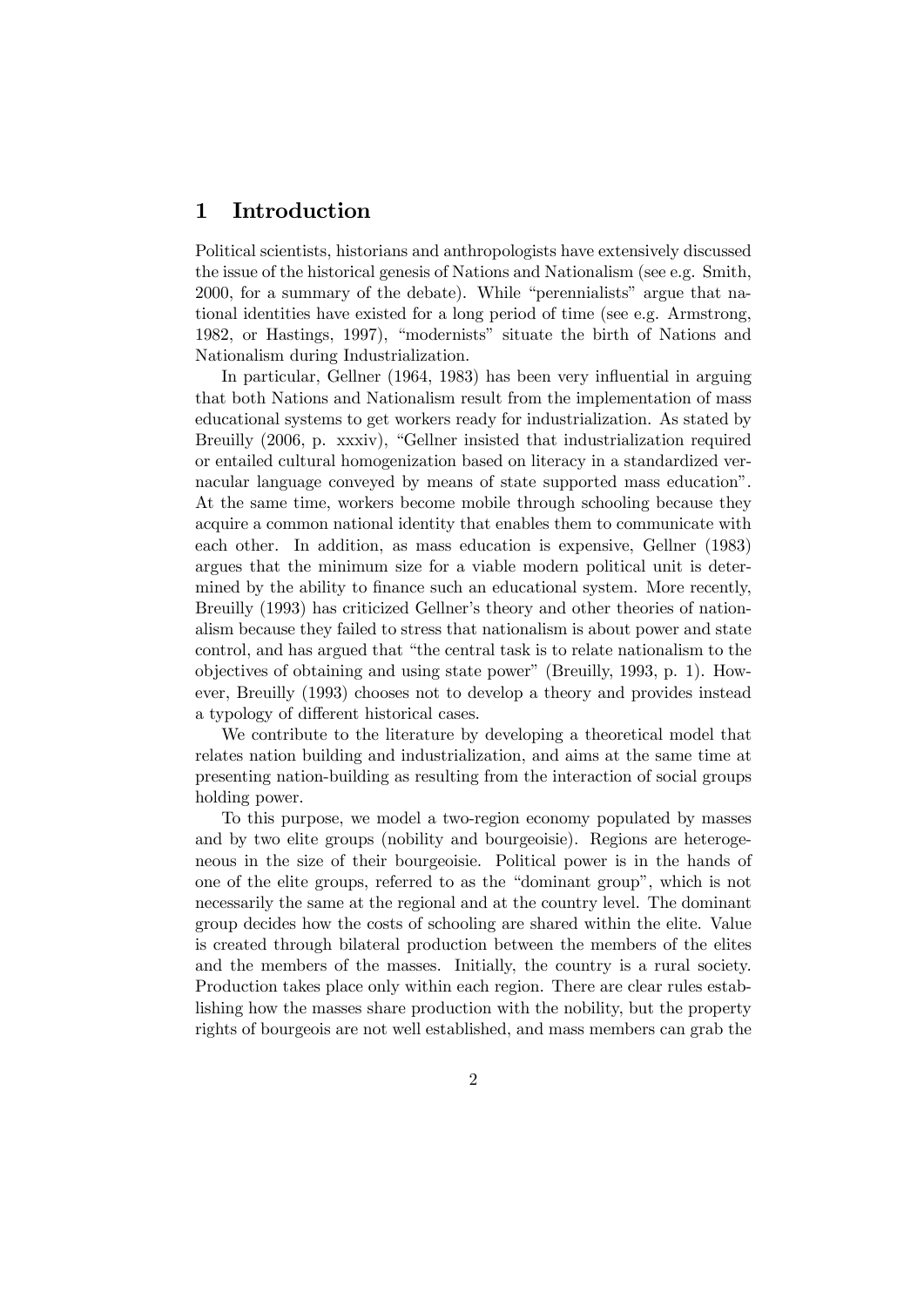entire surplus from the match with a bourgeois with a positive probability ("stealing").

The economy is hit by a productivity shock representing an industrialization opportunity which can raise the productivity of the masses. In order to be more productive, mass members need however to attend school. In addition, educated mass members cannot steal from the bourgeois. The set-up of the schooling system can only be financed by the elites, but mass members decide whether to attend school or not.

The politically dominant country-level elite can choose to implement schooling in one region only ("regional education") in which case only withinregion production is possible. Alternatively, it can choose to implement schools in both regions ("unified education"), which creates a common national identity and makes it possible for the masses of one region to produce with the other region's bourgeoisie. Finally, we consider the possilibity that the dominant region-level elite implements schooling in its own region but refuses to share the associated costs and benefits within the wider countrylevel group ("secession").

Our set-up assumes that the bourgeoisie benefits more from schooling than the nobility: while both enjoy a higher match productivity, the bourgeoisie gains stable property rights and therefore no longer fears losing its production to the masses. Moreover, under unified schooling the match pool of the bourgeoisie increases. This points to a potential conflict of interests on school implementation between the bourgeoisie and the nobility.

We show that this potential conflict of interest materializes under unified schooling, and as a result schooling is more likely to be implemented under that system when the bourgeoisie is the dominant group. Instead, if only one region gets educated, no conflict arises at equilibrium because the masses are not willing to get schooled when schooling would go against the interest of the nobility. Hence, under regional schooling whether or not schools are implemented does not depend on the identity of the dominant elite group.

Across educational systems, we show that if the industrialization shock generates incentives for the masses of both regions to attend school, then unified schooling is preferred to both regional education and to secession whenever the dominant elite is the same at the country and at the regional level. This simply results from our assumption that unified schooling is technologically superior to the other two alternative systems, in the sense that it is the only system that generates mass mobility.

Still, despite this technological advantage, unified schooling can still be dominated by secession in two different types of cases. First, we show that after a weak industrialization shock and in the presence of sufficiently het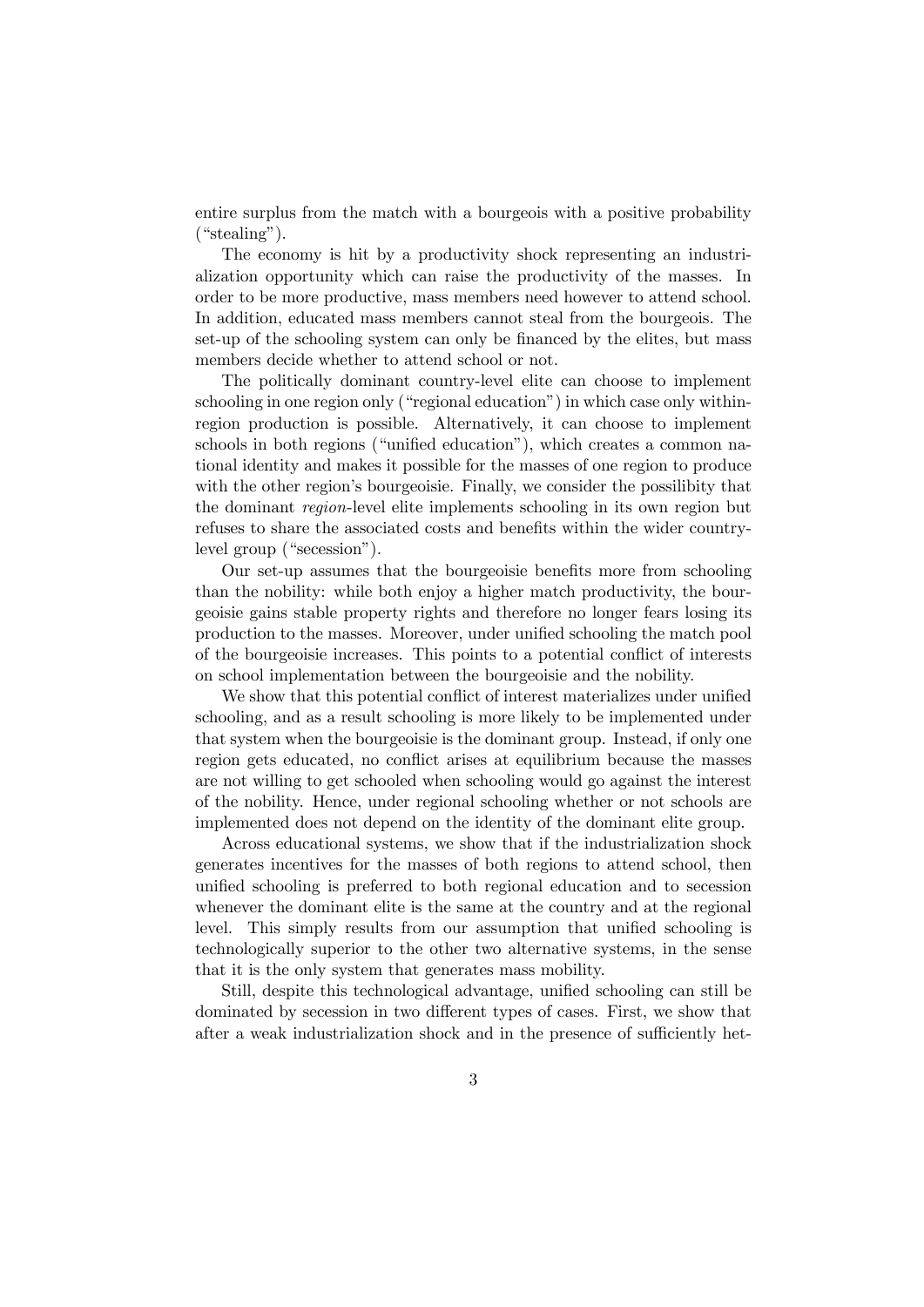erogeneous regions, the masses of one region may have stronger incentives to attend school under secession than under unified schooling. Also, if the bourgeoisie is dominated at the country level but dominant at the regional level, the secession of the region will be the preferred outcome for the regional bourgeoisie whenever the industrialization shock is not high enough to render mobility very desirable and low levels of stealing from the bourgeoisie before industrialization generate incentives for the masses to attend schools.

Empirically, as regional education is never an equilibrium outcome, our model predicts that we should not observe countries implementing schooling in only part of their territory, as this is dominated either by its implementation in all the territory or by the secession of the region supporting schooling.

We also discuss other forms of heterogeneity across regions and their effects on nation building and secession. Our results are robust to different pre-industrialization property rights for the bourgeoisie, differences in sizes across the nobility and masses. However, if productivity shocks are unequally distributed across regions - a case that seems to be historically relevant - secession becomes more likely. Transfers from the more advanced region to the less advanced region are too costly to offset the savings in educational costs.

Finally, we show that our model can be used to interpret the divergent evolution of France and Spain in the 19th century. Despite their common features in terms of income levels and language heterogeneity at the beginning of the 19th century, France was successful in its joint nation building/industrialization process through the implementation of a big investment in education. Instead, both industrialization and nation-building remained weak in Spain, and peripheral nationalisms developed in Catalonia and the Basque Country. As predicted by our model, the divergent evolution of these two countries could be related to the different balance of power between the nobility and the bourgeoisie at the regional and national level: while in France the bourgeoisie was dominant both in the industrializing regions and at the country level, in Spain the Catalan bourgeoisie was unable to have a lot of influence in Spanish politics due to the dominance of the landowning elites at the country level.

In addition to the political science, history, and anthropology literatures, this project relates to a growing literature which uses standard econometric and economic modelling tools to underline the historical importance of educational systems for nation-building (see e.g. Aspachs-Bracons et al., 2008, and Clots-Figueras and Masella, 2009) or language choices (see Ortega and Tangerås, 2008) or studies the allocation of power across groups (see e.g.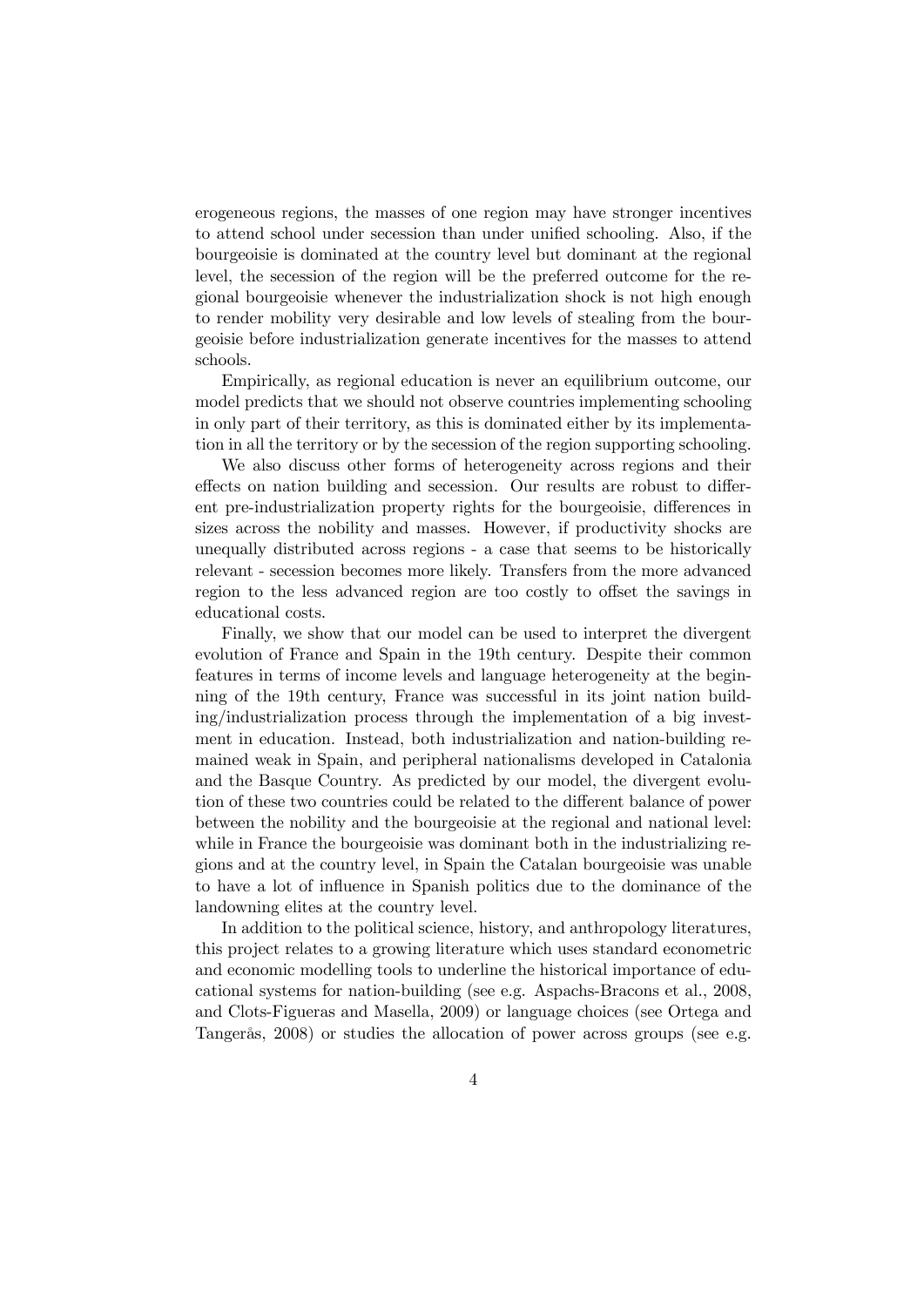Acemoglu and Robinson, 2001 and 2008).

The remainder of the paper is organized as follows. In section 2 we develop the basic model and describe when regional and unified schooling are implementable. Section 3 develops the equilibrium schooling outcome implemented by the dominant elite. Section 4 allows for the possibility of secession and shows when secession occurs. In section 5, we discuss alternative forms of heterogeneity. Finally, in section 6 we confront the predictions of our model with the cases of 19th century France and Spain. Most proofs are relegated to a technical appendix.

## 2 The Model

We study a country with two regions  $i = 1, 2$ . In each region, there are three social groups, namely the masses  $M = M_1 + M_2$  and the elite which is split into the nobility  $N = N_1 + N_2$  and the bourgeoisie  $B = B_1 + B_2$ . Political power is in the hands of one of the elite groups, which is referred to as the "dominant" group. The dominant group holds power for historical reasons and is not necessarily the majority elite group. Moreover, while there is one dominant group at the country level, this group is not necessarily dominant in both regions.<sup>1</sup> Let  $M > N + B$ . We normalize the total size of the elite in the country to  $N + B = 1$ . For simplicity, we assume that in both regions both the nobility and the masses have the same size, i.e.  $N_1 = N_2 = \frac{N}{2}$  and  $M_1 = M_2 = \frac{M}{2}$ . Without loss of generality, we assume that  $B_1 > B_2$ .

Value is created through bilateral production between members of the elites and members of the masses. Initially, the country is a "rural" society. Production takes place only within each region and the surplus from each match is normalized to 1. Stable sharing rules have evolved between the masses and the nobility. However, the protection of property rights of the bourgeoisie is less complete than those of the nobility. While the sharing rule stipulates that a member of the masses who is matched to a member of the elite keeps  $\beta$  of the surplus generated from the match, the entire surplus might be stolen from a bourgeois (but not from a nobleman) with probability  $\alpha$ .

This rural society is now hit by a productivity shock of size  $\sigma$  representing the industrial revolution, which can bring the productivity of matches to  $1 + \sigma$ . However, a match between an elite member and a member of the masses has a productivity equal to  $1 + \sigma$  only if the member of the masses

 $<sup>1</sup>$ An interesting case from a historical point of view is when the nobility is dominant at</sup> the state level, but the bourgeoisie is dominant in one of the two regions.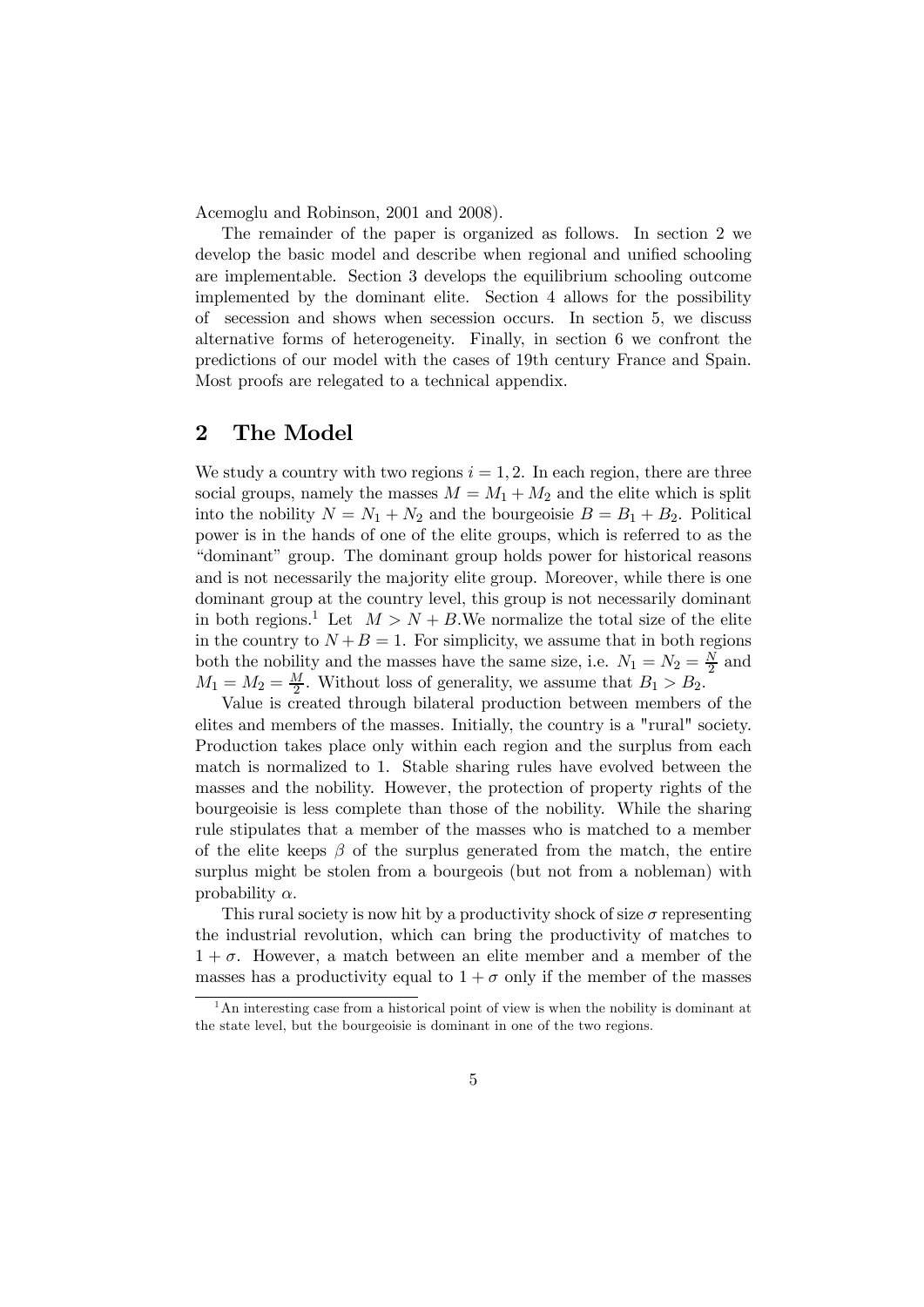attends school. Otherwise, the productivity of the match remains equal to 1. We also assume that schooling creates stable property rights for the bourgeoisie, and thus that the educated members of the mass lose any chance of stealing.

The set-up of a schooling system can only be financed by the elites, and the members of the masses decide whether to attend school or not.

There are two periods in our model: in the first period the productivity shock is observed and the schooling decision is made. If schools are built, production takes only place in the second period. If schools are not built, production takes place in both periods but the match productivity stays at the rural level. All agents have a discount factor of  $\delta$ .

#### 2.1 Payoffs if schools are not implemented

Let  $\Psi_j$   $(j = B, N, M_i)$  denote the payoff for group j members when schooling is not implemented. In this case, any nobleman produces an output of 1 with each of the  $M/2$  members of the masses living in his region, and gets a proportion  $1 - \beta$  of the output. As a result, his payoff is

$$
\Psi_N = (1 - \beta)(1 + \delta)\frac{M}{2}.\tag{1}
$$

For a bourgeois, the payoff is the same as for a nobleman, except that with probability  $\alpha$  the output is fully appropriated by the member of the masses, i.e.

$$
\Psi_B = (1 - \alpha)(1 - \beta)(1 + \delta)\frac{M}{2}.
$$
\n(2)

Finally, for a member of the masses in region  $i$ , the pay-off is:

$$
\Psi_{M_i} = (1+\delta) \left( \frac{N}{2} \beta + B_i (\beta (1-\alpha) + \alpha) \right)
$$
 (3)

i.e. the member of the masses receives  $\beta$  from each match with one of the  $N/2$  noblemen in the region, and either 1 or  $\beta$  (with respective probabilities  $\alpha$  and  $1 - \alpha$ ) from each match with the  $B_i$  bourgeois living in region i.

#### 2.2 Schools

The dominant group chooses whether or not schooling is implemented and how to split the schooling costs among the elite. We assume that the dominant group cannot force the dominated group to pay for schooling if with this payment the dominated group would prefer a world without schooling.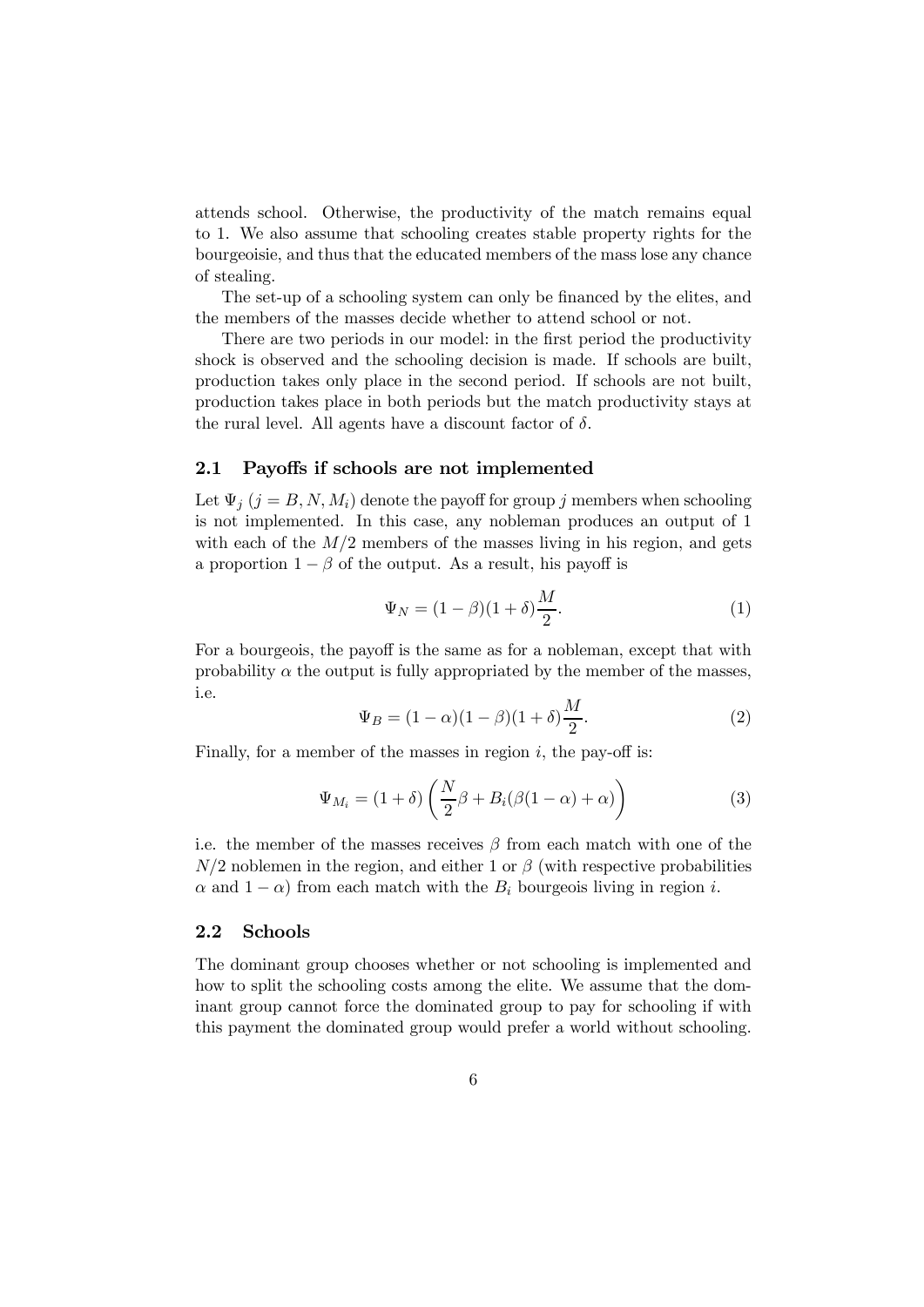This implies that the maximum schooling costs that can be imposed on the dominated elite group leave this group indifferent between the implementation of schooling and the absence of schools.

We also assume that each of the elite groups acts as a single group at the country level, i.e. each group equally shares across regions the benefits from production and the costs from schooling.

Schools can be implemented either in both regions, or in one region only. We assume that the implementation of schools in both regions creates a common identity across regions, which enables the masses of each region to produce with the bourgeois from both regions. This is referred to as a "unified" schooling system, and denoted by  $U$ . Instead, if schooling is implemented only in one region, no common identity is created, and thus the masses of each region can only produce with the bourgeois of the same region. This is referred to as a "regional" schooling system, and denoted by  $R_i$  ( $i = 1, 2$ ). In both cases, the masses can only produce with the nobility of their region of origin.

#### 2.2.1 Payoffs from schooling

Let  $\Pi_j^k$  denote the payoffs from schooling for group  $j = B, N, M_i$  under organizational system  $k = U, R_i$ . Similarly, denote by  $I_e^k$  the cost of setting up schooling system k for a member of the elite group  $e = N, B$ . We can now calculate the benefits from schooling of each group under the different systems.

After attending school in a unified system, any member of the masses foregoes production in the first period and in the second period (discounted by  $\delta$ ) appropriates a fraction  $\beta$  of the amount  $1 + \sigma$  produced with each of the  $N/2$  noblemen in his region and each of the  $B$  bourgeois in the country:

$$
\Pi_{M_i}^U = \beta (1 + \sigma) \delta \left( \frac{N}{2} + B \right) \qquad i = 1, 2. \tag{4}
$$

Similarly, any bourgeois pays  $I_B^U$  schooling set-up costs, and appropriates a fraction  $1 - \beta$  of the amount  $1 + \sigma$  produced with the M members of the mass in period 2, i.e.,

$$
\Pi_B^U = -I_B^U + (1 - \beta)(1 + \sigma)\delta M,\tag{5}
$$

while the nobility's payoff depends on its own investment  $I_N^U$  and is associated to matches with a smaller pool of members of the mass, namely the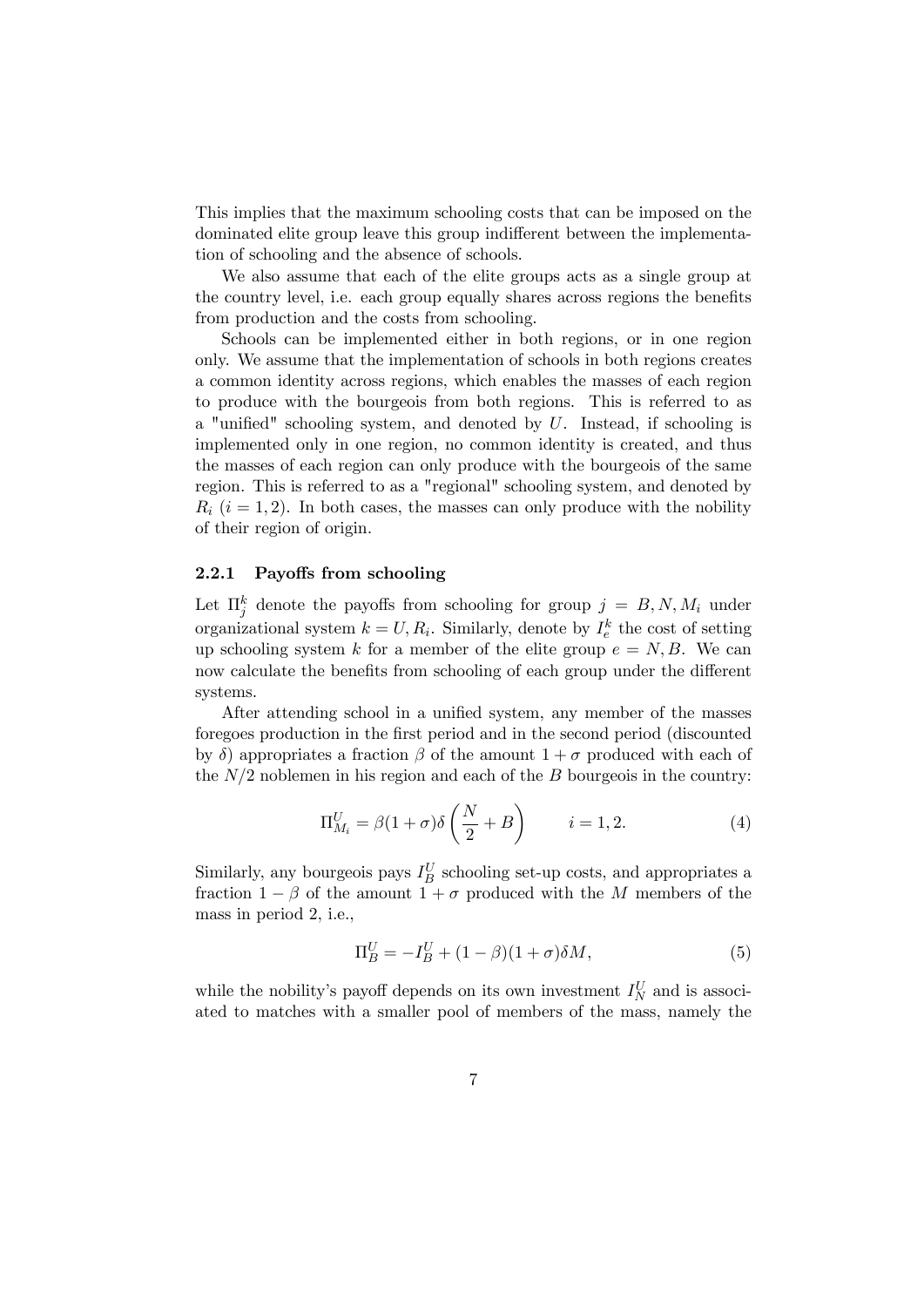$M/2$  living in the nobleman's region:

$$
\Pi_N^U = -I_N^U + (1 - \beta)(1 + \sigma)\delta \frac{M}{2}.
$$
\n(6)

Under region- $i$  schooling, the payoff of any member of the masses in region  $i$  is

$$
\Pi_{M_i}^{R_i} = \beta (1 + \sigma) \delta \left( \frac{N}{2} + B_i \right) \qquad i = 1, 2. \tag{7}
$$

where the only difference with (4) is that now only production with the bourgeois in region  $i$  is possible.

In turn, each of the  $B_i$  region-*i* bourgeois gets  $(1-\beta)(1+\sigma)$  in the second period with each of the  $M/2$  educated members of the masses in that region, while each of the  $B_{-i}$  in the other region gets  $(1 + \delta)(1 - \alpha)$  with the  $M/2$ uneducated masses of that region. Then, given cross-subsidization across regions, the payoff of a bourgeois is given by the weighted average of these two terms plus the setting-up cost  $I_B^{R_i}$ , i.e.

$$
\Pi_B^{R_i} = -I_B^{R_i} + (1 - \beta) \left( \delta (1 + \sigma) B_i + (1 + \delta)(1 - \alpha) B_{-i} \right) \frac{M}{2B} \quad \text{for } i = 1, 2.
$$
\n(8)

In turn, each of the  $N/2$  region-*i* noblemen gets  $\delta(1-\beta)(1+\sigma)$  with each of the  $M/2$  educated masses of that region, while each of the  $N/2$  noblemen in the other region gets  $(1+\delta)(1-\beta)(1+\sigma)$  with each of the  $M/2$  uneducated masses of that region, which leads to the payoff

$$
\Pi_N^{R_i} = -I_N^{R_i} + (1 - \beta)(\delta \sigma + 1 + 2\delta) \frac{M}{4} \quad \text{for } i = 1, 2. \tag{9}
$$

#### 2.3 School attendance by masses

The masses of region  $i$  are willing to get educated whenever the payoffs from schooling are higher than the payoffs from no-schooling  $\Pi_{M_i} \geq \Psi_{M_i}$ . This leads to a minimum threshold on the size of the productivity shock for the masses to be willing to get educated. Equalizing (3) and (4), the threshold for unified schooling is:

$$
\sigma_{M_i}^U = \frac{2(1+\delta)(B_i \alpha (1-\beta) - \beta B_{-i})}{\beta (N+2B)\delta} + \frac{1}{\delta} \qquad \text{for } i = 1, 2. \tag{10}
$$

Similarly, from  $(3)$  and  $(7)$ , the threshold for region-*i* schooling is: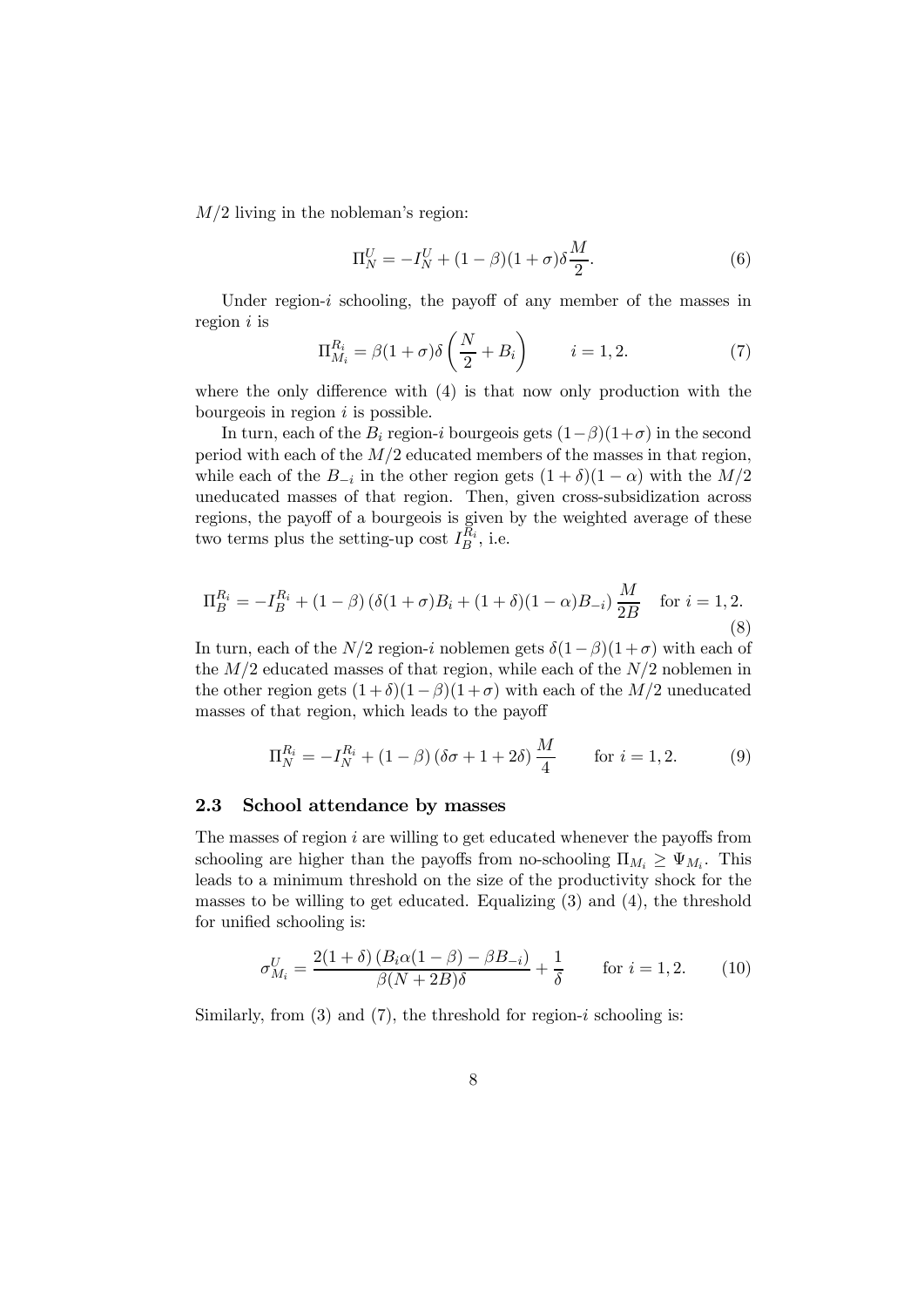$$
\sigma_{M_i}^{R_i} = \frac{2B_i\alpha(1-\beta)(1+\delta)}{\delta\beta(N+2B_i)} + \frac{1}{\delta} \qquad \text{for } i = 1, 2.
$$
 (11)

Due to the increased match pool, masses are willing to get schooled earlier under unified than under regional schooling.

 $\textbf{Lemma 1}\ \ \sigma_{M_i}^{R_i} > \sigma_{M_i}^{U} \ for \ i=1,2$ 

#### **Proof.** By simple algebra.  $\blacksquare$

Lemma 2 shows that the masses of the region with the bigger size of the bourgeoisie have a higher cutoff. This also implies that the cutoff of the masses of region 1 determines when unified schooling is possible.

**Lemma 2**  $\sigma_{M_1}^U > \sigma_{M_2}^U$  always and  $\sigma_{M_1}^{R_1} > \sigma_{M_2}^{R_2}$  always.

**Proof.** Simple algebra shows that  $\sigma_{M_1}^U > \sigma_{M_2}^U \Leftrightarrow \sigma_{M_1}^{R_1} > \sigma_{M_2}^{R_2} \Leftrightarrow B_1 > B_2$ which is true by assumption.  $\blacksquare$ 

The underlying intuition is as follows. The masses lose from education because education eliminates the possibility of stealing from the bourgeoisie. This loss is bigger for the masses with the bigger size of the bourgeoisie. Under the unified education this effect is reinforced by the gains from education in terms of a higher match productivity- which is equally enjoyed by the masses of both regions - and an increased match pool which is bigger for the masses with the smaller bourgeoisie. Under regional schooling gains from education only stem from higher match productivity and hence this gain is now more important in the region with a bigger bourgeoisie, however, this gain does not off-set the loss due to the elimination of stealing.

Finally, Lemma 3 provides a full ranking of the thresholds of the masses:

Lemma 3 The cutoffs for the school attendance of the masses rank as follows:

- 1.  $\sigma_{M_2}^U < \sigma_{M_1}^{U} < \sigma_{M_2}^{R_2} < \sigma_{M_1}^{R_1}$  if  $B_2 > \frac{-1 + \sqrt{1 + 4(1 B_1)B_1}}{2}$ , or when both  $B_2 < \frac{-1+\sqrt{1+4(1-B_1)B_1}}{2}$  and  $\alpha < \overline{\alpha} = \frac{\beta B_2(1+B_2-B_1)}{(1-\beta)((1-B_1)B_1-(1+B_2)B_2)}$  are<br>satisfied,
- 2.  $\sigma_{M_2}^U < \sigma_{M_2}^{R_2} < \sigma_{M_1}^U < \sigma_{M_1}^{R_1}$  if both  $B_2 < \frac{-1 + \sqrt{1+4(1-B_1)B_1}}{2}$  and  $\alpha > \overline{\alpha}$ hold

**Proof.** See Appendix ■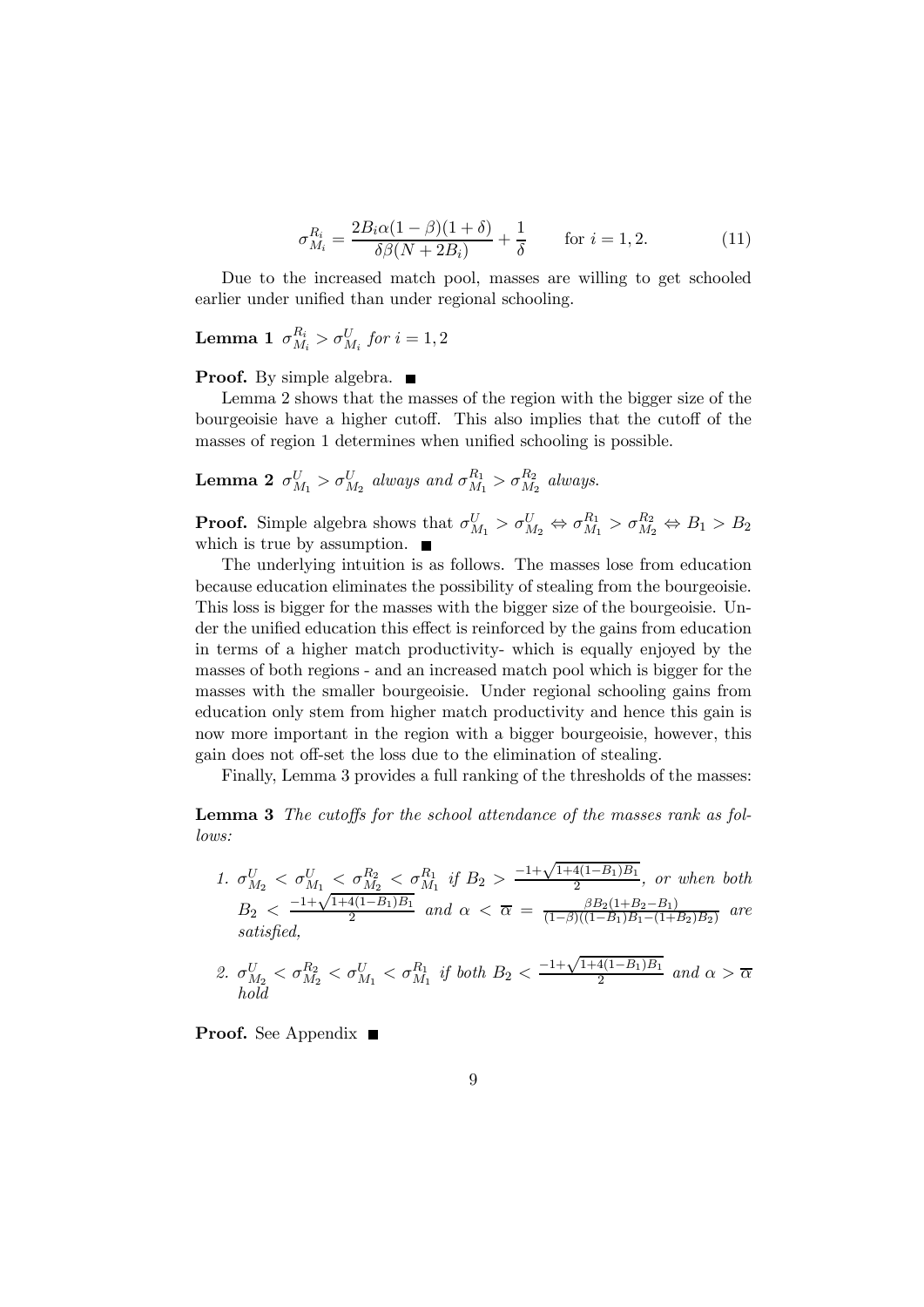### 2.4 Education thresholds for the elites

In this subsection we study the minimum size of the productivity shock that makes the elite willing to provide schooling under the assumption that the masses get schooled when schools are built. Once these thresholds are derived, we will compare them to the thresholds of the masses. Schooling is implemented only if the productivity shock lies above the maximum threshold of the masses and the elites.

The minimum productivity shock that makes the elite indifferent between implementing unified schools or not is such that  $\Psi_e = \Pi_e^U$  with  $e = N, B$ . From (2), (1), (5), and (6), the thresholds for the bourgeoisie and the bourgeoisie and the nobility are

$$
\sigma_B^U = \frac{I_B^U + (1 - \beta) \left[ (1 - \alpha)(1 + \delta) \left( \frac{M}{2} \right) - \delta M \right]}{M(1 - \beta)\delta} \tag{12}
$$

$$
\sigma_N^U = \frac{2I_N^U + (1 - \beta)M}{(1 - \beta)\delta M} \tag{13}
$$

Similarly, from  $(2)$ ,  $(1)$ ,  $(8)$ , and  $(9)$ , the thresholds under region-*i* schooling are

$$
\sigma_B^{R_i} = \frac{\frac{2B}{B_i} I_B^{R_i} + (1 - \beta)(1 - \alpha(1 + \delta))M}{\delta(1 - \beta)M} \quad \text{for } i = 1, 2 \quad (14)
$$

$$
\sigma_N^{R_i} = \frac{4I_N^{R_i} + (1 - \beta)M}{\delta(1 - \beta)M} \quad \text{for } i = 1, 2
$$
 (15)

All these thresholds depend on how much the elite has to pay for setting up the schools and hence depending on the size of these costs might be bigger or smaller than the threshold for schooling for the masses. However, it will be useful to understand how these thresholds compare when schooling comes for free to the elite. We will refer to these thresholds as  $\sigma_e^k$ .

**Lemma 4** If  $I_B^k = 0$ , the bourgeoisie always prefers schooling to no schooling when the masses are willing to go. If  $I_N^k = 0$ , the nobility always prefers  $region-i$  schooling to no schooling when the masses are willing but might want to implement unified schools later than the masses.

#### **Proof.** See appendix ■

Lemma 4 reveals that under unified schooling there might be a conflict of interest within the elite concerning whether or not schooling is implemented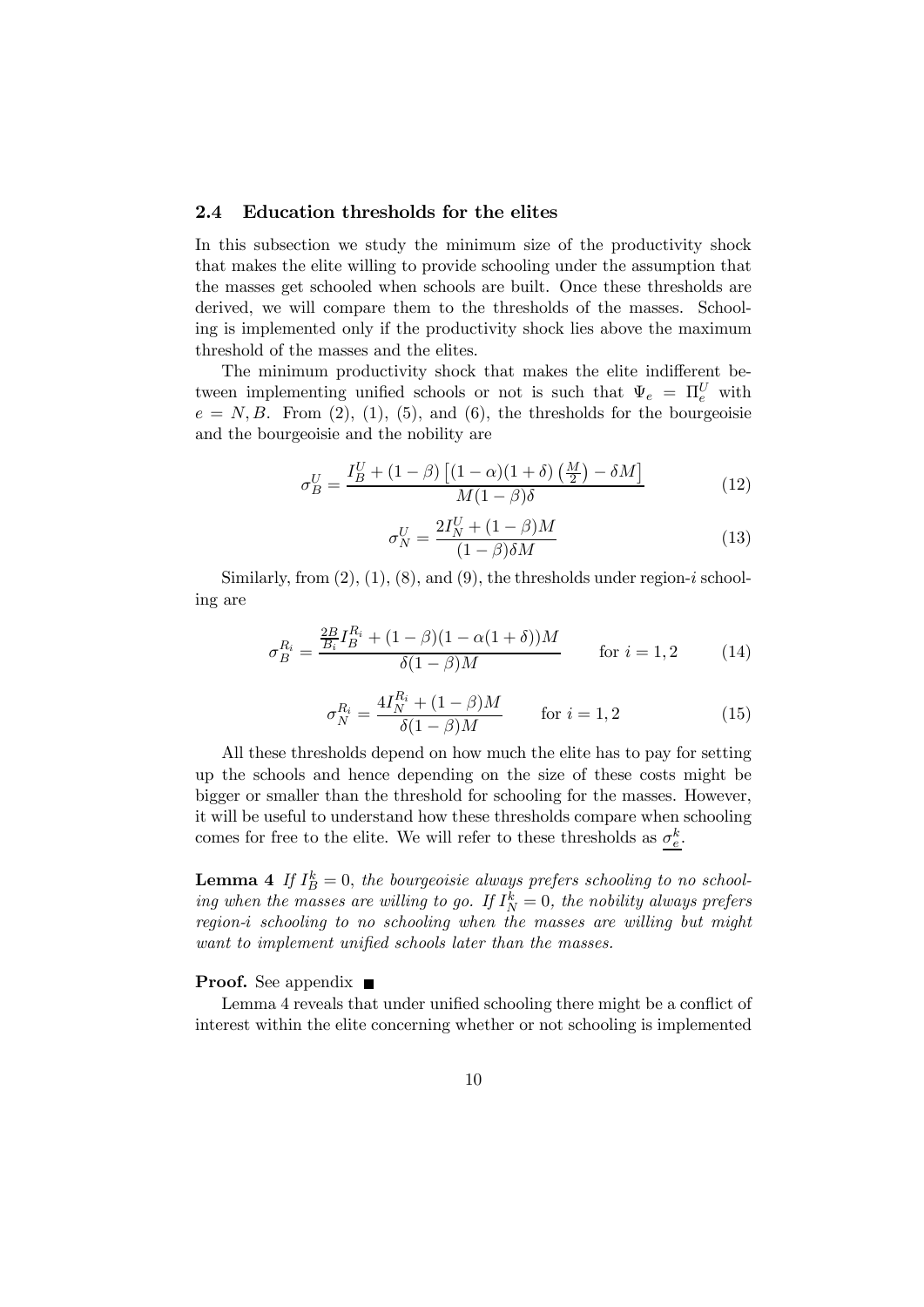and if this happens whether or not schooling is implemented depends on whether or not the bourgeoisie or the nobility is the dominant group. Under regional schooling, the elite agrees when to built schools and the only political issue is how to split the costs of schooling.

#### 2.5 Costs of schooling for the elite

The dominant elite group determines how the costs of education are split within the elite. However, the dominant group cannot oblige the dominated group to pay for education if this payment makes the dominated group worse-off than the situation with no education. In other words, the dominant group will always try to make the dominant group pay the maximum amount possible for education. The following notation will come in handy to describe the optimal strategy of the dominant group (where for the time being we neglect the incentives of the masses. For the final schooling outcome we have to add the incentives that the masses indeed want to go to school, which tells us that schooling is impossible for all  $\sigma < \sigma_{M_i}^k$ .)

## Notation 1 We denote by

- $I_e^k$  the maximum acceptable payment for education by a member of the  $e$ lite group  $e$  under schooling system  $k$ . This amount leaves elite group indifferent between schooling and no schooling.
- $I_e^k$  the amount of copayment of education  $\underline{b y}$  a member of the dominant elite group e after imposing payment  $I_{-e}^k$  on each member of the  $dominated$  elite group  $-e$
- $\sigma_e^k$  the minimum productivity shock that makes elite group  $e$  willing to pay the entire cost of schooling.J0vicio2
- $\bullet$  J
- $\sigma_e^k$  the minimum productivity shock that makes elite group  $e$  willing to cofinance education when group  $-e$  is paying  $I_e^k$ .
- $\sigma_e^k$  the minimum productivity shock for which elite group e is willing to implement education if it does not have to pay for schooling.

Let  $e$  refer to the dominant elite group and  $-e$  to the dominated elite group. Then educational costs are split as follows: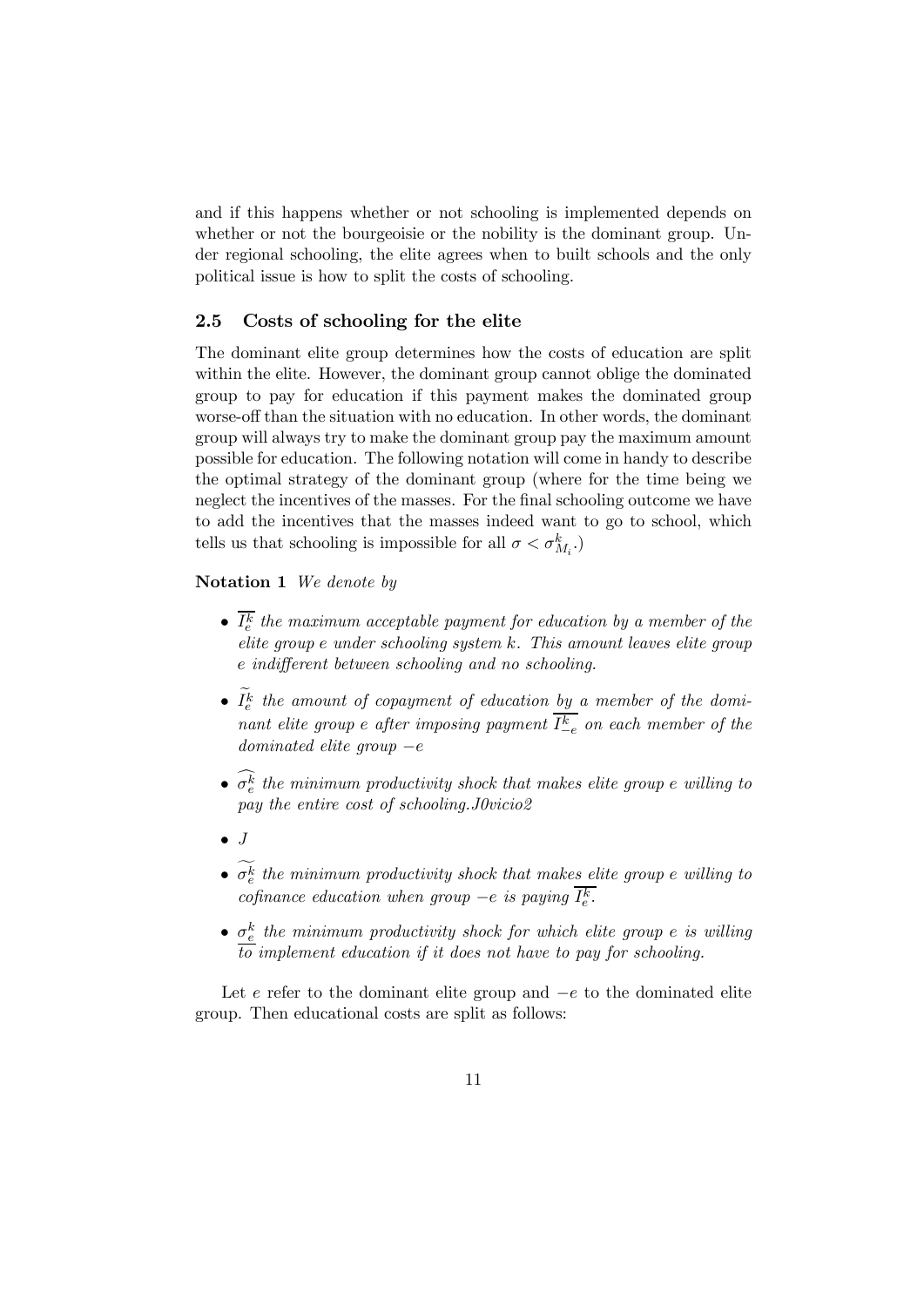- For very high productivity shocks,  $\sigma > \max \left[ \underline{\sigma_e^k}, \widehat{\sigma_{-e}^k} \right]$  $\Big]$ ,  $I_e^k = 0$ , schooling is entirely financed by the dominated group: each group member of the dominated group with size  $-E$  will have to pay  $\frac{M}{-E}$  since the masses of both regions get educated.
- If  $\max\left[\underbrace{\sigma_e^k}{\sigma_{-e}^k}\right]$  $\left] = \widehat{\sigma^{k}_{-e}},$ 
	- then for max  $\left[\widetilde{\sigma_e^k}, \sigma_{-e}^k\right]$  $\left[ \right] < \sigma < \widehat{\sigma}_{-e}^{\widehat{k}},$  the dominant group has to cofinance education paying  $I_e^k$  while the dominated group pays  $I_{-e}^k$ . The value of  $I_e^k$  for the different political regimes is  $I_e^k$  =  $\frac{M-I_{-e}^{k}(-E)}{E}$  where E is the size of the dominant elite group and  $-E$  is the size of the dominated elite group.
	- $-$  if max  $\left[\widetilde{\sigma_e^k}, \underline{\sigma_{-e}^k}\right]$  $\left[\frac{1}{\sigma_{-e}^k}\right] = \frac{\sigma_{-e}^k}{\sigma_{-e}^k}$ ,  $\widehat{\sigma_e^k}$  =  $\frac{\sigma_{-e}^k}{\sigma_{-e}^k}$ , then for  $\widehat{\sigma_e^k}$  $\sigma < \underline{\sigma}_{-e}^{\overline{k}},$  the dominant group wants education, but the dominated group is made worse off with education, so the dominant group fully pays the educational costs, namely  $\frac{M}{E}$ .
- In all other cases the dominant elite group has no interest in implementing schooling.

It is straightforward to calculate the values of these shocks and payments which are displayed in table 1. For the time being we ignore nonnegativity constraints on  $I_e^k$  when calculating  $I_e^k$  and  $\sigma_e^k$ . This approach has the advantage that  $\sigma_e^k = \sigma_B^k = \sigma_N^k$  for all political regimes k, but, as we will see below it might lead to unnatural rankings of the cutoffs, in particular to  $\sigma_B^k < \sigma_B^k = \sigma_N^k < \underline{\sigma_N}^k$  (Lemma 5 part 1). This is of no importance, since  $\sigma_e^k$ is irrelevant in these cases.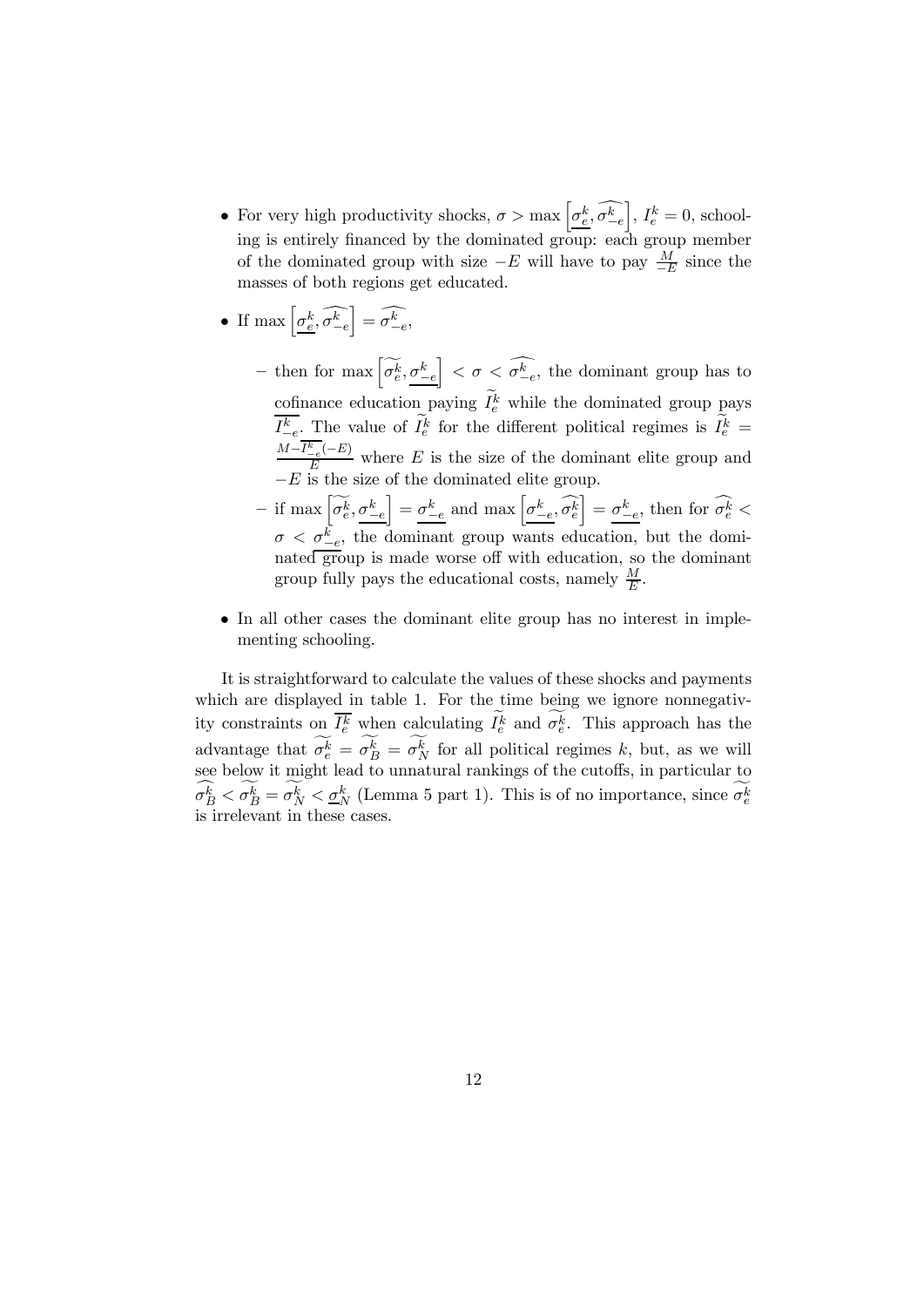|                        | Unified education                                                                   | $Region-i$ education                                                          |
|------------------------|-------------------------------------------------------------------------------------|-------------------------------------------------------------------------------|
| $\sigma_N^k$           | $\bar{\bar{\delta}}$                                                                | $\overline{\delta}$                                                           |
| $\sigma_B^k$           | $1-\delta-\alpha(1+\delta)$<br>$2\delta$                                            | $1-\alpha(1+\delta)$                                                          |
| $\widehat{\sigma_N^k}$ | $(1-\beta)\delta N$                                                                 | $\overline{(1-\beta)\delta N}$                                                |
| $\sigma_B^k$           | $_{2-}$<br>$(1+\alpha)(1+\delta)$<br>$\beta$<br>$\frac{1}{\delta}$<br>) $2\delta B$ | $\beta) \alpha (1+\delta) B_i$<br>$+\frac{1}{\delta}$<br>$\delta B_i$         |
| $\sigma_e^k$           | 2-<br>$(1+\alpha)B$<br>$+ \frac{1}{\delta}$                                         | $-\beta)B_i$<br>$2 - 2\alpha$<br>$\frac{1}{\delta}$<br>$(2B_i + N$<br>$\beta$ |
| $I^k_N$                | $\delta \sigma - 1$ )<br>$(1-\beta)$                                                | $(1-\beta)M$<br>$\sigma\delta-$                                               |
| $I^k_{\underline{B}}$  | $(1-\beta)[2\delta\sigma-(1-\delta)+\alpha(1+\delta)]M$                             | $(\sigma\delta-1+\alpha(1+\delta))(1-\beta)B_iM$<br>2R                        |
| $I^k_N$                | $\frac{2-B(1-\beta)(2\delta\sigma-(1-\delta)+\alpha(1+\delta))}{M}M$                | $\frac{1-(\sigma\delta-1+\alpha(1+\delta))(1-\beta)B_i}{M}$                   |
| $I_B^k$                | $\frac{2-N(1-\beta)}{(\delta\sigma-1)}M$<br>2B                                      | $2-(\sigma\delta-1)(1-\beta)N M$                                              |
| Table 1                |                                                                                     |                                                                               |

Lemma 5 shows that two different rankings of the thresholds are possible.

#### **Lemma 5** For  $k = U, R_i$

 $1. \ \underline{\sigma_B^k} < \underline{\sigma_N^k} < \widetilde{\sigma_B^k} = \widetilde{\sigma_N^k} < \min\left[\widehat{\sigma_B^k}, \ \widehat{\sigma_N^k}\right]$  $\left| \begin{array}{c} if \, 2 > H^k \end{array} \right.$ 2.  $\underline{\sigma}_B^k < \sigma_B^k < \sigma_B^k = \sigma_N^k < \underline{\sigma}_N^k < \sigma_N^k$  if  $2 < H^k$ 

where  $H^k$  is given by

$$
H^{U} = (1 - \beta)(1 + \delta)(1 + \alpha)B
$$
 (16)

$$
H^{R_i} = 2(1 - \beta)(1 + \delta)\alpha B_i \tag{17}
$$

**Proof.** By simple algebra.  $\blacksquare$ 

Remark 1 Case 2 of lemma 5 cannot occur under region-2 schooling. Indeed from  $B_2 < B_1$ ,  $2(1 - \beta)(1 + \delta)\alpha B_2 < (1 - \beta)(1 + \delta)\alpha B$ . Then  $2(1 - \beta)(1 + \delta)\alpha B_2 > 2$  would imply that  $(1 - \beta)(1 + \delta)\alpha B > 2$  which cannot hold since  $\delta \leq 1$ .

Within groups, the payoff from schooling for a given elite group in a given schooling system  $k$  is decreasing in the amount paid by the group, which explains why  $\underline{\sigma}_B^k < \sigma_B^k$ ,  $\underline{\sigma}_B^k < \sigma_B^k$ ,  $\underline{\sigma}_N^k < \sigma_N^k$ , and  $\sigma_N^U < \sigma_N^k$  always  $_{\rm hold.}{}^{2}$ 

<sup>&</sup>lt;sup>2</sup>Note that  $\sigma_B^k < \sigma_B^k$ , and  $\underline{\sigma}_N^k < \sigma_N^k$  do not necessarily hold. This is due to the way the thresholds for copayment are derived. We made the assumption that the payments for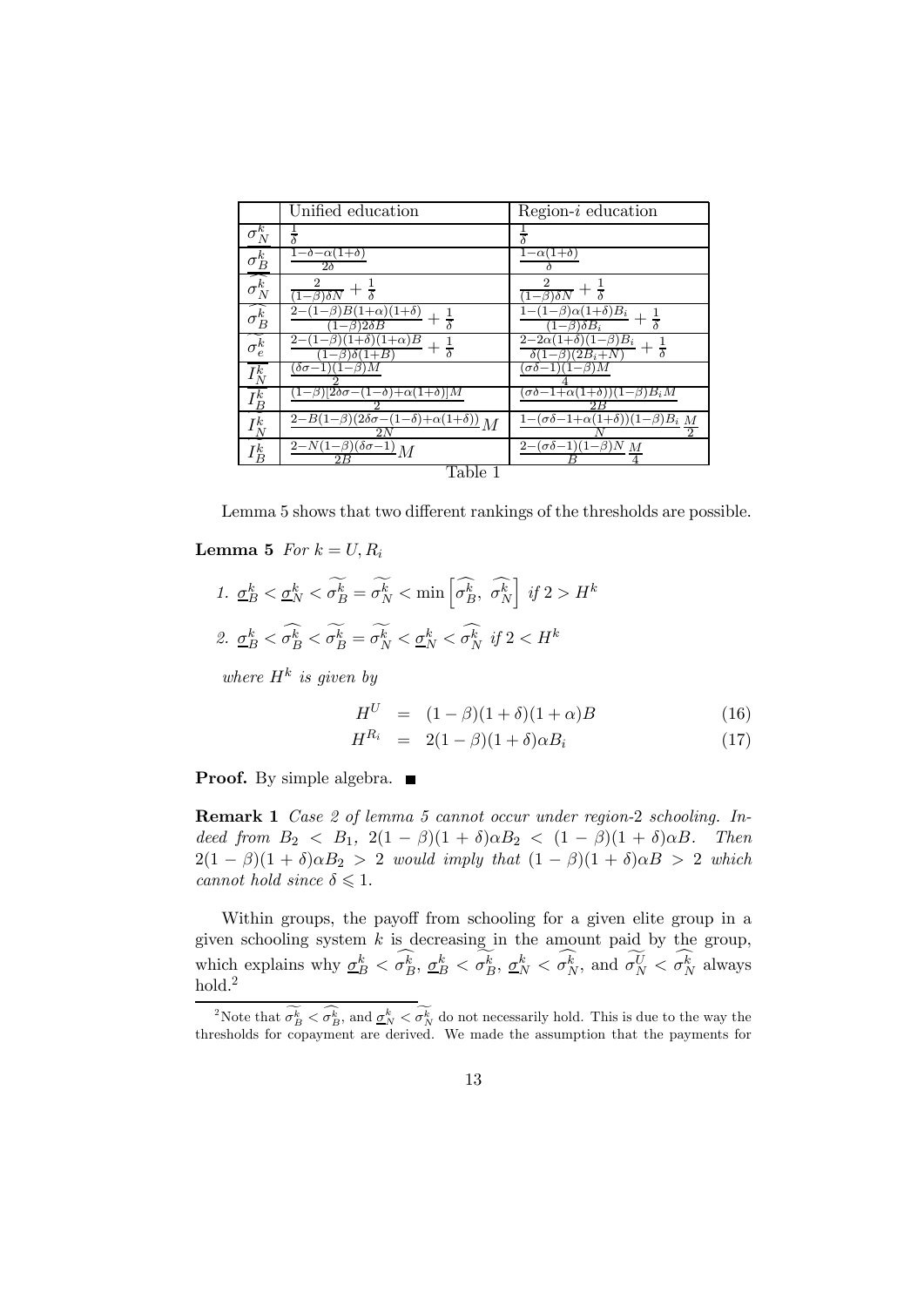Across groups, for a given investment in education, the gain from schooling for the bourgeoisie is larger than for the nobility because the bourgeoisie is the only group facing a threat of stealing in the absence of education and because it is the only group that might gain production partners with schooling. This explains why  $\underline{\sigma}_B^k < \underline{\sigma}_N^k$  always holds.

The attractiveness of schooling for the bourgeoisie relative to the nobility is particularly high when (i) stealing is very likely, (ii) the agents discount the future to a small extent, as the future gains for schooling are higher for the bourgeoisie than for the nobility, and (iii) the size of the bourgeoisie is large, as the per capita burden from education for a bourgeois is reduced. For this reason, when  $H^k > 2$  is satisfied (which by Remark 1 is only possible for  $k = U, R_1$ ), the thresholds of the nobility are systematically larger than the thresholds of the bourgeoisie, and, in particular,  $\sigma_B^k < \underline{\sigma}_N^k$  holds, i.e. a bourgeoisie bearing the full cost of education is more willing to set up schools than a nobility that does not have to pay any cost. Instead, for  $H^k$  < 2, the attractiveness of education is more similar for both groups, and  $\sigma_B^k > \underline{\sigma}_N^k$ .

## 2.6 Provision of education by the elite

We are now in a position to represent the decision on education provision by the elite in a given organizational form  $k<sup>3</sup>$ .

schooling made by the dominated group are such that the dominated group is indifferent between education and no education, without imposing a nonnegativity constraint on these payments. Indeed, whenever  $\sigma_B^k > \sigma_B^k$  or  $\underline{\sigma}_N^k > \sigma_N^k$  holds  $\sigma_B^k$  (resp.  $\sigma_N^k$ ) will not be relevant thresholds in the sense that the nobility is not willing to pay any cost of education (resp. the bourgeoisie is willing to pay more than the full cost of education).

<sup>&</sup>lt;sup>3</sup>We will see later on that this analysis also applies to secession (Section 4)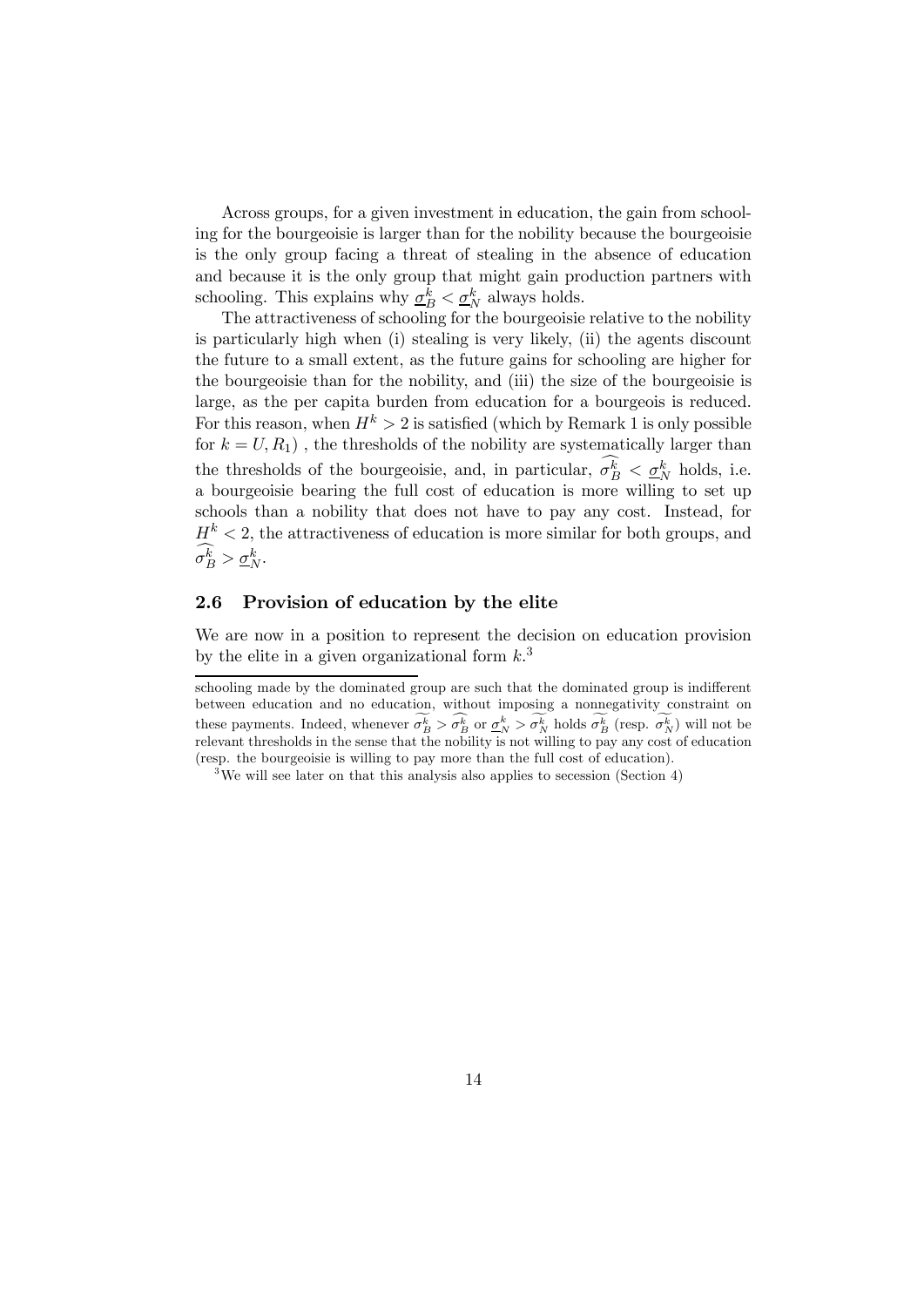

Fig. 1: Bourgeoisie dominant and  $H^k < 2$ 

#### 2.6.1 Bourgeoisie dominant

Figure 1 represents the decision on education provision by the elites when the bourgeoisie is dominant and  $H^k < 2$ . For  $\sigma > \sigma_N^k$  the nobility is willing to pay the full cost of education, and thus the bourgeoisie puts the full burden on the nobility. For  $\sigma_N^k = \sigma_B^k < \sigma < \sigma_N^k$ , the bourgeoisie can only impose part of the investment on the nobility, namely  $I_N^k \geq 0$  and has to finance the rest of the payment  $I_B^k$ . Instead, for  $\sigma < \sigma_N^k = \sigma_B^k$  education is not provided by the elites.

In turn, Figure 2 represents the outcome for  $H^k > 2$  (only possible for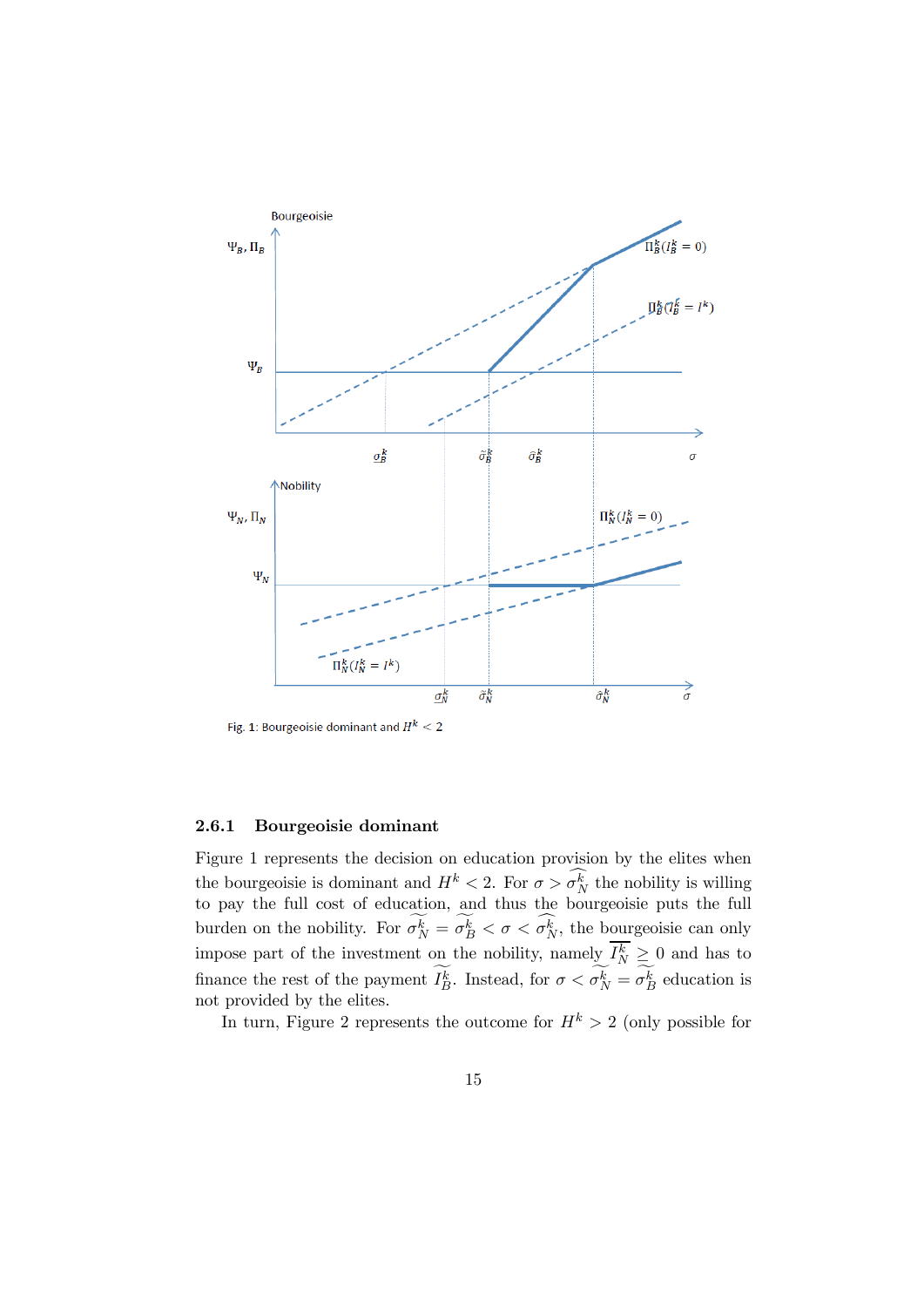$k = U, R_1$ , a situation in which the payoffs from education for the bourgeoisie relative to the nobility are particularly high. In this case, the elite is willing to provide education if and only if  $\sigma > \sigma_B^k$ . The main difference with the preceding case is that for  $\sigma_B^k < \sigma < \underline{\sigma}_N^k$ , the bourgeoisie is willing to provide education even if it has the bear the full burden. In addition, in this area, the nobility becomes actually worse-off after the implementation of education.



### 2.6.2 Nobility dominant

Figure 3 represents the case where the nobility is dominant and  $H^k < 2$ . In this case, the elite is willing to provide education if and only if  $\sigma > \tilde{\sigma}_N^k$ .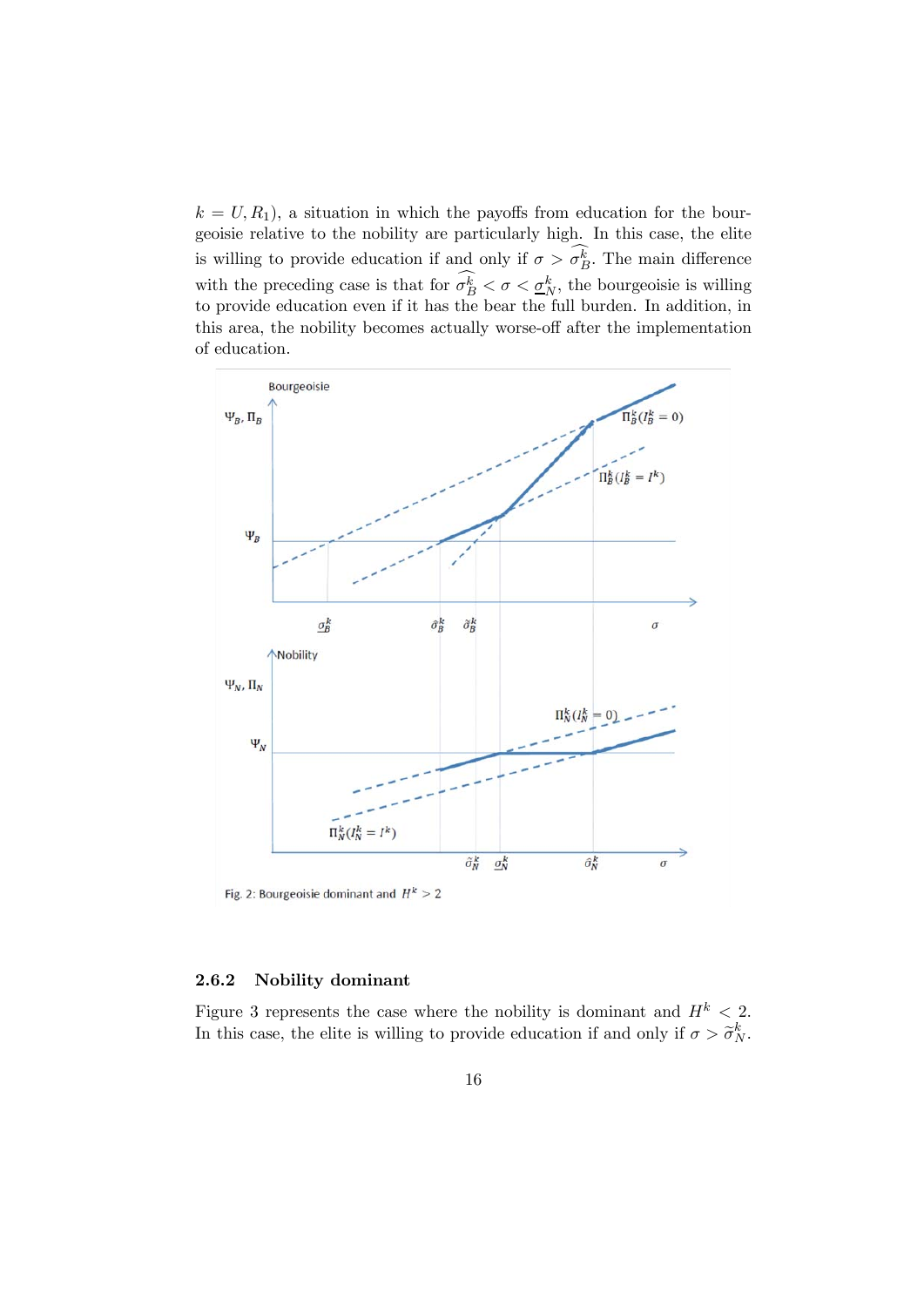This provision is fully financed by the bourgeoisie if  $\sigma > \sigma_B^k$  and partially financed by each group otherwise  $(I_N^k, I_B^k)$ 



For  $H^k < 2$  (only possible for  $k = U$ ) education is provided if and only if  $\sigma > \underline{\sigma}_N^k$  and always fully funded by the bourgeoisie.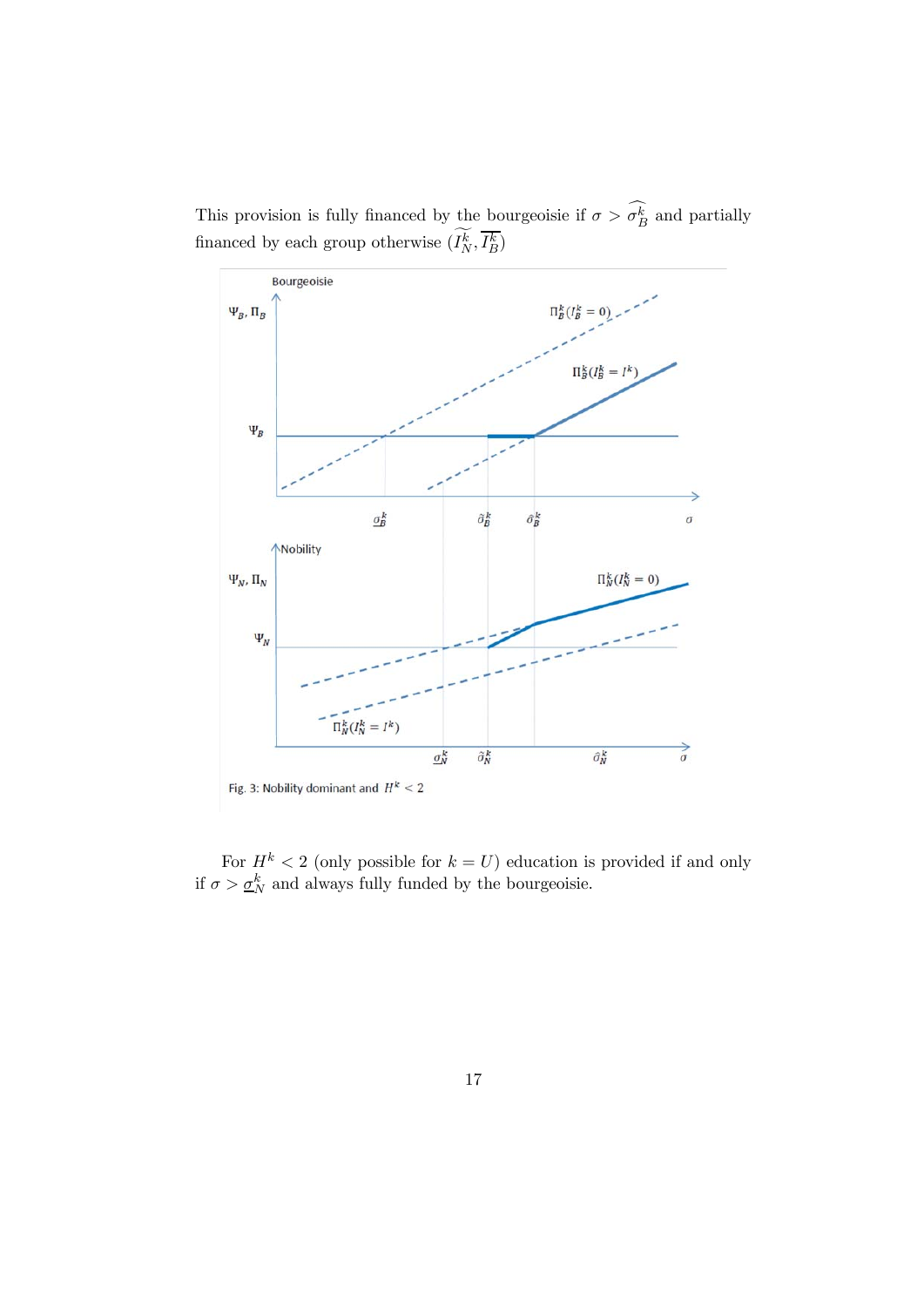

A simple look at the figures reveals that for  $H^k < 2$  the elite agrees when to provide education (Figures 1 and 3). However, for  $H^k > 2$ , which by remark 1 can only apply to unified and region-1 schooling, the bourgeoisie is willing to fully finance education when the nobility does not even want education  $(\sigma_B^k < \underline{\sigma}_N^k)$ . Whether or not this conflict materializes depends on the willingness of the masses to attend schools, a question to which we turn next.

## 2.7 Equilibrium education

Taking the incentives of the masses into account, Proposition 1 presents equilibrium unified education: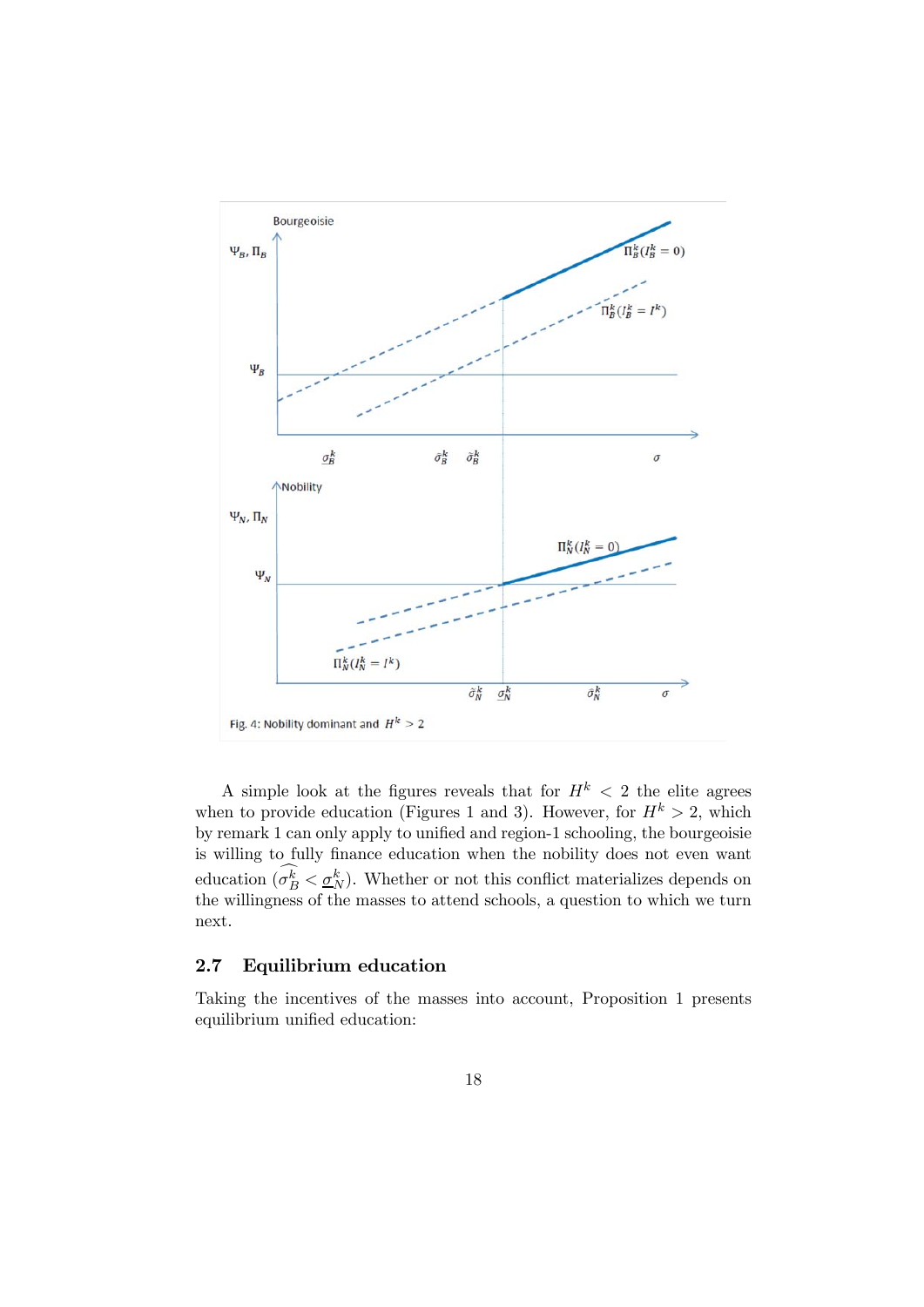Proposition 1 Unified schooling is implemented

- 1. for  $\sigma > \max \left[ \widetilde{\sigma_e^U}, \sigma_{M_1}^U \right]$  $\int$  if  $H^U < 2$
- 2. for  $\sigma > \max\left[\widehat{\sigma_B^U}, \sigma_{M_1}^U\right]$  $\int$  if  $H^U > 2$  and the bourgeoisie is dominant
- 3. for  $\sigma > \max \left[ \underline{\sigma}_N, \sigma_{M_1}^U \right]$  if  $H^U > 2$  and the nobility is dominant

or equivalently for  $\sigma > \max \left[ \min \left[ \widetilde{\sigma_B^U} \widetilde{\sigma_B^U} \right] \right]$  $\Big]$ ,  $\sigma_{M_1}^U$ i if the bourgeoisie is dominant and for  $\sigma > \max \left[ \widetilde{\sigma_N^U} \sigma M_1, \underline{\sigma_N} \right]$  when the nobility is dominant

### **Proof.** See Appendix. ■

Similarly, Proposition 2 presents equilibrium region- $i$  education:

Proposition 2 Region-1 schooling is implemented

- 1. for  $\sigma > \max(\sigma_{M_1}^{R_1}, \tilde{\sigma}_B^{R_1})$  if  $H^{R_1} < 2$ .
- 2. for  $\sigma > \sigma_{M_1}^{R_1}$  if  $H^{R_1} > 2$

Region-2 schooling is implemented if and only if  $\sigma > \max(\sigma_{M_2}^{R_2}, \widetilde{\sigma}_B^{R_2})$ 

Proof. See Appendix. ■

- **Corollary 1** 1. Under unified schooling, when both  $H^U > 2$  and  $B_1 <$  $\frac{\beta B_2}{\alpha(1-\beta)}$  hold, education is more likely to be implemented if the bourgeoisie is dominant. In the rest of the cases, the same level of education is implemented no matter the identity of the dominant group.
	- 2. Under region-i schooling, the level of education implemented is independent of the identity of the dominant group.

### Proof. See Appendix. ■

Due to the incentives of the masses to attend school, the conflict of interest when to implement schools between the two elite groups can only materialized under unified schooling.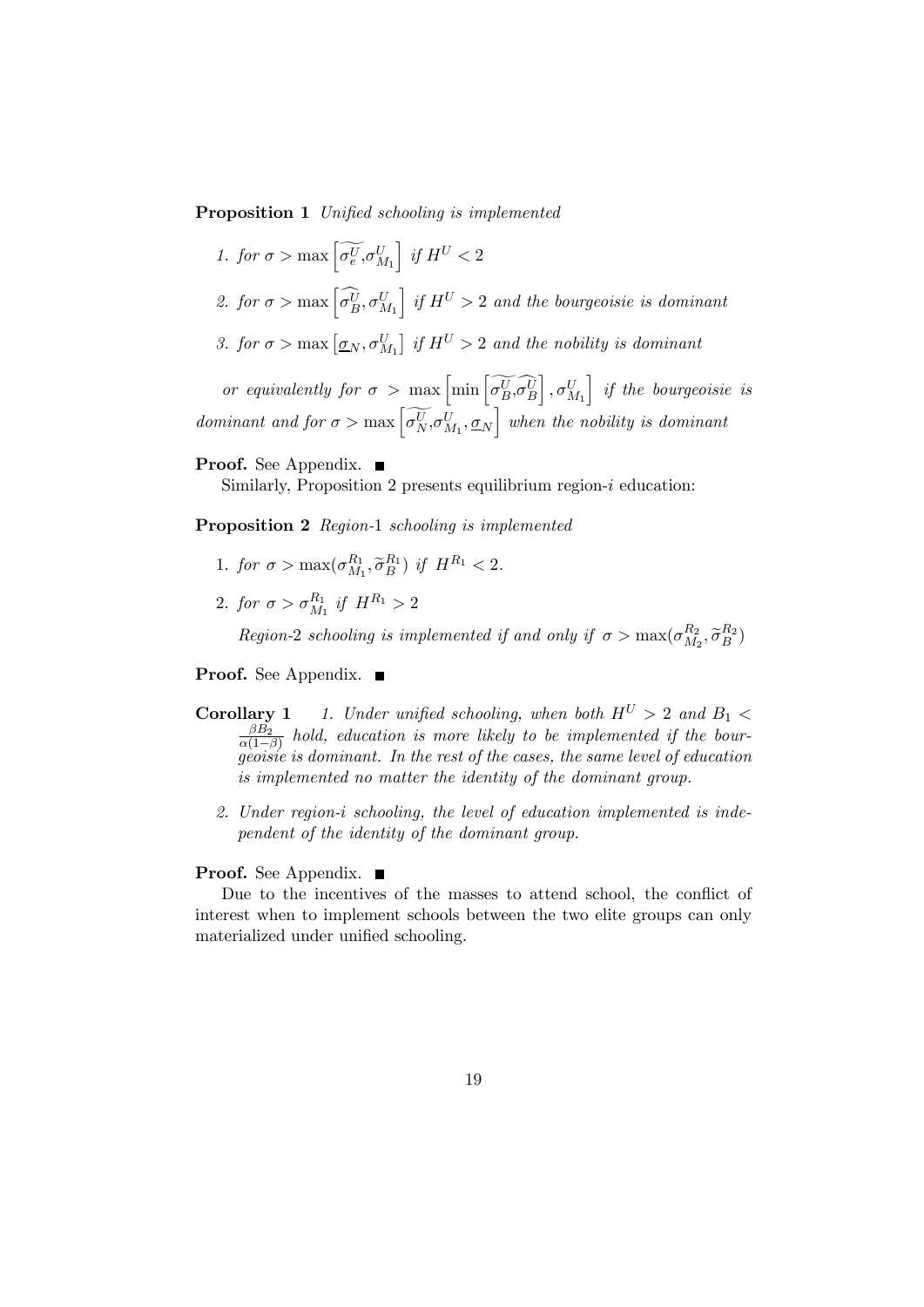## 3 Unified vs. Region- $i$  education

#### 3.1 Region-1 vs. region-2 schooling

Under regional education, either region-1 or region-2 might become educated. While the masses of region 2 are willing to go for education earlier than the masses of region 1, the thresholds for the elites are weakly lower in region 1 than in region 2. Moreover,  $H^{R_1} > H^{R_2}$ . This implies that whenever the masses are willing to get educated in region 1 and the elite is willing to provide education, the dominant elite will choose  $R_1$  over  $R_2$ .

**Lemma 6** If region–1 schooling is implementable, then the dominant elite always prefers region−1 schooling to region−2 schooling.

### **Proof.** See appendix.  $\blacksquare$

Under regional education, the incentives of the masses and the elites are no longer aliened. While the masses are willing to get educated in region 2 first, the elite benefits more from education in region 1 because masses are no longer mobile and hence it is the region with the bigger bourgeoisie that gives higher payoffs from education for the elite. However, by Lemma  $3 \sigma_{M_1}^U < \sigma_{M_1}^{R_1}$  always, hence whenever the masses of region 1 are willing to go for regional education, there are also willing to go for unified schooling. Moreover, Lemma 7 establishes that unified schooling is also the preferred option of the dominant elite.

Lemma 7 If unified schooling is implementable, then the dominant elite always prefers unified schooling to region $-i$  schooling.

#### Proof. See appendix. ■

Unified schooling leads to education in both regions versus education in one region only. This by itself leads to higher benefits for both elite groups but also to higher education costs since schools have to be set up in both regions. By Lemma 7, the extra benefits always outweigh the extra costs. The fact that unified education also induced mobility of the masses when matched with the bourgeoisie is crucial for this result. The increased match pool increases the bourgeoisie's willingness to pay for education both when it is dominated as well as when it is dominant. Consequently, the potentially remaining educational costs for a dominant nobility are reduced, while the willingness for co-payment by a dominant bourgeoisie is higher. Education in both regions without an increased match pool would not always dominate regional education in region 1, but only for sufficiently high productivity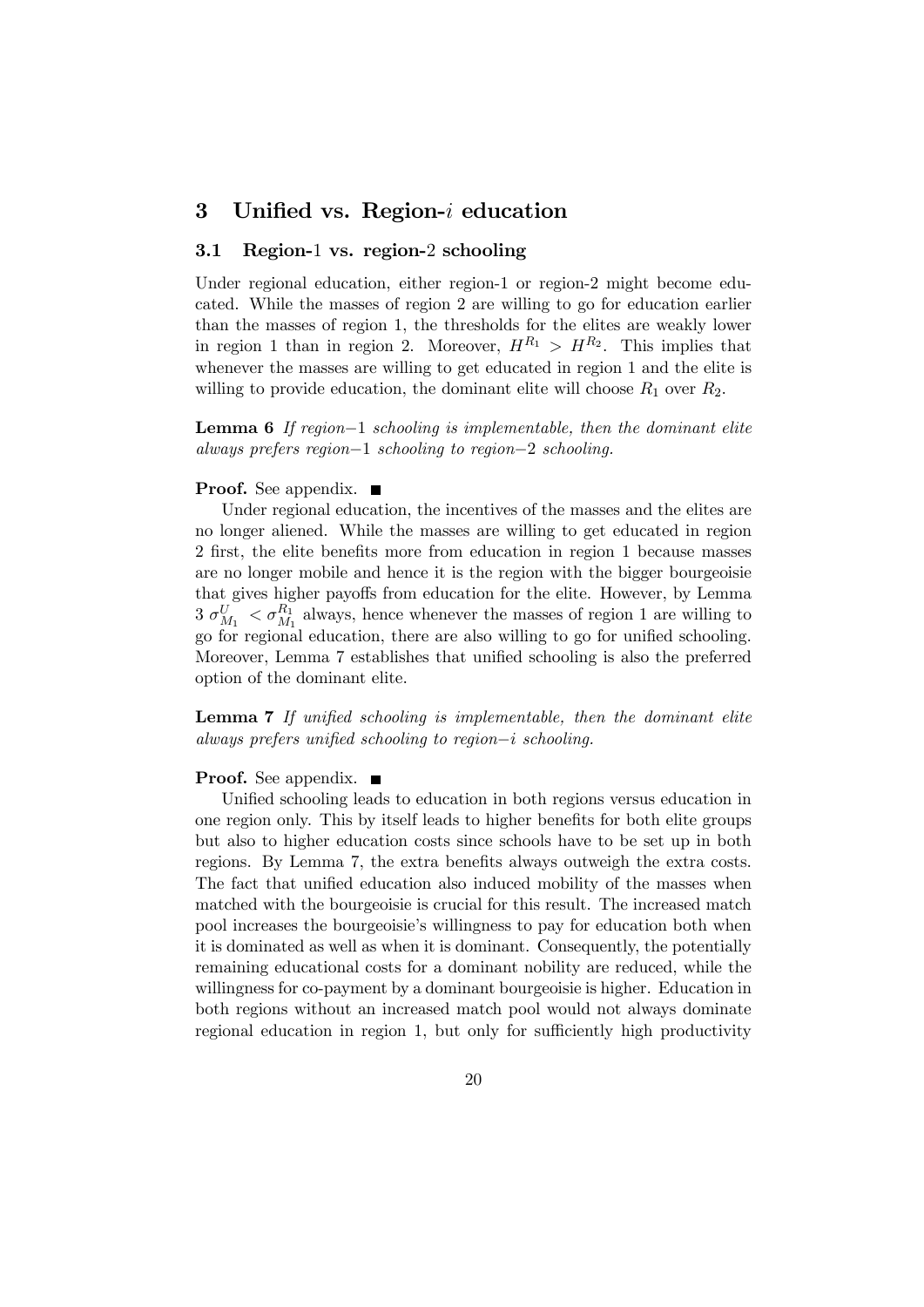costs. However, regional education in both regions is always dominated by unified schooling. The overall educational costs in both systems are the same, but unified schooling leads to higher benefits for the bourgeoisie due to the increased match pool. Hence, any elite group will prefer unified schooling to regional schooling in both regions without mobility of the masses.<sup>4</sup>

By Lemma 7 whenever unified schooling is implementable, regional schooling will not be implemented. We will never observe region-1 schooling and can only observe region-2 schooling when it is implementable but unified schooling is not. Proposition 3 summarizes the results.

Proposition 3 The productivity shock will lead to unified schooling whenever it is implementable. Region-1 schooling will never be observed. Region–2<br> $\frac{R}{6}R_0(1+R_0-1)$ schooling will be observed for high enough initial stealing  $(\alpha \geq \frac{\beta B_2(1+B_2-B_1)}{(1-\beta)((1-B_1)B_1-(1+B_2)B_2)})$ and a sufficiently small bourgeoisie in region 2  $(B_2<\frac{-1+\sqrt{1+4(1-B_1)B_1}}{2})$  and a not too big productivity shock such that  $\sigma_{M_2}^{R_2} < \sigma < \sigma_{M_1}^{U}$ .

**Proof.** This follows directly from Lemma 3 and Lemma 7. ■

## 4 Secession

So far, we have assumed the existence of inter-regional transfers within elite groups leading to a perfect equalization of payoffs across regions within elite groups. In this section, we study whether the region- $i$  dominant elite has actually incentives to avoid such redistribution by accompanying the implementation of schooling in region  $i$  by the political secession of this region. We assume that after region- $i$  secession, no cross-border production can take place.

Since there are no interregional matches after secession, the cutoffs for the masses to be willing to go to school under region- $i$  secession (denoted by  $S_i$ ) are the same than under regional education, i.e.  $\sigma_{M_1}^{S_1} = \sigma_{M_1}^{R_1} > \sigma_{M_2}^{S_2} =$  $\sigma_{M_2}^{R_2}$ . Instead, the payoff of region-*i* bourgeoisie associated to implementing schooling through secession are:

$$
\Pi_{B_i}^{S_i} = -I_{B_i}^{S_i} + \delta(1+\sigma)(1-\beta)\frac{M}{2}
$$
\n(18)

i.e., the bourgeoisie invests  $I_{B_i}^{S_i}$  in the set-up of schools in region-*i* and gets the proceeds from the future high-productivity matches with region  $i$  masses. Similarly, the payoff from region- $i$  secession for the bourgeoisie

<sup>&</sup>lt;sup>4</sup>A formal proof of these results is available from the authors by request.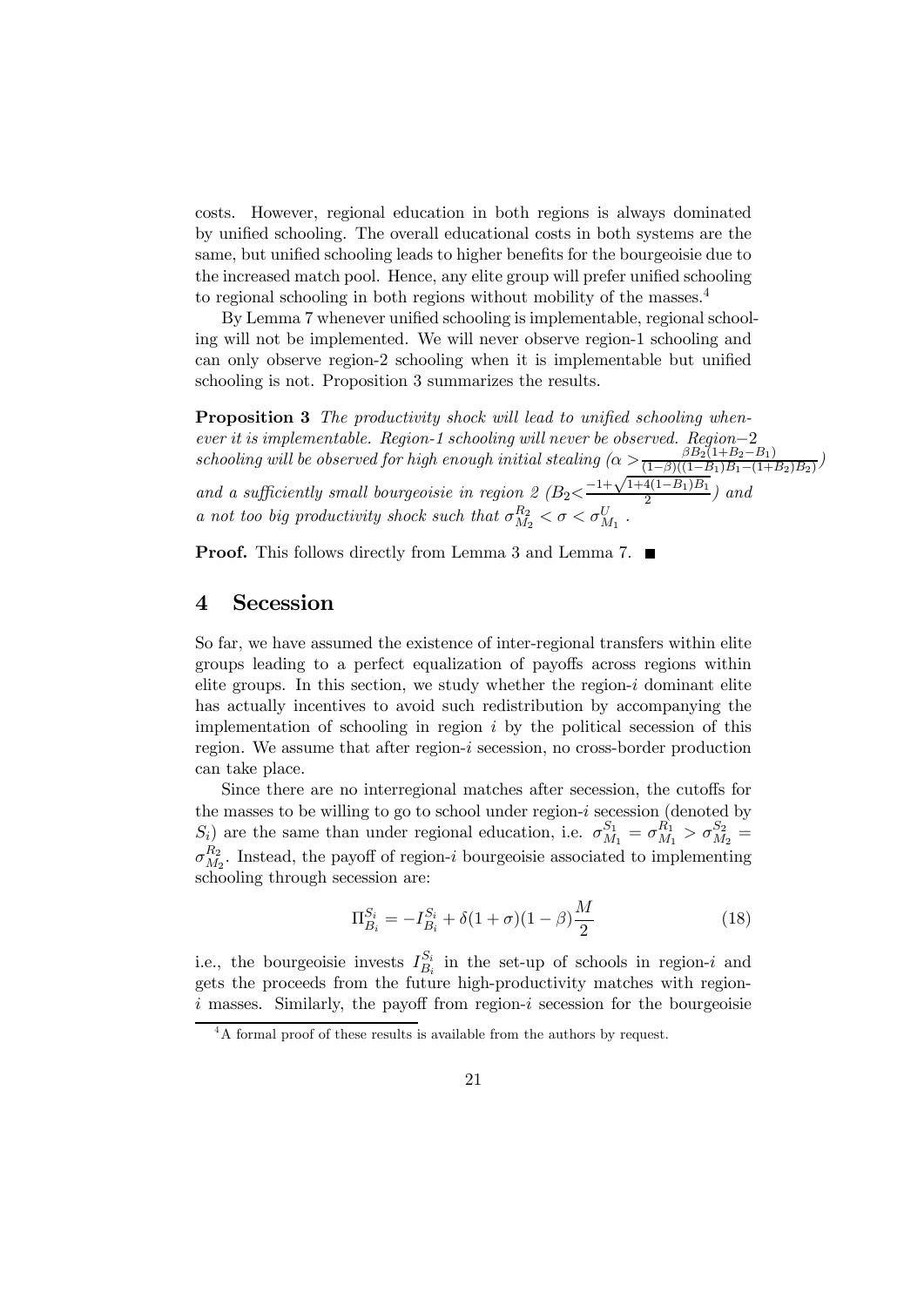$$
\Pi_{N_i}^{S_i} = -I_{N_i}^{S_i} + \delta(1-\beta)(1+\sigma)\frac{M}{2}.\tag{19}
$$

Equalizing  $(18)$  and  $(19)$  respectively to  $(2)$  and  $(1)$ , the productivity thresholds for the implementation of schooling with region- $i$  secession are:

$$
\sigma_{B_i}^{S_i} = \frac{2I_{B_i}^{S_i} + (1 - \beta)(1 - \alpha(1 + \delta))M}{\delta(1 - \beta)M} = \frac{2I_{B_i}^{S_i}}{\delta(1 - \beta)M} + \frac{1 - \alpha(1 + \delta)}{\delta(1 - \beta)M}
$$
\n
$$
\sigma_{N_i}^{S_i} = \frac{2I_{N_i}^{S_i} + (1 - \beta)M}{\delta(1 - \beta)M} = \frac{2I_{N_i}^{S_i}}{\delta(1 - \beta)M} + \frac{1}{\delta}
$$
\n(21)

Following the same steps as in section 2.5, Table 2 displays the cutoffs for free education, full payment and partial payment and the corresponding educational costs under  $S_i$ .

|                                                           | $region-i$ Secession                                                                                            |  |
|-----------------------------------------------------------|-----------------------------------------------------------------------------------------------------------------|--|
| $\sigma_{N_i}^{S_i}$                                      | $\frac{1}{\delta}$                                                                                              |  |
| $\overline{\sigma_{B_i}^{S_i}}$                           | $1-\alpha(1+\delta)$                                                                                            |  |
| $\sigma_{N_i}^{S_i}$                                      | $\frac{2}{(1-\beta)\delta N}+\frac{1}{\delta}$                                                                  |  |
| $\widehat{\frac{\sigma^{S_i}_{B_i}}{\sigma^{S_i}_{e_i}}}$ | $\frac{1-(1-\beta)\alpha(1+\delta)B_i}{\alpha \delta B}+\frac{1}{\delta}$<br>$(1-\beta)\delta B_i$              |  |
|                                                           | $\frac{\overline{2-(1-\beta)\alpha(1+\delta)2B_i}}{2}+\frac{1}{\delta}$<br>$\overline{(1-\beta)\delta(2B_i+N)}$ |  |
| $I_{N_i}^{S_i}$                                           | $(1-\beta)(\delta\sigma-1)M$                                                                                    |  |
|                                                           | $(1-\beta)(\delta\sigma-(1-\alpha(1+\delta)))M$                                                                 |  |
|                                                           | $\frac{1-B_i(1-\beta)(\delta\sigma-1+\alpha(1+\delta))}{N}M$                                                    |  |
|                                                           | $\frac{2-N(1-\beta)(\delta\sigma-1)}{4B_i}M.$                                                                   |  |
| Table 2                                                   |                                                                                                                 |  |

Observe that  $\sigma_{B_i}^{S_i} < \sigma_{N_i}^{S_i} < \sigma_{M_i}^{S_i}$ , and hence both elite groups will agree to favour region- $i$  secession whenever region- $i$  masses choose to attend school. Simple algebra shows that Lemma 5 extends also to  $k = S_i$  with  $H^{S_i} = H^{R_i}$ and that in the case of region-2 secession  $2 > H^{S_2}$  always holds.

Since secession is initiated by the dominant group in region  $i$ , we study three different scenarios: (i) the bourgeoisie is dominant both at region- $i$ and country level, (ii) the nobility is dominant both at region- $i$  and country level, and (iii) the bourgeoisie is dominant in region  $i$  and the nobility is dominant at the country level.<sup>5</sup>

is:

 $5$ We do not study here the fourth possible scenario whereby the nobility is dominant in region  $i$  and the bourgeoisie at the country level as this case is historically less relevant.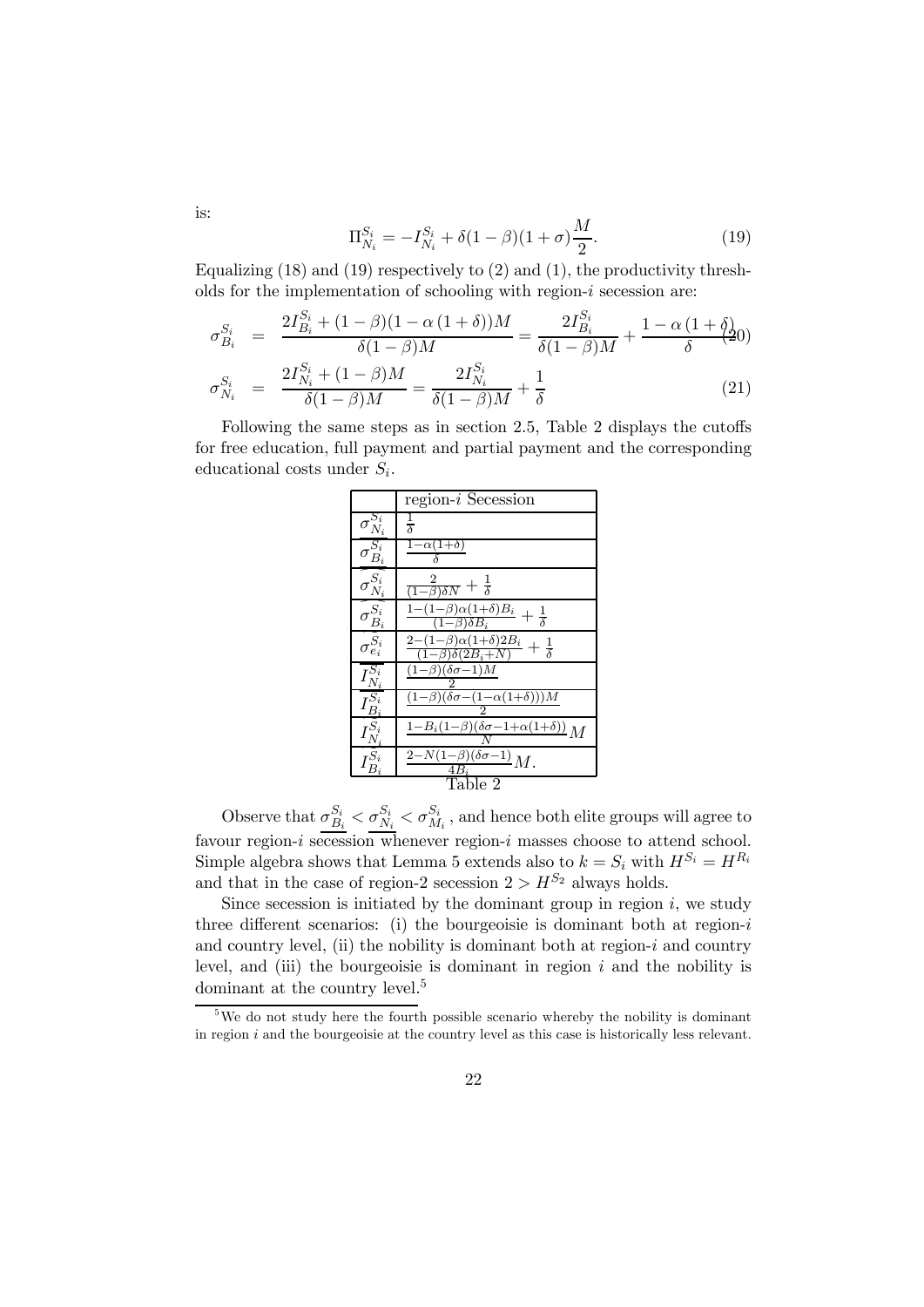### 4.1 Secession versus unified schooling

We consider the choice between secession and unified schooling by the dominant elite when education can be implemented under both systems, which requires that the masses are willing to get educated under unified schooling, hence  $\sigma > \sigma_{M_1}^U$ .<sup>6</sup> Noting that  $H^{S_i} < H^U$ , Lemma 8 compares the relevant productivity cutoff parameters under the two systems:

## Lemma 8

1. For  $2 > H^U$  then we have  $\sigma_N < \widetilde{\sigma_N^U} = \widetilde{\sigma_B^U} < \widetilde{\sigma_{B_i}^S} = \widetilde{\sigma_{N_i}^S} < \min \left[ \widehat{\sigma_{N_i}^S} = \widehat{\sigma_N^U}, \widehat{\sigma_B^U} \right]$  $\left\lceil < \widehat{\sigma_{B_i}^S} \right\rceil$ 

2. For 
$$
H^{S_i} < 2 < H^U
$$
 the ranking of the thresholds is  $\sigma_B^U < \sigma_N^U = \sigma_B^U < \sigma_N < \sigma_{B_i}^S = \sigma_{N_i}^S < \min[\sigma_{N_i}^S = \sigma_{N_i}^U, \sigma_{B_i}^S]$ 

3. For  $2 < H^{S_i}$  all thresholds but  $\sigma_{N_i}^S = \sigma_N^U$  are smaller than  $\underline{\sigma_N}$ .

**Proof.** See appendix. ■

Since  $\sigma_{M_i}^{S_i} > \underline{\sigma_N}$ , education under secession will never be implementable for  $\sigma < \sigma_N$  and we therefore do not need to consider these parameters when looking at the incentives of the elite to choose between secession and unified education.

### 4.1.1 Bourgeoisie always dominant

A dominant bourgeoisie prefers region- $i$  secession to unified education if  $\Pi_{B_i}^{S_i} > \Pi_B^U$ , which can be rewritten as

$$
I_B^U - I_{B_i}^S > (1 + \sigma)(1 - \beta)\delta \frac{M}{2}.
$$
\n(22)

Since the bourgeoisie loses the matches of the other region when initiating secession, secession can only be interesting if it leads to sufficient savings

<sup>&</sup>lt;sup>6</sup>This is without loss of generality although if parameters are such that  $\sigma_{M_2}^{S_2} < \sigma < \sigma_{M_1}^{U}$ and the elite is willing to implement schooling for  $\sigma < \sigma_{M_1}^U$ , secession leads to schooling when unitary education is not possible. However, in this parameter region there will be region-2 education, hence the relevant comparision is between secession and region-2 education to which we turn in the next subsection. Let us first consider the comparison between secession and unified schooling. As  $\sigma_{M_i}^{S_i} = \sigma_{M_i}^{R_i}$ , Lemma 3 applies here, and thus whenever  $\sigma_{M_2}^{S_2} < \sigma < \sigma_{M_1}^{U}$ , the masses are willing to attend schools under  $S_2$  but not under U. Hence, In that case, given that  $\sigma_{B_i}^{S_i} < \sigma_{N_i}^{S_i} < \sigma_{M_i}^{S_i}$ , the elites will thus choose region-2 secession for some parameter values in the area.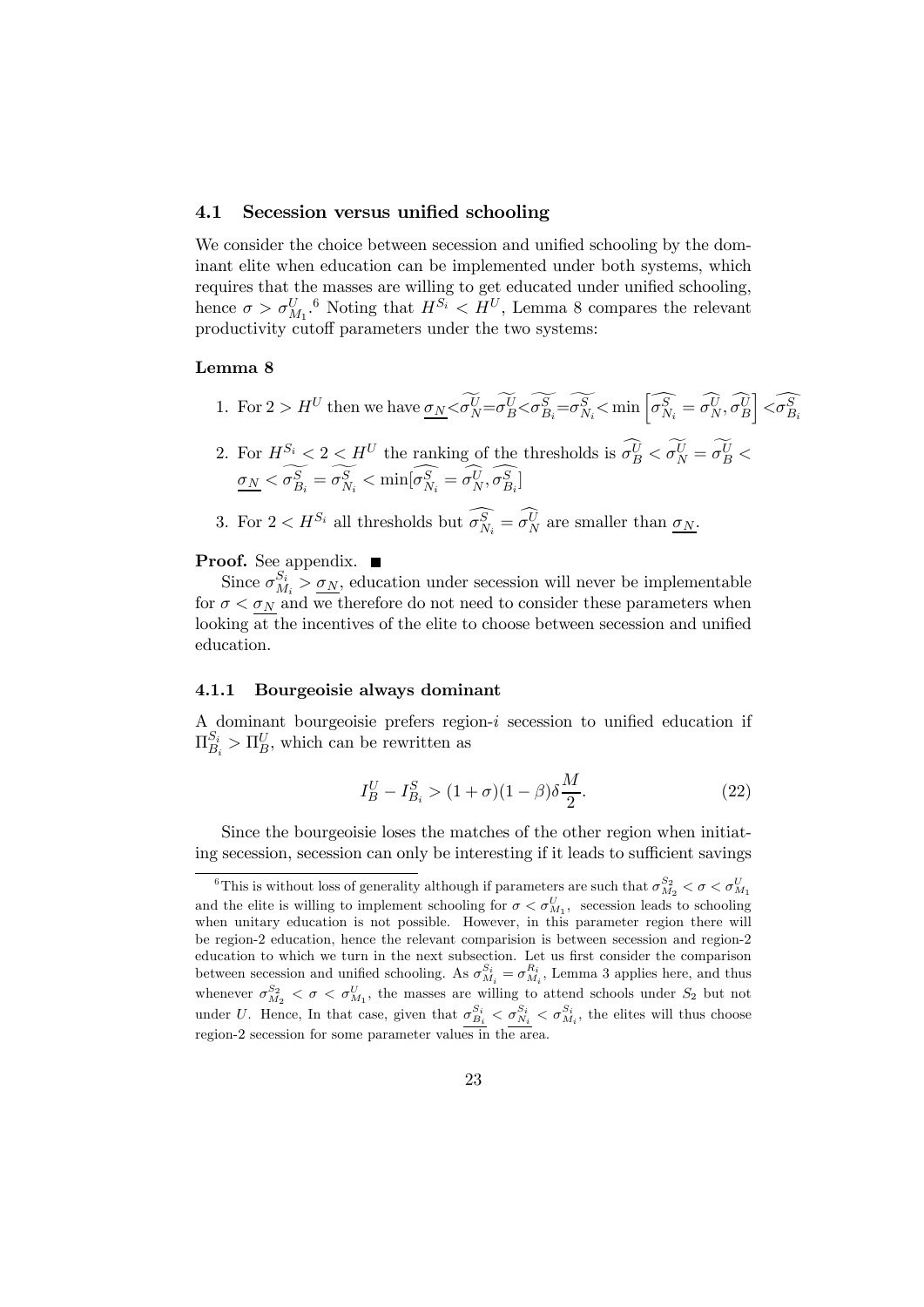in terms of educational costs. Notice that the right hand side of  $(22)$  is increasing in  $\sigma$ , hence if secession stands any chance to be preferred it has to be for low enough productivity shocks. However, Proposition 4 shows that for a dominant bourgeoisie cost saving from secession is never sufficient to offset the associated forgone productive matches:

Proposition 4 A dominant bourgeoisie always prefers unified schooling to secession

**Proof.** See appendix  $\blacksquare$ 

#### 4.1.2 Nobility dominant always

The nobility as a dominant group prefers secession of region  $i$  to unified education whenever  $\Pi_{N_i}^S < \Pi_N^U$ , which can be rewritten as

$$
I_N^U > I_{N_i}^S \tag{23}
$$

Hence, educational costs under secession have to be smaller than under unified education. However, educational costs are always weakly bigger under secession as Proposition 5 shows. This happens because the bourgeoisie is willing to pay for unified education for a lower  $\sigma$  than under secession.

Proposition 5 A dominant nobility always weakly prefers unified schooling to secession.

**Proof.** See appendix  $\blacksquare$ 

## 4.1.3 Nobility is dominant at country level, bourgeoisie is dominant in region  $i$

If the nobility is dominant at the country level but the bourgeoisie is dominant in region  $i$  the bourgeoisie might want region  $i$  to separate. We now study when secession of region  $i$  is of interest for the bourgeoisie. While secession leads to losing valuable match partners in region  $-i$  (a loss that is increasing in  $\sigma$ ), it saves on educational costs for two reasons: on the one hand, fewer people have to be educated. On the other, the bourgeoisie can shift educational costs to the nobility under secession while it will be the principal payer of educational costs under unified schooling where it is dominated by the nobility. Hence if secession stands a chance against unified schooling, it has to be for relatively low productivity shocks (but still high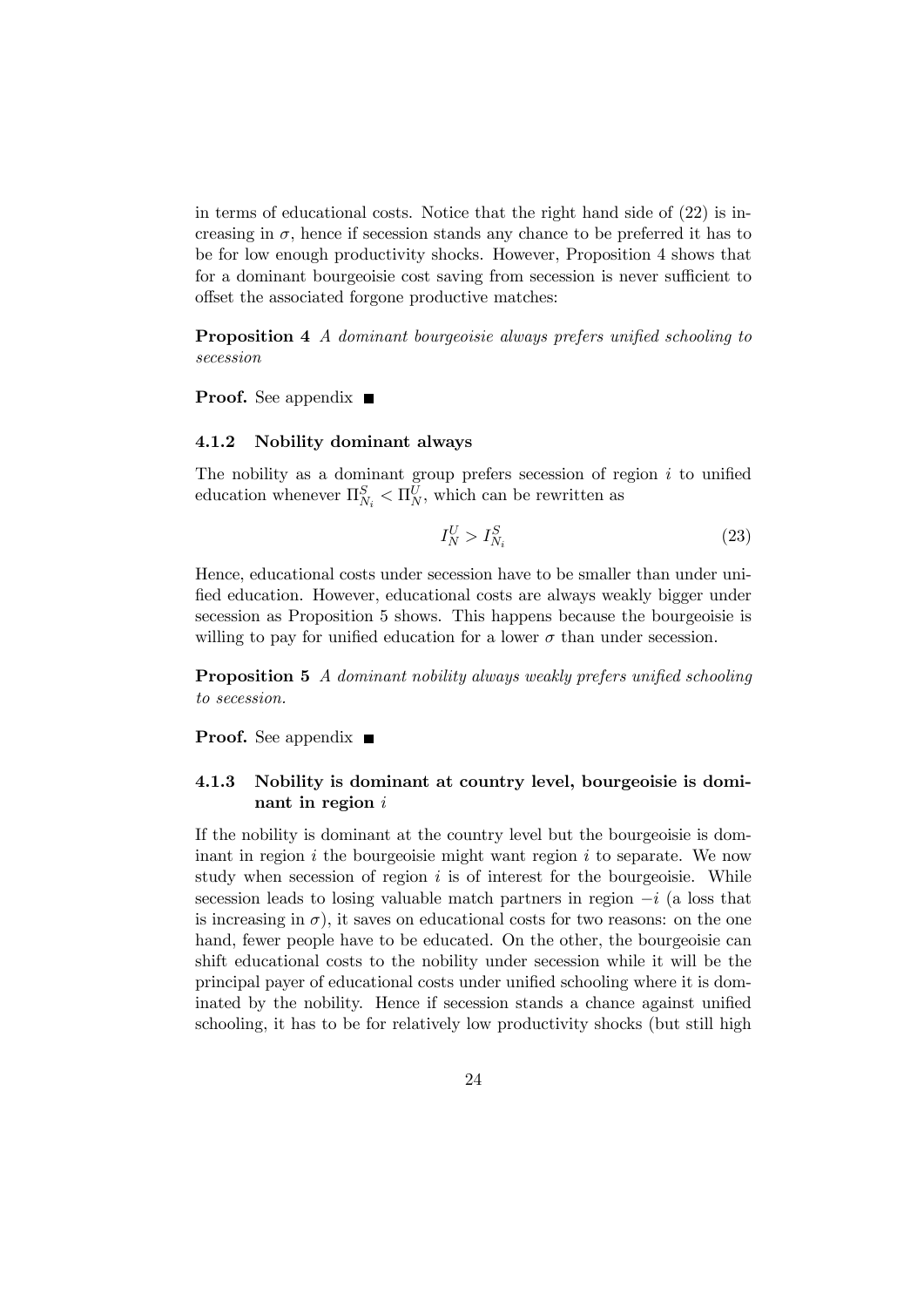enough such that education under secession is profitable for the bourgeoisie). This is confirmed in Proposition 6 which characterizes the incentives of the bourgeoisie (assuming the masses get educated for  $\sigma > \sigma_N$ )

Proposition 6 The preferences of the bourgeoisie are as follows

- 1. Let  $2 > H^U$ . Then
	- (a) for  $\sigma_N^{\bar{U}} = \sigma_B^{\bar{U}} < \sigma < \sigma_{B_i}^{S_i} = \sigma_{N_i}^{S_i}$  the bourgeoisie prefers to be dominated under unified schooling, as it does not even want schooling under secession.
	- (b) for  $\sigma_{B_i}^{S_i} = \sigma_{N_i}^{S_i} < \sigma < \sigma_{s_i}$  the bourgeoisie prefers to be dominant under region-i secession to being dominated under unified schooling.
	- (c) for  $\sigma > \sigma_{s_i}$  the bourgeoisie prefers to be dominated under unified schooling
- 2. For  $2 < H^U$  the bourgeoisie always prefers to be dominated under unified schooling to be dominant under secession.

where  $\sigma_{s_i}$  is defined by

$$
\sigma_{s_i} = \begin{cases}\n\sigma_a & \text{for } 2B_i < N \\
\min \left[ \sigma_a, \sigma_{aa_1} \right] & \text{for } 2B_i > N\n\end{cases}\n\tag{24}
$$

and

$$
\sigma_a = \frac{1}{\delta} + \frac{2 - (1 - \beta)(1 + \delta)B}{(1 - \beta)\delta B}
$$

is such that  $\Pi_B^U(I_B^U = \frac{M}{B}) = \Pi_{B_i}^S(I_{B_i}^S = 0)$  while

$$
\sigma_{aa_1} = \frac{1}{\delta} + \frac{2(B_i - B_{-i}) - (1 - \beta)2BB_i(\delta + 1)}{(1 - \beta)B\delta(2B_i - N)}
$$

is such that  $\Pi_B^U(I_B^U = \frac{M}{B}) = \Pi_{B_i}^S(I_{B_i}^S = I_{B_i}^S)$ .

**Remark 2** min  $[\sigma_a, \sigma_{aa_1}] = \sigma_a$  is only possible for region-1 secession.

**Proof.** See Appendix ■

If  $2 > H<sup>U</sup>$  figure 1 applies to region-*i* secession and figure 3 to unified schooling. Since  $\sigma_N^U = \sigma_B^U < \sigma_{B_i}^S = \sigma_{N_i}^S$  unified schooling is implemented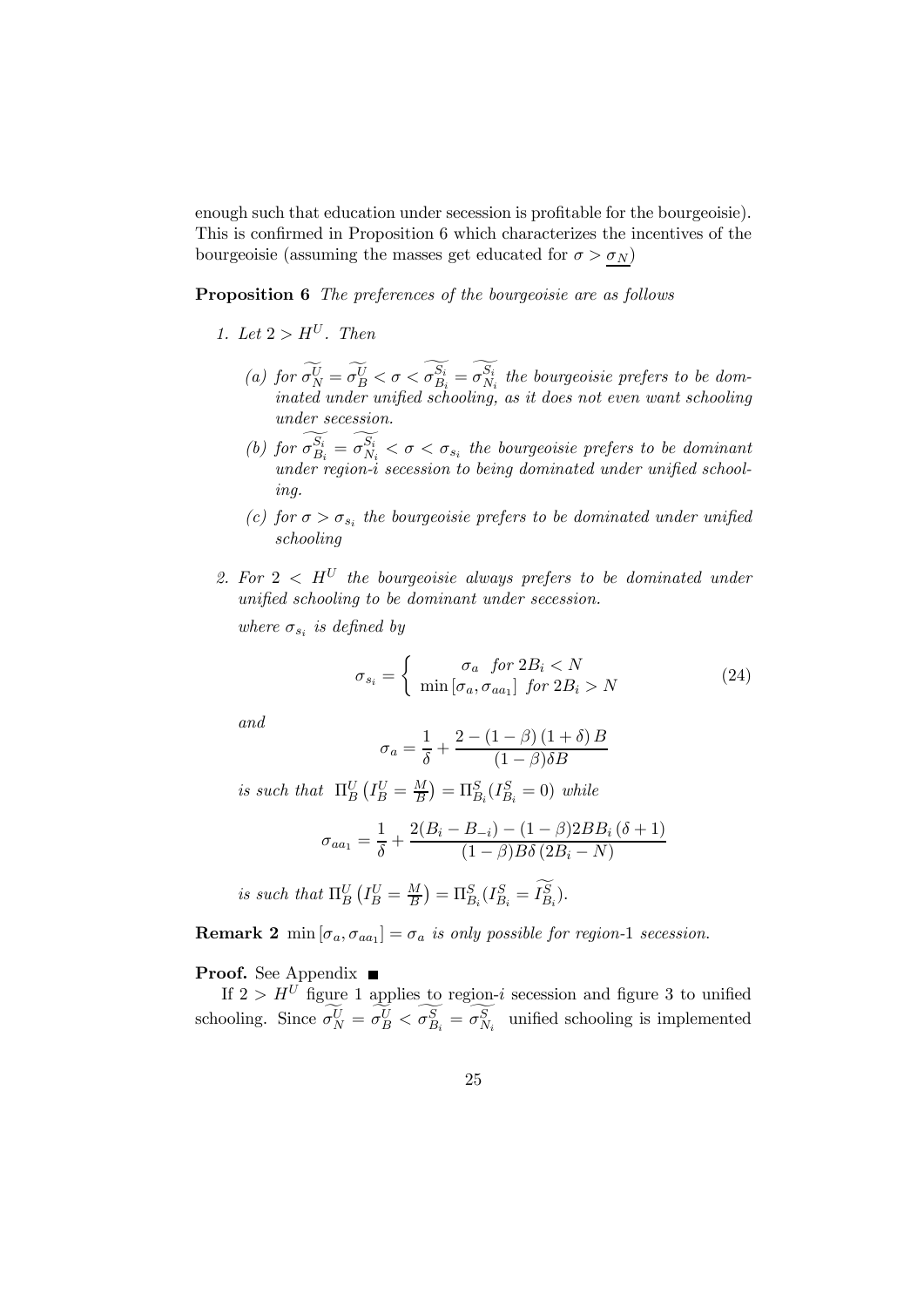earlier by a dominant nobility than education under secession by a dominant bourgeoisie, hence for  $\sigma_N^U = \sigma_B^U < \sigma < \sigma_{B_i}^S = \sigma_{N_i}^S$  the bourgeoisie prefers unified schooling. Once education becomes possible under secession, it has to be cofinanced by the bourgeoisie while under unified schooling the bourgeoisie is forced to pay its maximum willingness, leaving it just indifferent between implementing unified schooling or not. After unified schooling becomes profitable enough that copayment by the nobility is no longer possible, there will be a point when the additional match benefits from unified schooling outweigh the cost savings under secession. For  $2B_i \le N$ , unified education outperforms secession after educational costs under secession have dropped to zero for the dominant bourgeoisie. For  $2B_i > N$ , unified schooling might outperform secession even under copayment for secession. By Remark 2 this will always happen for secession of region 2 but not necessarily for secession of region 1 that is relatively more attractive for the bourgeoisie  $(\sigma_{B_1}^S < \sigma_{B_2}^S)$ .

If  $H^{S_i} < 2 < H^U$  figure 1 applies to secession of region *i* and figure 4 to unified schooling. Unified schooling is now especially profitable for the bourgeoisie that is totally financing schooling. The potential cost savings once education under secession becomes possible never outweigh the productivity losses due to fewer match partners.

If  $H^{S_1} > 2$  figure 2 applies to secession of region 1 and figure 4 to unified schooling. Now schooling is very profitable for the bourgeoisie also under secession but not sufficiently profitable compared to the even more profitable unified schooling.

While the bourgeoisie might prefer secession, the nobility never prefers to be dominated under secession to being dominant under unified education. This immediately follows from the fact that the nobility does not even prefer secession when it is dominant. This happens because from the point of view of the nobility the only difference between the two systems are the educational costs and these are always higher under secession. While the nobility dislikes secession, it cannot avoid it since it is the dominated group. However whether secession is indeed implementable does not only depend on the preferences of the bourgeoisie described in Proposition 6 but also on the preferences of the masses who might simply not attend the schools. We therefore need to understand how the schooling cutoffs of the masses  $(\sigma_{M_1}^S > \sigma_{M_2}^S)$  compare to the cutoffs  $\sigma_a$  and  $\sigma_{aa_1}$ . For the comparison with unified schooling, it is also important to study  $\sigma_{M_1}^U$ .

**Lemma 9** 1. 
$$
\sigma_{M_i}^S < \sigma_a \Leftrightarrow \alpha < \alpha_{M_i} = \frac{\beta(\frac{N}{2} + B_i)(2 - (1 - \beta)(1 + \delta)B)}{(1 - \beta)^2(1 + \delta)BB_i}
$$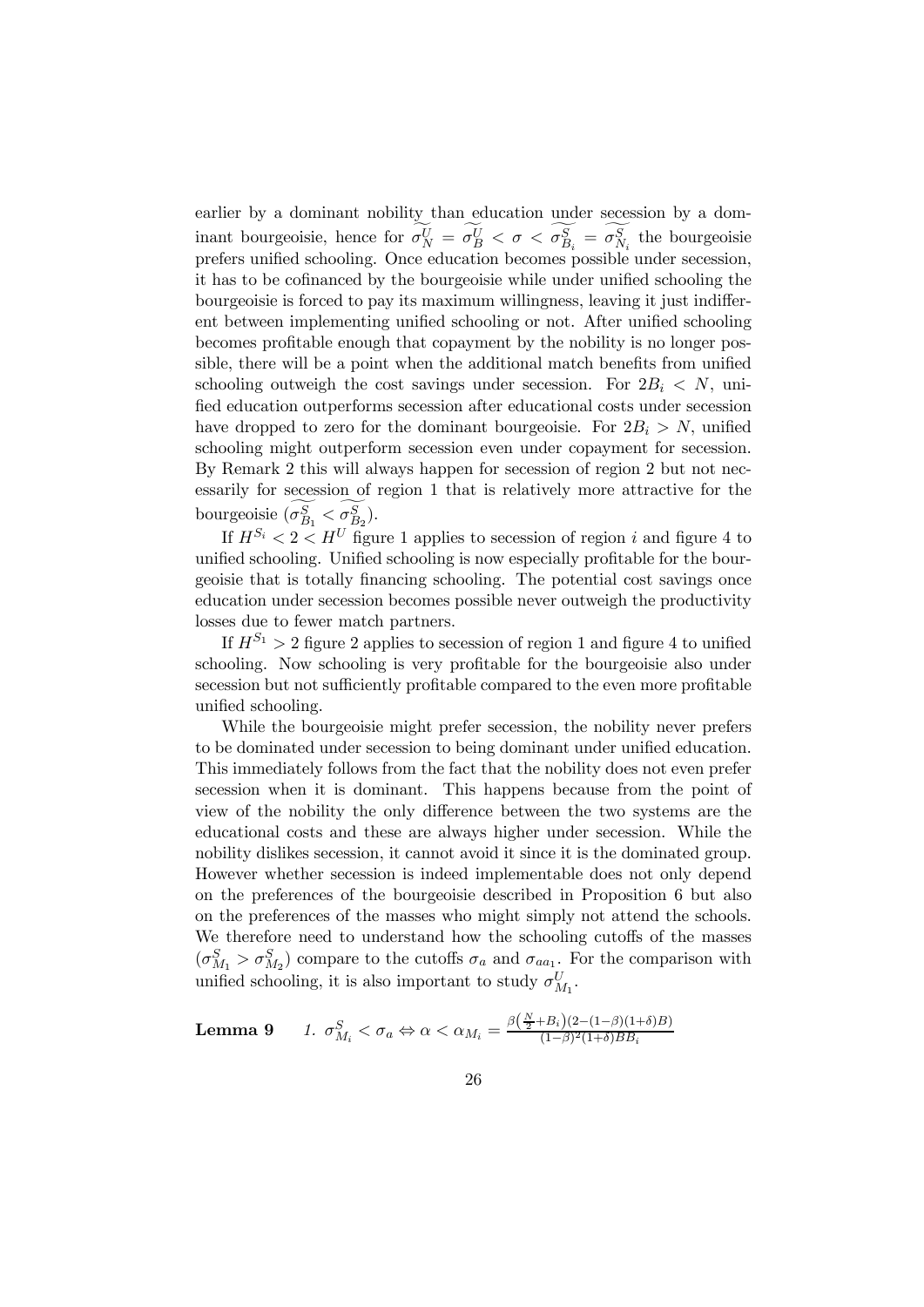2.  $\sigma_{M_2}^S > \sigma_{aa_1}$  always (area  $2B_2 > N$ ) 3. If  $B_2 > B_1 (1 - (1 - \beta)(1 + \delta)B)$  then  $\sigma_{M_1}^S > \sigma_{aa_1}$  always 4. If  $B_2 < B_1 (1 - (1 - \beta)(1 + \delta)B)$  then  $\sigma_{M_1}^S < \sigma_{aa_1}$  $\Leftrightarrow \alpha < \frac{\beta(N+2B_1)((B_1-B_2)-(1-\beta)(1+\delta)BB_1)}{(1-\beta)^2(1+\delta)B(2B_1-N)B_1}$ 5.  $\sigma_{M_1}^U < \sigma_a \Leftrightarrow \alpha < \alpha_{M_1^U} = \frac{\beta(2(1+B)-((1+B_1-B_2)(1+\delta))(1-\beta)B)}{2B_1(1-\beta)^2(1+\delta)B}$ 6.  $\sigma_{M_1}^U > \sigma_{aa_1}$  always for secession of region 2. 7.  $\alpha_{M_1^U} > \alpha_{M_1}$  (always for secession of region 1)

**Proof.** See Appendix  $\blacksquare$ 

Lemma 9 tells us that when  $\sigma_{aa_1}$  is the relevant cutoff in Proposition 6 then the area where secession is preferred by the bourgeoisie can never be implemented in region 2 because the masses are not willing to go to school and it is only implementable for secession of region 1 under very specific parameters and for sufficiently low  $\alpha$ . Lemma 9 also tells us that stealing cannot be too important, otherwise even the area for secession where  $\sigma_a$ is the relevant cutoff cannot be implemented. Proposition 7 characterizes when equilibrium secession is possible for  $\sigma > \sigma_{M_i}^S$ 

Proposition 7 Combining overall incentives we only get equilibrium secession of region  $i$  if the bourgeoisie is dominant in region  $i$  but dominated at the state level and stealing is not sufficiently important so that there exists a parameter area where  $\sigma_{M_i}^S < \sigma < \sigma_{s_i}$  where  $\sigma_{s_i}$  is defined by (24) in Proposition 6.

To summarize: secession is very unlikely when (unified) nation building is possible. Secession will only result if it implies a change in the dominant group and the productivity shock is not too high and in a pre-industrial institutional setup with fairly good property rights for the bourgeoisie. We now turn to the question whether secession dominates regional education.

#### 4.2 Secession versus regional education

By Proposition 3 we can observe region-2 education under very special circumstances (requiring parameters such that  $\sigma_{M_2}^{R_2} < \sigma < \sigma_{M_1}^{U}$ ) but we will never get region-1 education. We therefore need to examine whether secession is preferred to region-2 education. Since for  $\sigma_{M_2}^{R_2} < \sigma < \sigma_{M_1}^{U}$  education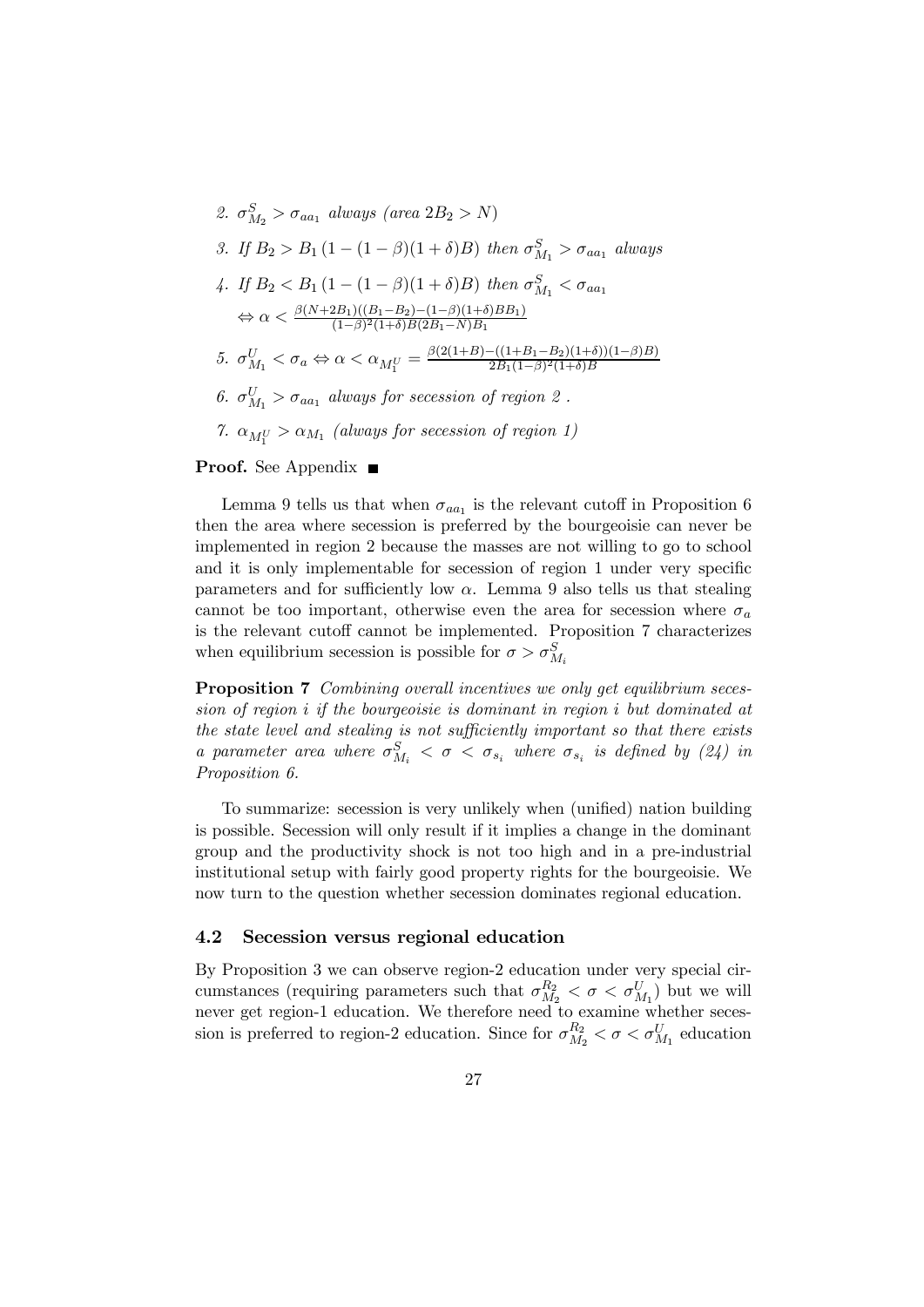under secession is only feasible in region-2, the only case we have to study is region 2 secession versus region-2 education. We start by looking at a dominant nobility.

The nobility of region 2 prefers  $S_2$  to  $R_2$  whenever  $\Pi_{N_2}^S > \Pi_N^{R_2}$  or equivalently

$$
I_N^{R_2} - I_{N_2}^S > -\frac{1}{4}M(1-\beta)(\sigma\delta - 1)
$$
 (25)

Only the masses of region 2 get educated in both cases, but under secession the benefit from the increased match productivity are not shared with the nobility of the other region. Neither are the educational costs. However, for an always dominant nobility these additional costs do not outweigh the gains from not having to share the increased match productivity. To see this, notice that a dominant nobility gets education for free for  $\sigma > \sigma_B^{R_2}$  $= \sigma_B^{S_2}$  under both systems. Also since  $\sigma_B^{R_2} = \sigma_B^{S_2}$  the area for co-payment by the nobility is the same in both systems, and condition (25) reduces to  $\sigma > \sigma_B^{R_2} = \sigma_B^{S_2}.$ 

We now turn to a dominant bourgeoisie. The bourgeoisie prefers  $S_2$  to  $R_2$  whenever  $\Pi_{B_2}^S > \Pi_B^{R_2}$  or equivalently whenever

$$
I_B^{R_2} - I_{B_2}^S > -(1 - \beta) (\delta \sigma - 1 + (1 + \delta)\alpha) \frac{MB_1}{2B}
$$
 (26)

Under  $R_2$  the bourgeoisie of region 2 where the masses get educated has to share the increased match productivity with the bourgeoisie of region 1 which is a motive for secession where the sharing of these benefits is avoided. However, while total costs of education are the same under  $R_2$  and  $S_2$ , secession reduces the size of the nobility that will be forced to pay up to its maximal willingness to pay for education. But, this never offsets the first effect for a bourgeoisie that is always dominant. To see this, notice that the cutoffs for total and maximum payment by the nobility are the same under both systems. We therefore only need to look at the case when education is free for the bourgeoisie and when there is copayment. Clearly, for free education secession dominates. Under co-payment, the condition that secession is preferred reduces to  $\sigma > \sigma_{N_2}^S = \sigma_{B_2}^S$ , hence secession is always preferred.

Finally, if the bourgeoisie is dominant in region 2 and dominated at the state level, then secession additionally leads to savings of educational costs and thus the following proposition holds:<sup>7</sup>

<sup>&</sup>lt;sup>7</sup>This is also true if the nobility was dominant in region 2 and the bourgeoisie dominant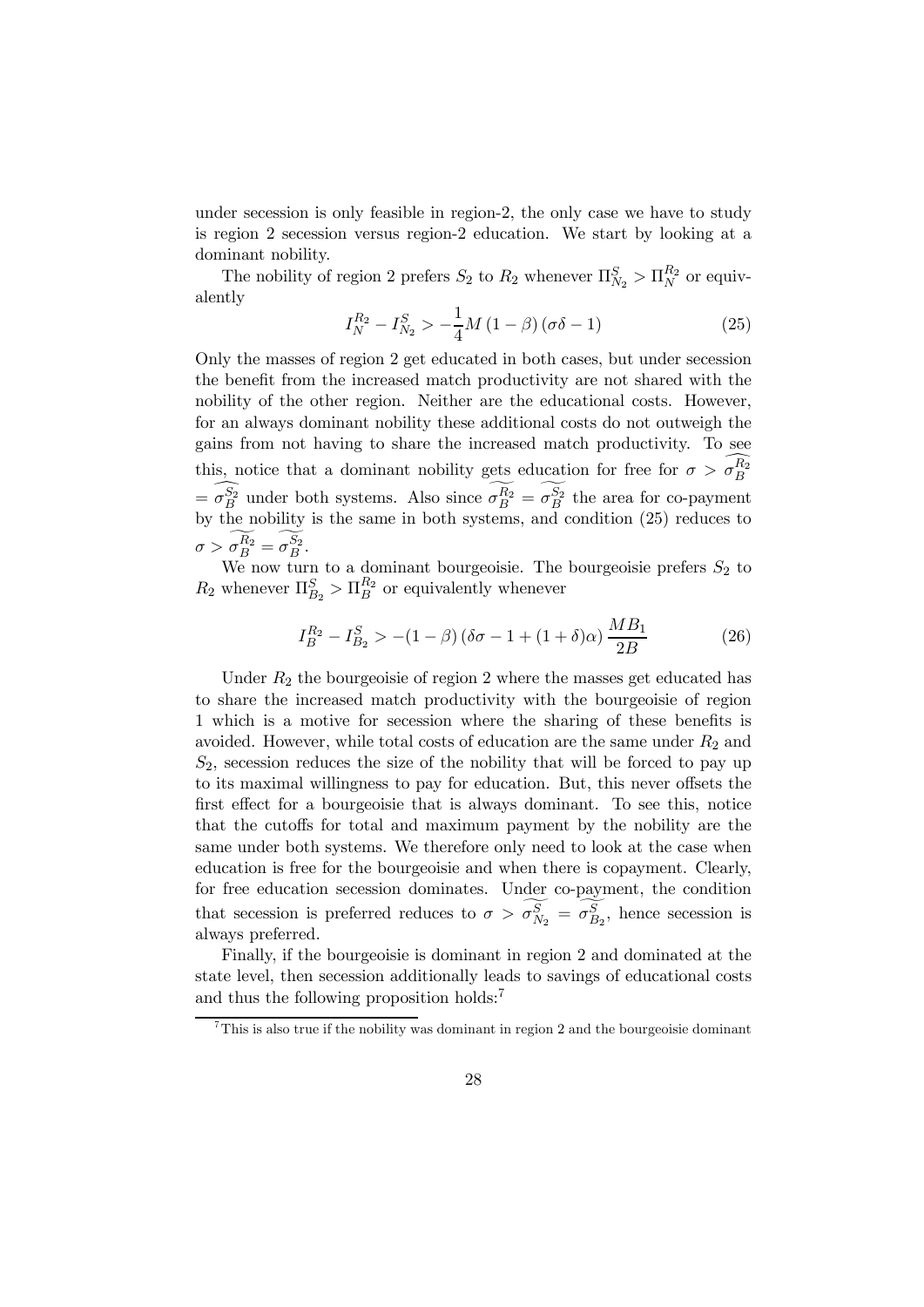**Proposition 8** The dominant elite in region 2 always prefers  $S_2$  to  $R_2$ .

Since the willingness to get educated of the masses coincides under  $S_2$ and  $R_2$ , secession of region 2 always destabilizes the region-2 schooling. In other words, region-2 schooling is never an equilibrium outcome. We will observe secession of region 2 instead.

## 5 Robustness

The above results are derived assuming one dimension of heterogeneity, namely the size of the bourgeoisie was bigger in region 1 than in region 2. In this section we briefly discuss other forms of heterogeneity. As before we will assume that the regions are identical expect in one dimension. The dimensions we look at are the initial property right institutions (represented by  $\alpha$ ), the size of the masses / nobility and the size of the productivity shock that hits the two regions representing different arrival rates of industrialization.

It is easy to see that our results are robust to heterogeneity in  $\alpha$ . Now the masses of the region with a lower  $\alpha$  required a lower productivity shock to be willing to go to school. The interest of the elite is not aligned, since the benefits from implementing education are higher for the bourgeoisie in the region where  $\alpha$  is higher. This will lead the elite to prefer schooling in the high  $\alpha$  region whenever it is implementable, but in this case unified schooling will also be implementable. The masses might be willing to get regional schooling in the low  $\alpha$  region before they are willing to get unified schooling, but this imposes an upper bound on the size of the bourgeoisie. This is all very similar to our previous analysis. Whether one or two regions get educated when the masses are willing to go to school again depends on the trade-off of educational costs versus benefits from industrialization. Since total education costs are fixed but benefits increase in the size of the productivity shocks, sufficiently high productivity shocks will lead to stable unified schooling, while secession will occur for not too high productivity shocks that either would have allowed for low  $\alpha$  region schooling only hence the elite saves on interregional transfers - or unified schooling was possible but secession leads to a change of the dominant group.

at the state level. A formal proof of the result when the regionally dominant elite does not coincide with the dominant elite at the state level can be obtained from the authors upon request. Moreover, it is also true if we looked at secession of region 1 versus region-1 education in which case the dominate elite in region 1 always prefers  $S_1$  to  $R_1$ .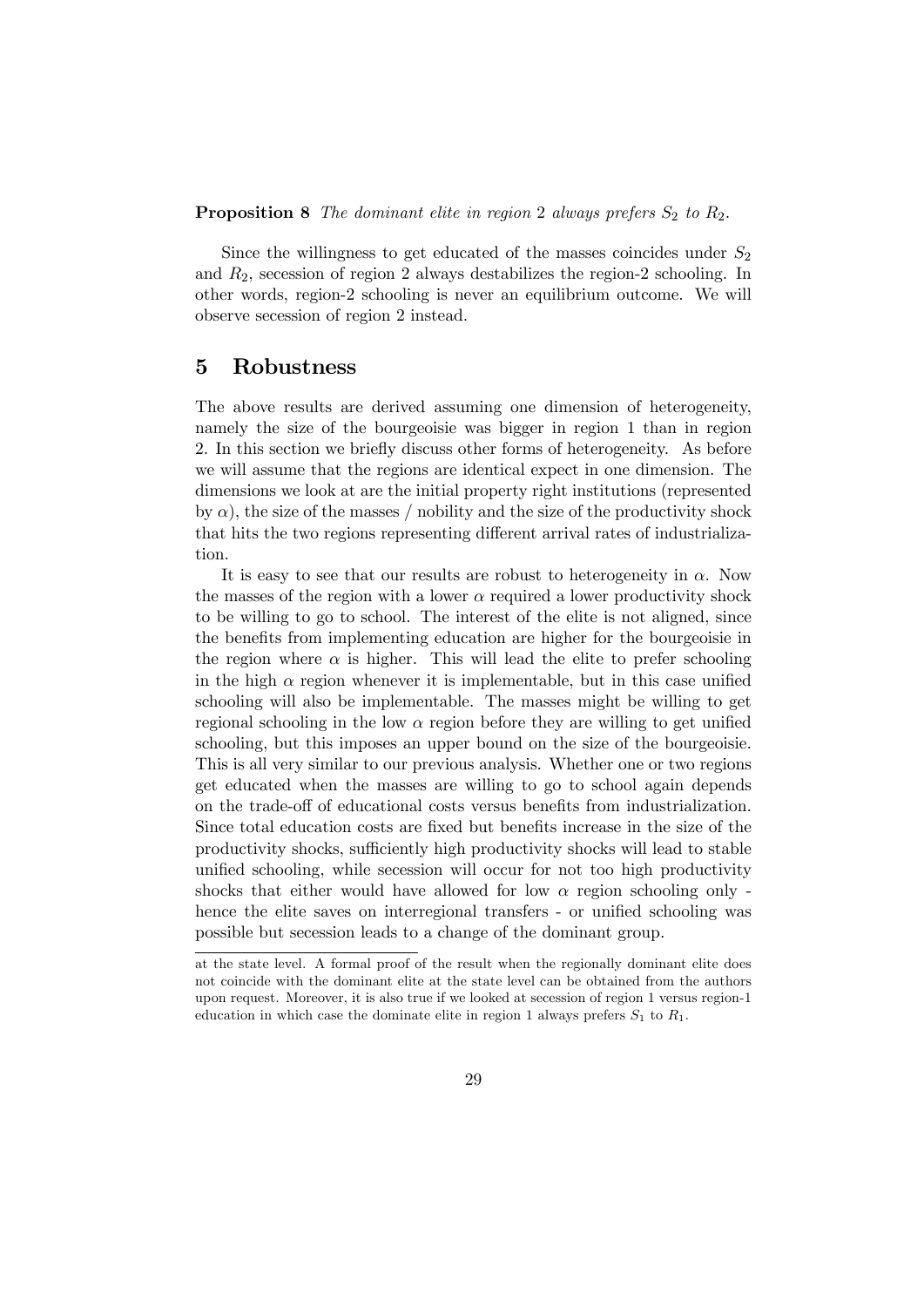If the heterogeneity stems from the size of the masses across regions, the minimum productivity shock necessary for the masses to be willing to get region−*i* schooling or unified schooling respectively does not vary across regions. Now the masses will be willing to attend unified schooling whenever they are willing to attend regional schooling. Under region-i education the elite of the bigger  $M_i$  region benefits more from education, but educating this region is also more costly since more individuals have to be schooled. Unified schooling will lead to less than double education costs and big benefits due to the mobility of the masses. This leads to stable nation building for sufficiently high productivity shocks and makes secession or regional education less likely than in our benchmark setting.

If the size of the nobility differs across regions, the cutoffs for regional education do not differ across regions for the elite. However, the masses of the bigger  $N$  region are willing to get educated first. Hence regional education if possible at all, could only happen in the bigger  $N$  region but again is likely to be destabilized by secession: transfers across regions are avoided and educational costs do not double due to secession. As before sufficiently high productivity shocks will lead to stable nation building. Compared to our baseline setup we expect to observe fewer incidences of secession.

A dimension of heterogeneity that makes secession more likely and hinders stable nation building is if the speed of industrialization differs across the regions, in the sense that the regions are hit by different productivity shocks. In this setup we talk about nation building if there is unified schooling leading to the mobility of the masses as before, but the effects on match productivity are different. The match productivity of matches within regions is determined by the regional productivity shock, while the match productivity across regions is determined by the lower productivity shock, because either the available production technology of the bourgeoisie was determined by the lower productivity shock or because the masses where trained for the lower productivity shock only. Now regional schooling of the high productivity region is more attractive for all groups than regional schooling of the low productivity region. Moreover, the bigger the relative difference across region, the more likely it is that regional education dominates unified schooling. Since transfers to the less efficient region can be avoided by secession, a very unequal speed of industrialization makes nation building across both regions impossible and is likely to lead to secession.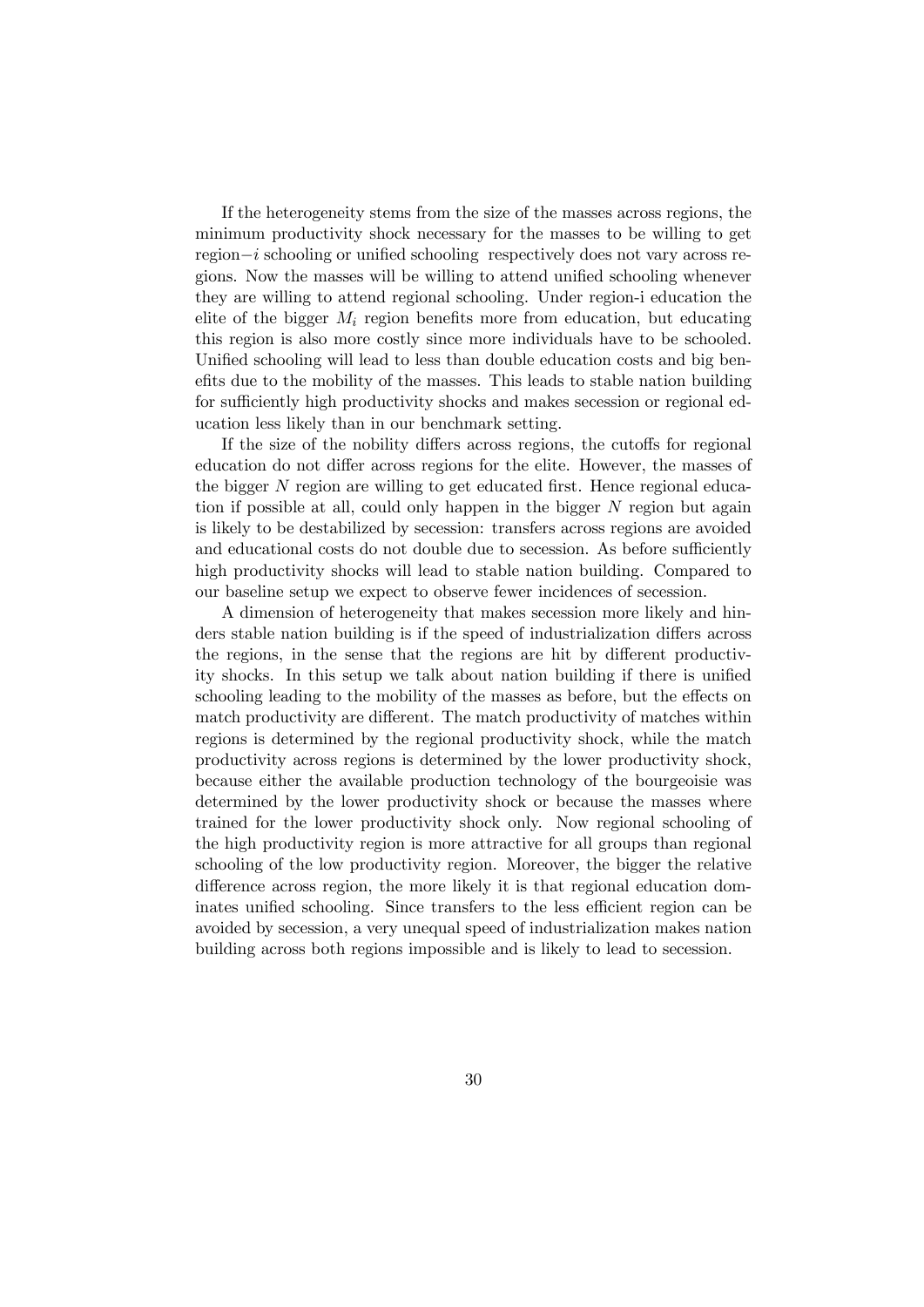## 6 Case Study: Spain versus France

In this section, we relate our model to the cases of 19th century France and Spain. At the beginning of the 19th century, both countries were similar at least along some characteristics relevant to our model.

Specifically, both countries had a very similar per capita GDP at the beginning of the century<sup>8</sup> and were characterized by a heterogeneous language composition. Indeed, in 1794 only about 40% of the French population were native French speakers<sup>9</sup> (Calvet 2002, p. 218), while an important proportion of the Spanish population had a language other than Spanish/Castilian (i.e. Catalan, Galician, Basque, or Bable) as their mothertongue in 1787.10 Another common characteristic is that the first industries were geographically concentrated. In France, the first industries were mostly concentrated in the North-East (Crayen and Baten, 2010), and in the case of Spain they were mostly concentrated in Catalonia and in the Basque Country (Tortella, 2000).

Despite these common features, France and Spain ended up having very different outcomes in terms of industrialization, with France's per capita GDP becoming 1.7 times that of Spain in  $1930<sup>11</sup>$  The outcomes were also very different in terms of nation-building, as in the historical literature, France is often used as a benchmark of successful nation-building (see e.g. Kroneberg and Wimmer, 2012) while Spain is seen as an example of un-

<sup>11</sup> Measured in 1970 U.S. dollars adjusted for purchasing power parity, the GDP per capita of France in 1930 was 1,337 and that of Spain 798 (Tortella, 1994, p.2). Similar results are found in Maddison (2003, pp. 62 & 68): measured in 1990 international Geary-Khamis dollars, France's per capita GDP was 4,532 and Spain's 2,620.

<sup>8</sup>According to Tortella (1994, p. 2) Spain's per capita GDP was 2% higher than France's in 1800, and 7% lower in 1820. According to Maddison (2003, pp. 58-67), France' s GDP was higher by 11% in 1820.

<sup>9</sup>Among the other language groups, the largest was Occitan and next came Breton and Alsacian. Additionally, small minorities were speaking Franco-provençal, Basque, Catalan, Corsican, or Flemish.

<sup>&</sup>lt;sup>10</sup>There are no available data on the language composition of Spain at the end of the 18th century. However, one can do a back of the envelope computation to get an upper bound for the proportion of non-Spanish speakers. According to Linz (1975), historically Spanish has also been spoken by part of the population in those regions where Catalan, Galician, or Basque were also spoken. Instead, these three languages were geographically concentrated in certain provinces (Barcelona, Tarragona, Lleida, Girona, Valencia, Castellon, Alicante, and the Balearic Islands, for Catalan; A Coruna, Lugo, Ourense, and Pontevedra, for Galician; and Gipuzkoa, Bizkaia, Araba, and Navarre for Basque). Using data on the population of provinces in the 1787 Census (INE, 1991), an upper bound for the proportion of Catalan, Galician, Basque, and Bable speakers is respectively 18%, 13%, 5%, and 3%, and thus a lower bound for the proportion of Spanish speakers is 61%.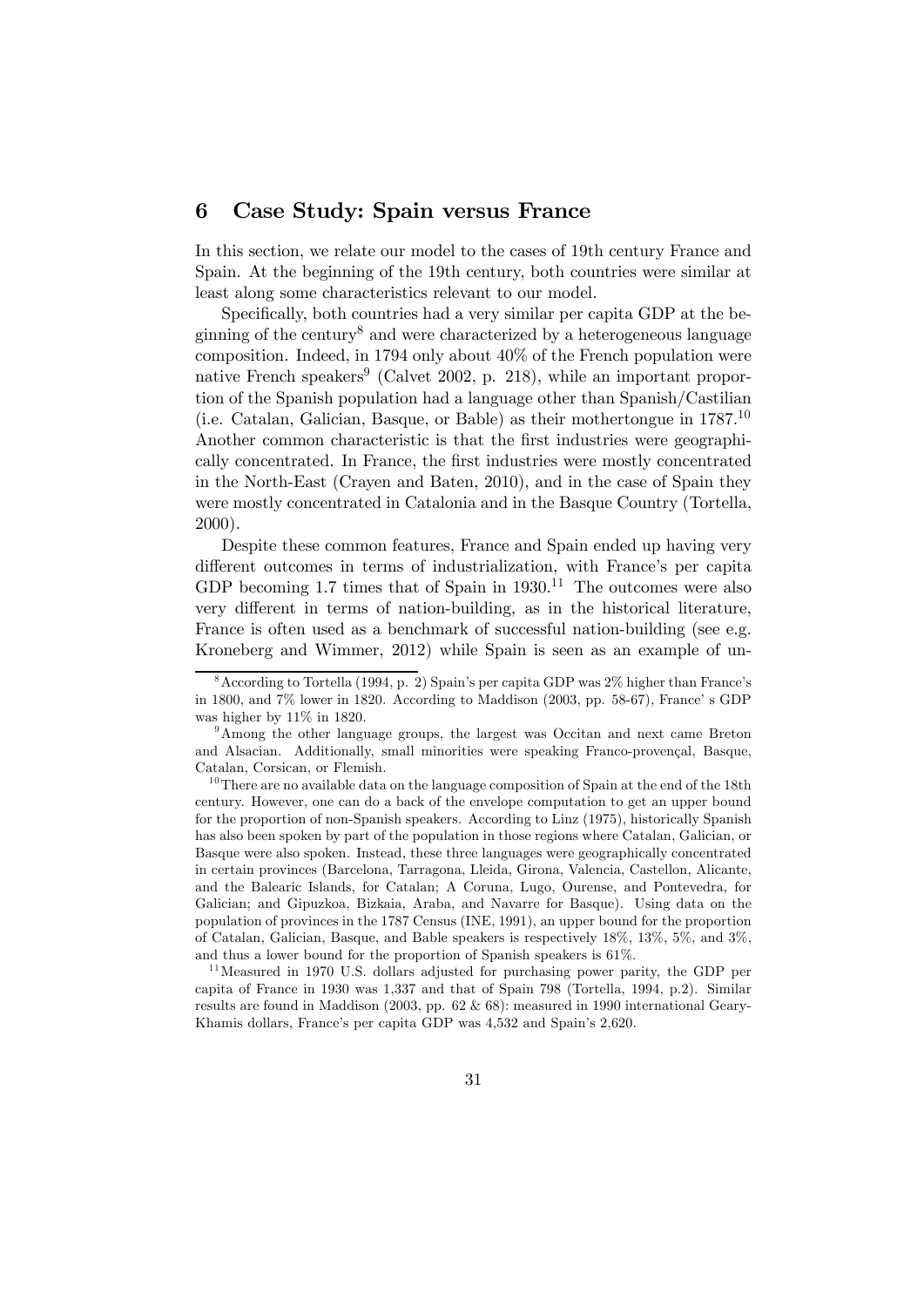accomplished nation-building process accompanied with the emergence of peripheral nationalisms (see e.g. Linz, 1974, 1975; Keating, 1993). When elections were held, peripheral nationalist parties were systematically represented in the Spanish Parliament since the end of the 19th century. Instead, the success (or even the existence) of regionalist/nationalist parties in Alsace, Brittany, Corsica, or the French parts of the Basque Country or Catalonia has been extremely limited. For instance, in the June 1931 Spanish legislative elections, the Catalan nationalist parties obtained almost three fourths of the Catalan constituencies, and their Galician regionalist and Basque nationalist counterparts respectively 40 per cent and one third of the Galician and Basque constituencies (see Tusell,  $1982$ ).<sup>12</sup> In contrast, in the first round of the April 1928 French legislative elections, regionalist candidates were only present in Alsace and obtained 4 seats with 15.9% of the votes: overall, the French Parliament consisted of 4 regionalist deputies out of 612 (see Lachapelle, 1928).

In terms of our model, we can consider that the two regions characterizing France are the industrializing North-East and the agricultural South-West, as defined for instance by the "St-Malo-Geneva line" identified by some Historians (see e.g. Weber, 1976). In addition, it is safe to assume that the bourgeoisie was the dominant elite both in the North-East and at the French level as a whole. Indeed, Price (2004) argues that while the nobility retained an important amount of power at least until 1870, "'New' wealth was represented by a *grande bourgeoisie*, which had, since 1830, achieved dominance not only in commerce, industry, and the professions but also in government" (Price, 2004, p. 37). Then, as the bourgeoisie is dominant both at the regional and at the country level, from Proposition 4 we expect the bourgeoisie to choose unified schooling, which in turns results in the creation of a common French identity.

The implementation of schooling throughout the country and the creation of a strong common French identity were actually observed. According to Nuhoglu Soysal and Strang (1989), while France introduced compulsory ˘ education only in 1882, the primary enrollment ratio was already 75 percent in 1870 (p. 278), the highest amongst developed countries. However, there were big cross-regional differences in school attendance (Weber, 1976). In

 $12$ In Catalonia, out of 53 seats, *Esquerra Republicana de Catalunya* obtained 31 seats, the Lliga Regionalista 3, the Unió Socialista de Catalunya 2, the Partit Català Republicà 1, and the Esquerra Catalana Radical-Socialista 2. In Galicia, out of 47 seats, the Federación Republicana Gallega obtained 14, the Galleguistas 2, and the Regionalistas 1. In the Basque Country (excluding Navarre), out of 24 seats, the Partido Nacionalista Vasco obtained 8 seats.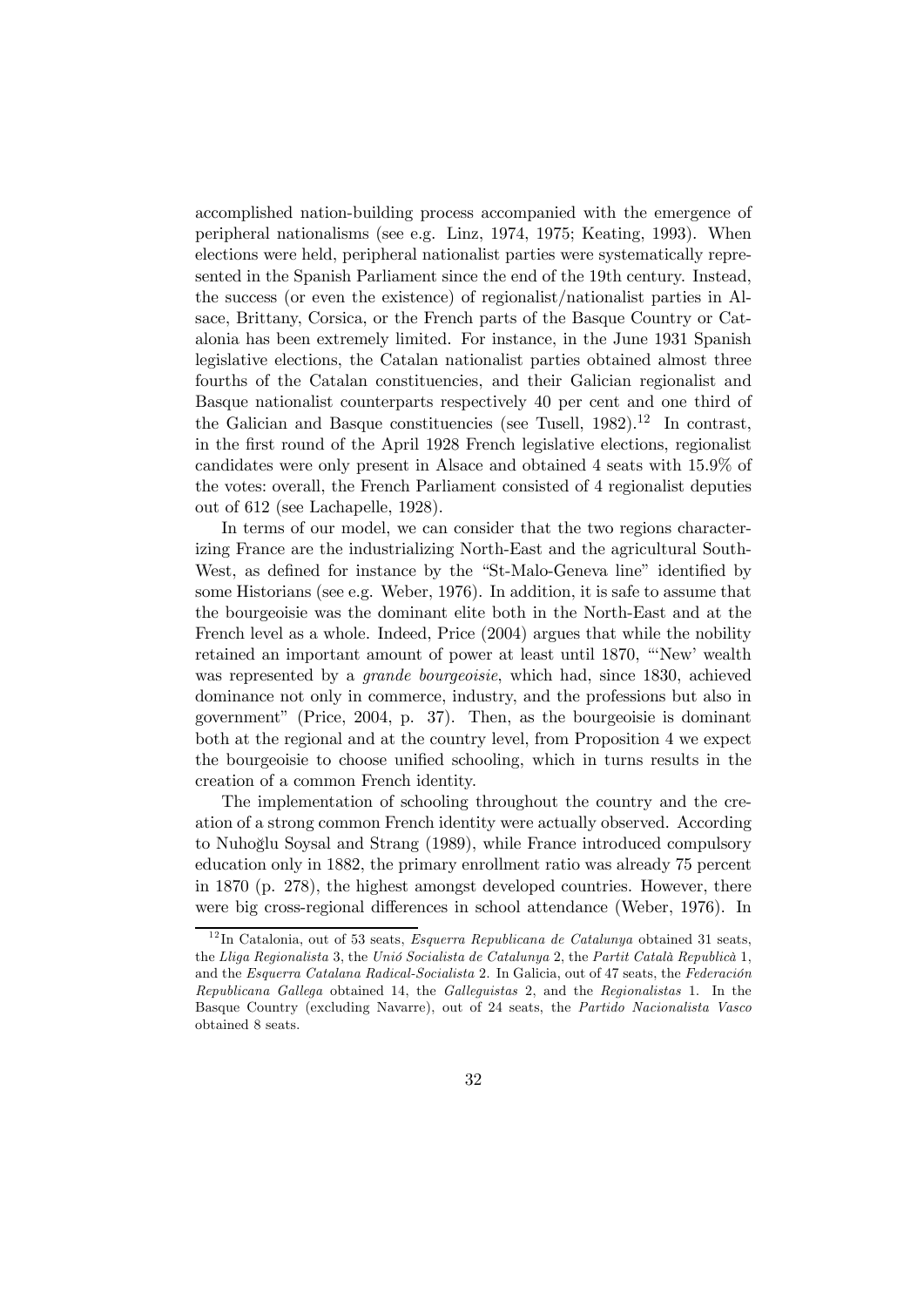the 1880s, schooling became free, French was made the only language of instruction (Chervel, 1992) and "village teachers, trained to greater competence and new self-respect, became the licensed representatives of the Republic" (Weber, 1976, p. 318). Parallel to this, parents started to perceive that numeracy and literacy were actually useful (as e.g. they were required to get jobs both in the public and the private sector), attendance increased, and differences in attendance across regions started to decline (Weber, 1976). At the same time, as argued by Weber (1976, p. 332), "the greater function of the modern school (is) to teach not so much useful skills as a new patriotism beyond the limits naturally acknowledged by tis charges. The revolutionaries of 1789 had replaced old terms like schoolmaster, regent, and rector, with instituteur, because the teacher was intended to institute the nation". The successful implementation of the schooling system throughout the country constituted a "wide-ranging process of standardization that helped create and reinforce French unity, while contributing to the disintegration of rival allegiances" (Weber, p. 338).<sup>13</sup>

In the case of Spain, the two regions can be identified as the industrializing periphery (Catalonia and the Basque Country) and the agricultural "centre" comprising the rest of the country. According to historians, the bourgeoisie was dominant in the periphery, while the landowning elite from the centre dominated Spanish politics (see e.g. Linz, 1974; Solé Tura, 1989; or Harrison, 1990).<sup>14</sup> In our model, the case where the nobility is dominant at the country level and the bourgeoisie is dominant at the regional level is studied in Proposition 6. In this Proposition, secession arises as an equilibrium outcome only for case  $1$  (b) i.e. when the industrialization shock is weak  $(\sigma_{B_i}^{S_i} = \sigma_{N_i}^{S_i} < \sigma < \sigma_{s_i})$  and the overall size of the bourgeoisie is small  $(2 > (1 - \beta)(1 + \delta)(1 + \alpha)B)$ . While we cannot directly observe the size of the industrialization shock, Keating (1993) and Balfour (1995) argue that the Catalan textile industry was uncompetitive by European standards, and required for this reason a protected market its goods (Spain) and a protected source of raw materials (cotton from Cuba). Assuming that the overall size

 $13$  Weber (1976, p. 336) also argues that "Teachers taught or were expected to teach 'not just for the love of art or science...but for the love of France — a France whose creed had to be inculcated in all unbelievers. A Catholic God, particularist and only identified with the fatherland by revisionists after the turn of the centurym was replaced by a secular God: the fatherland and its living symbols, the army and the flag. Catechism was replaced by civics lessons. Biblical history, proscribed in secular schools, was replaced by the sainted history of France".

<sup>&</sup>lt;sup>14</sup> Harrison (1976, p. 902) argues for instance that "the agrarian and financial interests of central and southern Spain [who] made up the political oligarchy".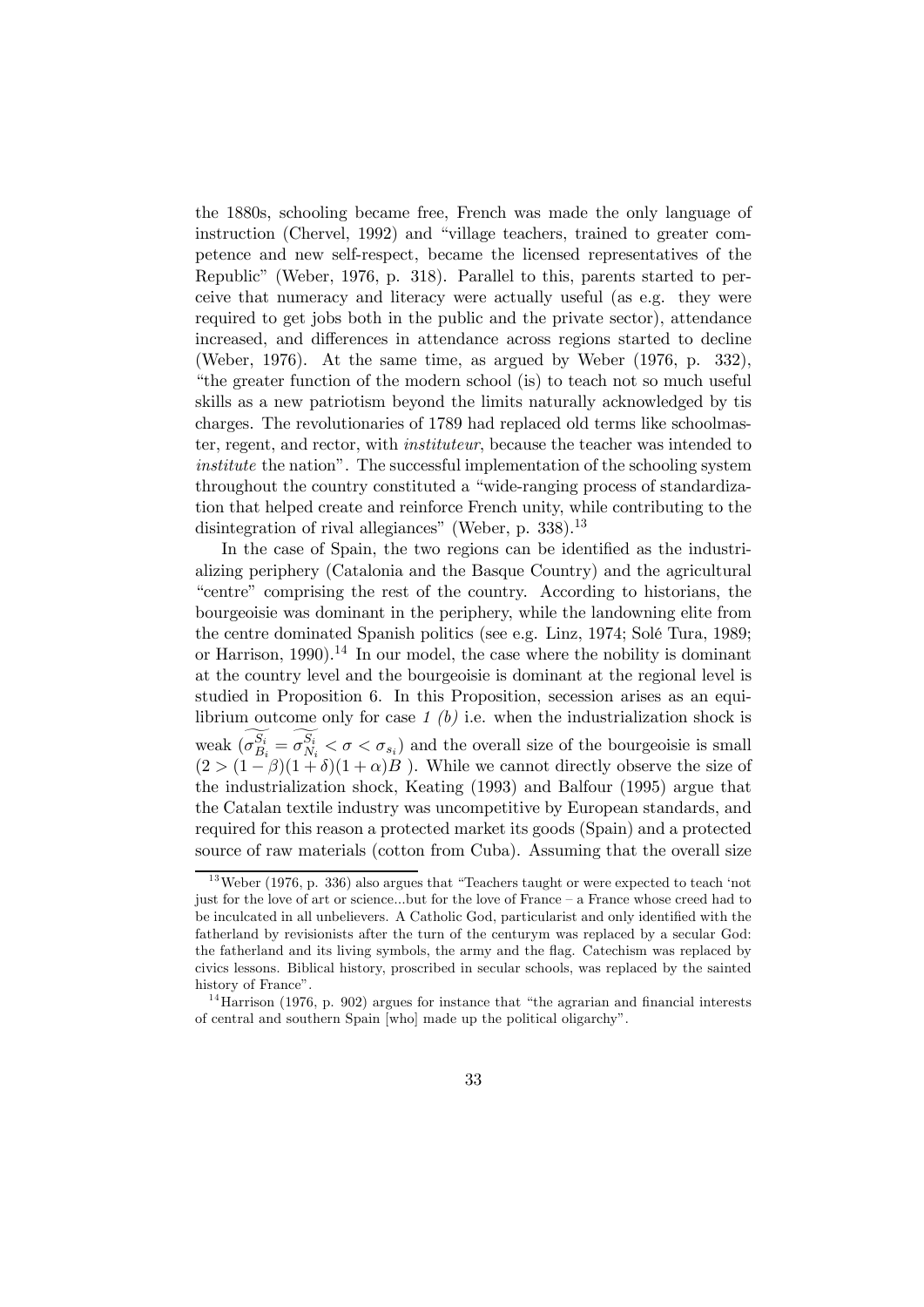of the bourgeoisie is small at the Spanish level seems reasonable, given the very limited development of industries in the rest of the country, as underlined by the literature on the failure of the industrial revolution in Spain during the 19th century (see Nadal, 1973).

As predicted by the model, the development of the education system was weak in Spain and peripheral nationalisms developed, although secession was not observed. Indeed, while education became compulsory already in 1838, primary enrollment ratio in 1870 was only of 42 percent (Nuhoğlu Soysal and Strang, 1989, p. 278) and "[c]entral government funding for primary education remained minimal: between 1850 and 1875 education never accounted for more than 1.13 of percent of the budget and by the 1870s it had fallen to 0.55 percent" (Shubert, 1990, p. 182). The illiteracy rate was 71 percent in 1870 and still 50 percent in 1910, against respectively 32 and 13 percent in France in the same dates (Tortella, 2000, p. 13). In addition, Shubert (1990, p. 183) argues that "the war against non-official languages in Spain was much less successful in Spain than in France (...) One reason for this was that the Spanish state was much less effective in creating the basic the basic agent of linguistic uniformity, the schools".

As for the development of Catalan nationalism, Linz (1974) argues that a regionalist movement started in Catalonia in the mid 19th century and turned into a nationalist movement at the end of the century. In addition to the cultural and literary revival of the Catalan language, "it was the defense of the interests of the national bourgeoisie that activated manufacturers to create interest groups, organize meetings, write petitions, and contribute decisively to the founding of the Lliga de Catalunya in 1887" (p. 62) one of the first Catalanist parties. However, the "minority character of the industrial bourgeoisie of Catalonia, and later the Basque country, in the total Spanish social structure, and the impossibility for it to gain power at the center within the oligarchic liberal democracy of the Restoration [1870-1931], turned it away from the struggle for power in the Spanish state. Instead it aimed to secure power at the local and regional level and to build up support on the basis of cultural nationalism to bargain more effectively with the central government on economic issues particularly protectionism" (Linz, 1975, pp. 384-386). Two examples of conflicts between the Catalan bourgeoisie and the centre's landowning elite are the fight over tariffs after Cuba's independence in 1898 -with the Catalan bourgeoisie defending the elimination of tariffs on foreign grain and the imposition of tariffs on foreign textiles (see Harrison, 1990, or Díez Medrano, 1994)- and over the taxation of industrial profits during World War I (see e.g. Carr, 1980 or Enrlich, 1998). However, the programme of the Catalan employers' group Fomento del Trabajo Na-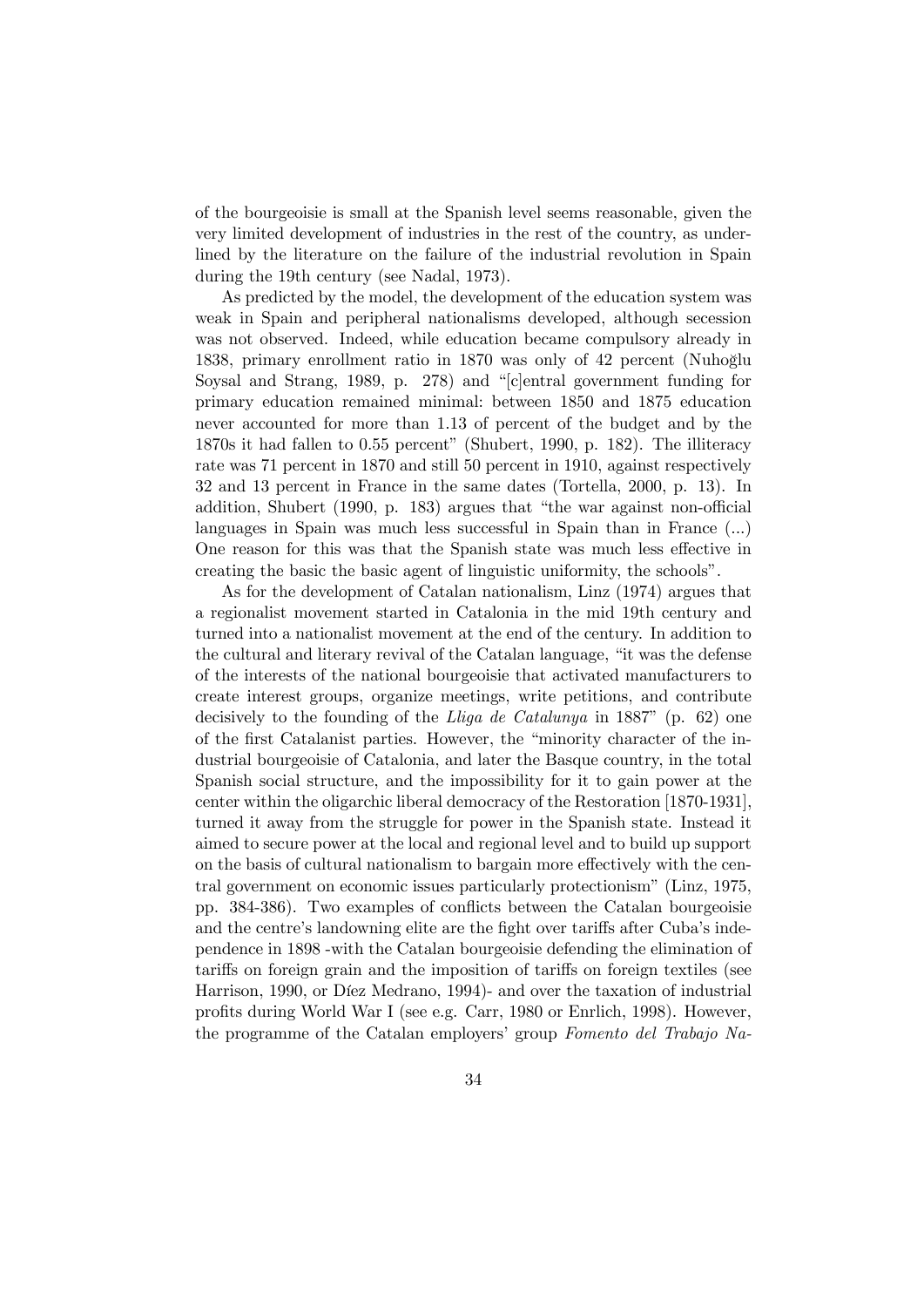cional set up following Cuba's independence stressed the implementation of technical education as one four main demands (Harrison, 1974).

# Appendix

#### Proof of Lemma 3

We already now that  $\sigma_{M_i}^U$  <  $\sigma_{M_i}^{R_i}$  from Lemma 1 and that  $\sigma_{M_1}^k > \sigma_{M_2}^k$ from Lemma 2. The only remaining question is how  $\sigma_{M_2}^{R_2}$  compares to  $\sigma_{M_1}^U$ . After some calculation the condition that  $\sigma_{M_2}^{R_2} < \sigma_{M_1}^U$  can be shown to be equivalent to

$$
\beta B_2(1 + B_2 - B_1) < \alpha (1 - \beta)((1 - B_1)B_1 - (1 + B_2)B_2).
$$

We then need to distinguish two subcases:

1. if 
$$
B_2 \in \left(\frac{-1+\sqrt{1+4(1-B_1)B_1}}{2}, B_1\right)
$$
, then  $(1 - B_1)B_1 - (1 + B_2)B_2 < 0$ , and (6) is never satisfied.

$$
\alpha < \frac{\beta B_2 (1 + B_2 - B_1)}{(1 - \beta)((1 - B_1)B_1 - (1 + B_2)B_2)} < 0
$$

which is never satisfied. Thus  $\sigma_{M_1}^U < \sigma_{M_2}^{R_2}$ , which combined with  $\sigma_{M_1}^{R_1} >$  $\sigma_{M_2}^{R_2}$  and  $\sigma_{M_1}^{U} > \sigma_{M_2}^{U}$  implies  $\sigma_{M_2}^{U} < \sigma_{M_1}^{U} < \sigma_{M_2}^{R_2} < \sigma_{M_1}^{R_1}$ .

2. if 
$$
B_2 \in \left(0, \frac{-1+\sqrt{1+4(1-B_1)B_1}}{2}\right)
$$
, then  $(1 - B_1)B_1 - (1 + B_2)B_2 > 0$ , implying that:

$$
\sigma_{M_2}^{R_2} < \sigma_{M_1}^U \Leftrightarrow \alpha > \frac{\beta B_2 (1 + B_2 - B_1)}{(1 - \beta)((1 - B_1)B_1 - (1 + B_2)B_2)} \equiv \overline{\alpha}.
$$

Thus  $\sigma_{M_2}^U < \sigma_{M_1}^{U} < \sigma_{M_2}^{R_2} < \sigma_{M_1}^{R_1}$  for  $\alpha < \overline{\alpha}$  and  $\sigma_{M_2}^U < \sigma_{M_2}^{R_2} < \sigma_{M_1}^U <$  $\sigma_{M_1}^{R_1}$  for  $\alpha > \overline{\alpha}$ .

## Proof of Lemma 4

Consider first unified schooling. The relevant cut-off of the masses is  $\sigma_{M_1}^U$ . For the bourgeoisie  $\underline{\sigma}_{B}^{U} < \sigma_{M_1}^{U} \Leftrightarrow -\alpha\beta(1+B) < \beta(N+2(B_1-B_2))$  +  $4B_1\alpha(1-\beta)$ . As  $B_1 > B_2$ ,  $\underline{\sigma}_B^U < \sigma_{M_1}^U$  is always verified. For the nobility,  $\underline{\sigma}_N^U > \sigma_{M_1}^U \Leftrightarrow B_1 < \frac{\beta B_2}{\alpha(1-\beta)}.$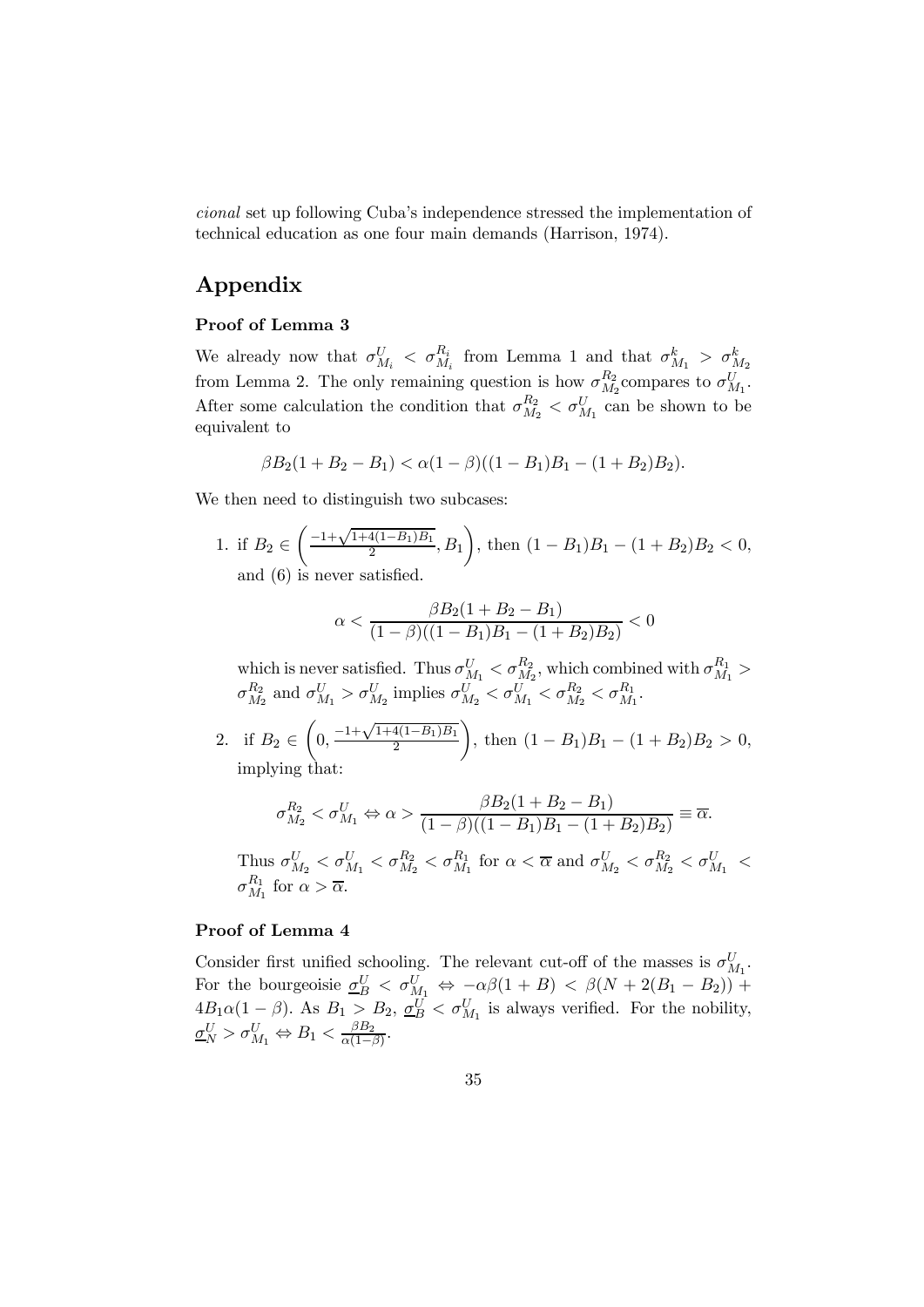Consider next region-*i* schooling. For the bourgeoisie  $\underline{\sigma}_{B}^{R_i} < \sigma_{M_i}^{R_i} \Leftrightarrow$  $-\beta(N+2B_i) < 2B_i(1-\beta)$  always. For the nobility it is immediate from (11) and (15) that  $\sigma_{M_i}^{R_i} > \underline{\sigma}_N^{R_i} = \frac{1}{\delta}$ .

#### Proof of Proposition 1

We know that  $\sigma_{M_1}^U > \sigma_{M_2}^U$ , so the relevant threshold for the masses to attend school is  $\sigma_{M_1}^U$ . (i) Assume first that  $H^U > 2$ . In this case, from Figures 2 and 4, the thresholds when the bourgeoisie and the nobility are dominant are respectively  $\widehat{\sigma}_{B}^{U}$  and  $\underline{\sigma}_{N}^{U}$ , and from Lemma 5  $\underline{\sigma}_{B}^{U} < \widehat{\sigma}_{B}^{U} < \underline{\sigma}_{N}^{U}$ . In addition, it is easy to show that  $\underline{\sigma}_{B}^{U} < \sigma_{M_1}^{U}$  is always satisfied and that  $\underline{\sigma}_{N}^{U} > \sigma_{M_1}^{U}$  $B_1 \langle \frac{\beta B_2}{\alpha(1-\beta)} \rangle$ . Thus, if  $B_1 > \frac{\beta B_2}{\alpha(1-\beta)}$ ,  $\underline{\sigma}_N^U \langle \sigma_{M_1}^U$  and thus  $\hat{\sigma}_B^U \langle \underline{\sigma}_N^U \langle \sigma_{M_1}^U, \sigma_{M_1}^U \rangle$ which means that  $\sigma_{M_1}^U$  is the threshold independently of the identity of the dominant group. Instead, if  $B_1 < \frac{\beta B_2}{\alpha(1-\beta)}$ , we have that  $\underline{\sigma}_B^U < \hat{\sigma}_B^U < \underline{\sigma}_N^U$  and  $\underline{\sigma}_N^U > \sigma_{M_1}^U$ . Thus the threshold when the nobility is dominant is  $\underline{\sigma}_N^U$  and the threshold when the bourgeoisie is dominant is  $\max(\sigma_{M_1}^U, \hat{\sigma}_B^U) < \underline{\sigma}_N^U$ , which means that education is more likely to be implemented when the bourgeoisie is dominant. (ii) Assume next that  $(1 - \beta)B(1 + \delta)(1 + \alpha) < 2$ . In that case, from Figures 1 and 3, the threshold for the elites to be willing to implement education is the same  $(\widetilde{\sigma}_B^U)$  no matter the dominant group. Then, education is implemented for  $\sigma > \max(\tilde{\sigma}_{B}^{U}, \sigma_{M_1}^{U})$  no matter the dominant group.

### Proof of Proposition 2

- 1. (i) Assume first that  $H^{R_1} > 2$ . In this case, from Figures 2 and 4, the thresholds when the bourgeoisie and the nobility are dominant are respectively  $\widehat{\sigma}_{B}^{R_1}$  and  $\underline{\sigma}_{N}^{R_1}$ , and from Lemma 5  $\underline{\sigma}_{B}^{R_1} < \widehat{\sigma}_{B}^{R_1} < \underline{\sigma}_{N}^{R_1}$ . However, by Lemma 4  $\sigma_{M_1}^{R_1} > \underline{\sigma}_N^{R_1}$ . Thus the relevant threshold for education is the threshold by the masses, namely  $\sigma > \sigma_{M_1}^{R_1}$  (ii) Assume next that  $H^{R_1}$  < 2. In that case, from Figures 1 and 3, the threshold for the elites to be willing to implement education is the same  $(\tilde{\sigma}_{B}^{R_1})$ no matter the dominant group. Then, education is implemented for  $\sigma > \max(\tilde{\sigma}_{B}^{R_1}, \sigma_{M_1}^{R_1})$  no matter the dominant group.
- 2. Under region-2 schooling  $H^{R_2} \leq 2$  always, hence there is no conflict of interest between the elite groups when education should be provided. Education is provided for  $\sigma > \max \left[ \sigma_{M_2}^{R_2}, \widetilde{\sigma_e^{R_2}} \right]$ .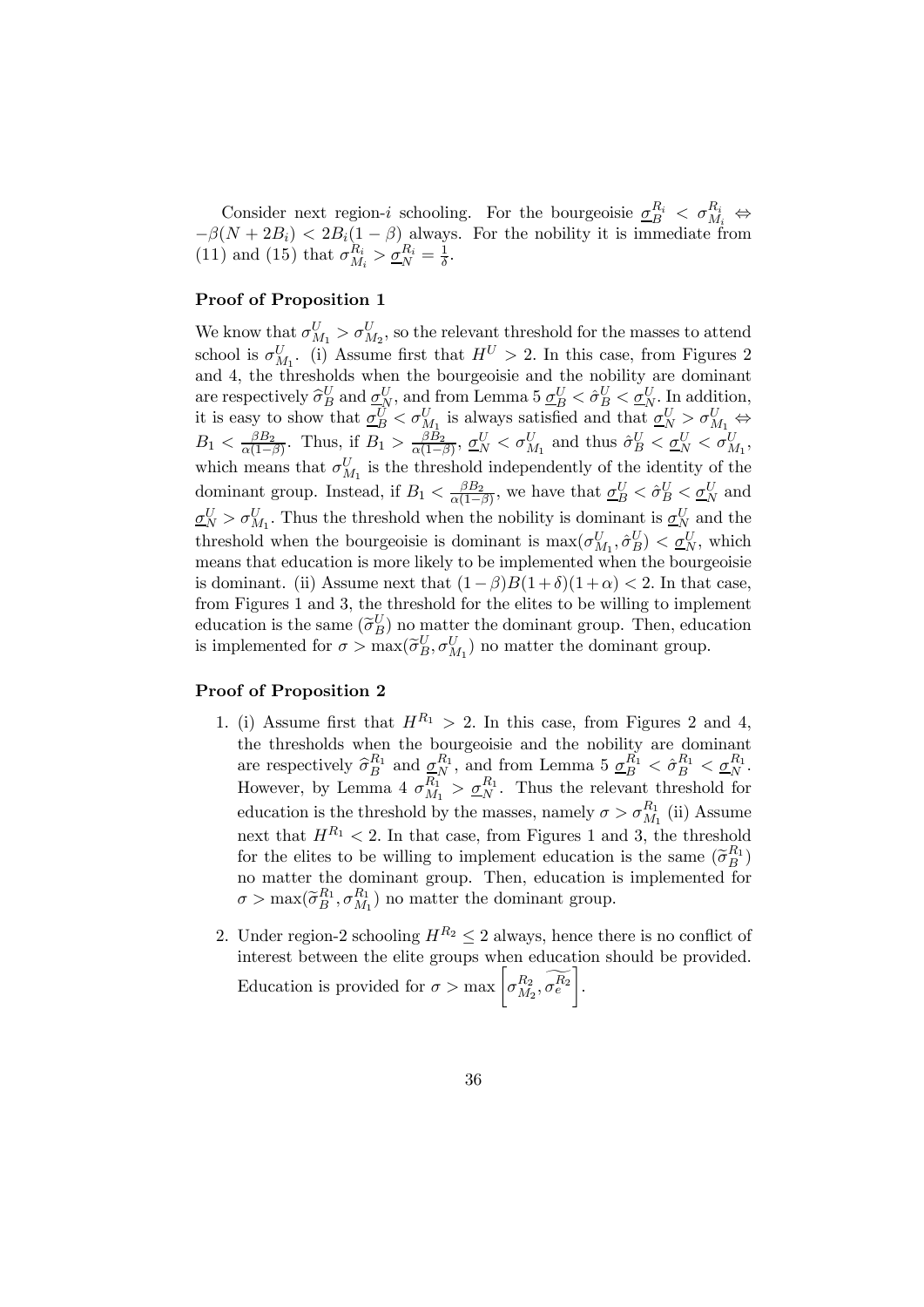## Proof of Corollary 1

The proof follows directly from the proofs of Propositions 1 and 2.

### Proof of Lemma 6

We start by looking at a dominant bourgeoisie. A dominant bourgeoisie prefers  $R_1$  to  $R_2$  whenever

$$
I_B^{R_2} - I_B^{R_1} > (1 - \beta) \frac{M}{2B} (B_1 - B_2) ((1 + \delta)(1 - \alpha) - \delta(1 + \sigma))
$$

So for  $\sigma > \sigma_N^{R_1} = \sigma_N^{R_2}$  we have  $I_B^{R_2} = I_B^{R_1} = 0$  and  $R^1$  is preferred if  $\sigma > \frac{1}{\delta} - \frac{(1+\delta)\alpha}{\delta}$ , which always holds. The same condition holds for copayment since  $I_B^{R_1} = I_B^{R_2}$ .

Now we look at a dominant nobility. A dominant nobility prefers  $R_1$  to  $R_2$  whenever  $I_N^{R_2} > I_N^{R_1}$ . Since  $H^{R_1} > H^{R_2}$  the following schooling costs are possible

• for  $\sigma > \sigma_B^{R_2}$  schooling is free under both systems since  $\sigma_B^{R_1} < \sigma_B^{R_2}$ ,

• 
$$
I_N^{R_1} = 0
$$
 and  $\widetilde{I_N^{R_2}}$  for  $max\left[\widehat{\sigma_B^{R_1}}, \sigma_{M_1}^{R_1}\right] < \sigma < \widehat{\sigma_B^{R_2}}$  hence  $R_1$  is preferred

• 
$$
\widetilde{I_N^{R_1}}
$$
 and  $\widetilde{I_N^{R_2}}$  for  $\max\left[\widetilde{\sigma^{R_2}}, \sigma^{R_1}_{M_1}\right] < \sigma < \max\left[\widehat{\sigma^{R_1}}_B, \sigma^{R_1}_{M_1}\right] = \widehat{\sigma^{R_1}_B}$  and  $\widetilde{I_N^{R_1}} < \widetilde{I_N^{R_2}}$  so  $R_1$  is always preferred.

#### Proof of Lemma 7

Proof. This is obvious if only unified schooling is implementable, i.e. if  $\sigma_{M_1}^{R_1} > \sigma_{M_2}^{R_2} > \sigma > \sigma_{M_1}^U > \sigma_{M_2}^U$ . Now suppose that both unified schooling and region-*i* schooling are implementable, i.e.  $\sigma > \max \left[ \sigma_{M_1}^U, \sigma_{M_i}^{R_i} \right]$ i .

We start by considering a dominant nobility. Comparing the benefits from education, a dominant nobility prefers unified schooling to region- $i$ schooling whenever

$$
(1 - \beta) \frac{M}{4} (\delta \sigma - 1) > I_N^U - I_N^{R_i}.
$$
 (27)

The LHS is always positive since the minimum productivity shock for which the nobility is willing to implement unified schooling if it does not have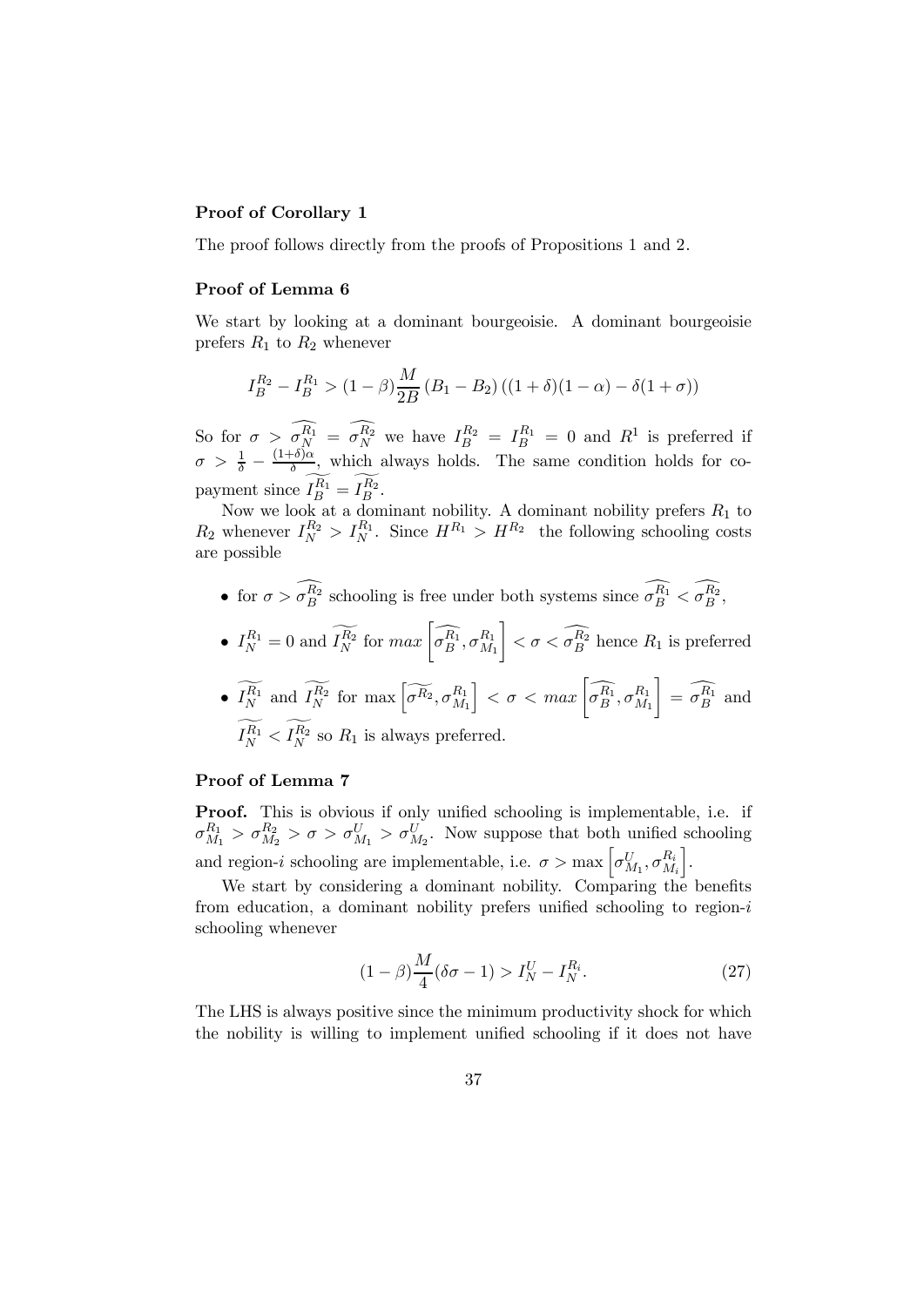to pay for it is  $\sigma_N^U = \frac{1}{\delta}$ . So for free education under unified schooling (i.e.  $\sigma > \sigma_B^U$ ) unified schooling is clearly preferred. Since  $\sigma_B^U < \sigma_B^{R_i} \Leftrightarrow$  $-(1 - \beta)BB_i(1 + \delta)(1 - \alpha) < 2B_{-i}, \sigma_B^{\tilde{U}} < \sigma_B^{R_i}$  always holds, and it only remains to check whether (27) is also true under co-payment under both systems, i.e. for  $I_N^U$  and  $I_N^{R_i}$  which can only occur if  $H^U < 2.15$  Then (27) becomes

$$
(1 - \beta)N(\delta\sigma - 1) >
$$
  
2 - 2B(1 - \beta)(2\delta\sigma - (1 - \delta) + \alpha(1 + \delta))  
+2(\sigma\delta - 1 + \alpha(1 + \delta))(1 - \beta)B\_i.

or equivalently

$$
\sigma > \sigma_g = \frac{1}{\delta} + \frac{2 - 2(1 - \beta)(1 + \delta)(B + \alpha B_{-i})}{(1 - \beta)(N + 4B - 2B_i)\delta}
$$

 $\text{As }\sigma_e^U < \sigma_e^{R_i} \Leftrightarrow -(1-\beta)(1+\delta) \left[ (1-\alpha)\left(B_i^2+B_i+B_iB_{-i}\right) + (1+\alpha)NB_{-i} \right] <$  $4B_{-i}$  and the LHS of the former inequality is always negative,  $\sigma_e^U < \sigma_e^{R_i}$ is always satisfied. We now show that  $\sigma_g < \sigma_e^{R_i}$ . This is equivalent to  $\frac{2-2(1-\beta)(1+\delta)(B+\alpha B_{-i})}{N+4B-2B_i} < \frac{2-2\alpha(1+\delta)(1-\beta)B_i}{2B_i+N}$  which is always true since the LHS has a smaller numerator and a bigger denominator than the RHS. Hence, whenever regional education with copayment is possible, the dominant nobility prefers unified schooling. Consider now a dominant bourgeoisie. A dominant bourgeoisie prefers unified schooling whenever  $\Pi_B^U > \Pi_B^{R_i}$ 

$$
(1-\beta)\frac{M}{2B}((1+\sigma)\delta(2B-B_i) - (1+\delta)(1-\alpha)B_{-i}) > I_B^U - I_B^{R_i} \quad \text{for } i = 1, 2.
$$
\n(28)

The left hand side is positive for  $\sigma > \frac{1}{\delta} - \frac{(1+\delta)(B+\alpha B_{-i})}{\delta(B+B_{-i})}$  which is clearly smaller than  $\sigma_N^U = \frac{1}{\delta}$ . Hence when education is free for the bourgeoisie under both systems, namely for  $\sigma > \sigma_N^U = \sigma_N^{R_i}$ , unified schooling is preferred. It remains to check what happens under co-payment by the bourgeoisie. In this case, unified schooling is preferred for  $\Pi_B^U(I_B^U) > \Pi_B^{R_i}(I_B^{R_i})$  or equivalently for

$$
\sigma > \sigma_{gg} = \frac{1}{\delta} + \frac{2 - 2(1 - \beta)(1 + \delta)(B + \alpha B_{-i})}{(1 - \beta)\delta(1 + B + 2B_{-i})}
$$

<sup>15</sup>Observe that  $H^{R_2} < H^{R_1} < H^U$ . This give rise to three cases: (i)  $H^U < 2$ , (ii)  $H^{R_1} < 2 < H^{U}$  and (iii)  $H^{R_2} < 2 < H^{R_1}$ .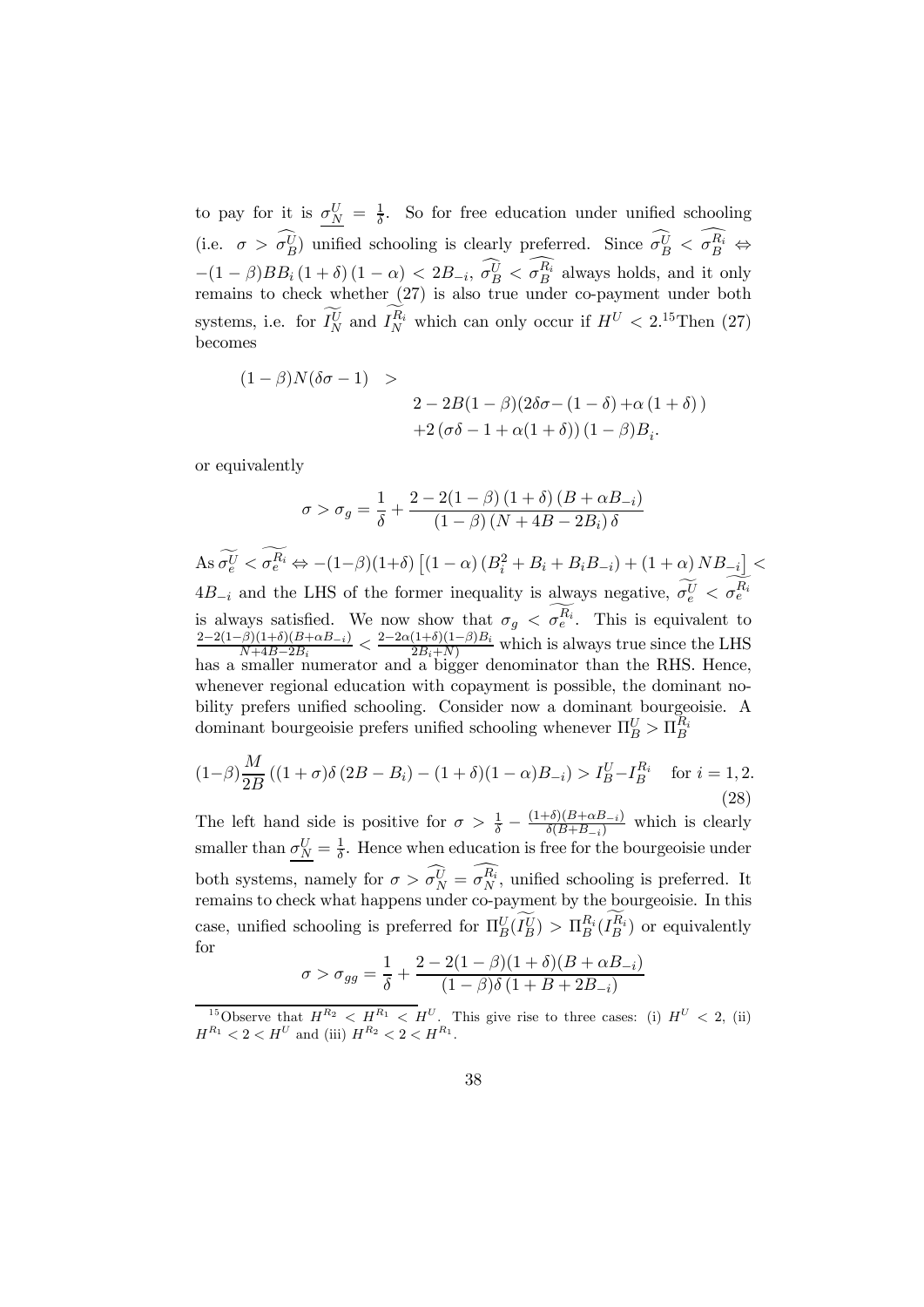with  $\sigma_{gg} < \tilde{\sigma}_e^U$  since  $\frac{2-2(1-\beta)(1+\delta)(B+\alpha B_{-i})}{(1-\beta)\delta(1+B+2B_{-i})} < \frac{2-(1-\beta)(1+\delta)(1+\alpha)B}{(1-\beta)\delta(1+B)}$  given that the LHS has a smaller numerator and a bigger denominator than the RHS. As  $\sigma_e^{\tilde{U}} < \sigma_e^{R_i}$ , unified schooling with copayment is always preferred to regional education with copayment by a dominant bourgeoisie. By Lemma 4  $\sigma_{M_i}^{R_i} > \sigma_{N}^{U} = \frac{1}{\delta}$ , so schooling will never be implemented when it harms the nobility. This concludes the proof.  $\blacksquare$ 

Proof of Lemma 8 The three parameter areas follow from Lemma 5 using  $H^{S_i} < H^U$ . The ordering of the thresholds is based on the following auxiliary lemma.

Lemma 10 1. 
$$
\widehat{\sigma}_{N_i}^{\widehat{S_i}} = \widehat{\sigma}_{N}^{\widehat{U}}
$$
  
\n2.  $\widetilde{\sigma}_{N}^{\widetilde{U}} > \widetilde{\sigma}_{N_i}^{\widetilde{S_i}} \Leftrightarrow (1 - \beta)(1 + \delta) (2\alpha B_i - B(2B_i + (1 + \alpha)N)) > 4B_{-i}.$   
\n3.  $\widehat{\sigma}_{B}^{\widetilde{U}} < \widehat{\sigma}_{B_i}^{\widehat{S_i}}$   
\n4.  $\widehat{\sigma}_{N_i}^{\widehat{S}} > \widehat{\sigma}_{B_i}^{\widehat{S_i}} \Leftrightarrow (1 - \beta)\alpha (1 + \delta) NB_i > N - 2B_i.$   
\n5.  $\widehat{\sigma}_{N_i}^{\widehat{S_i}} < \widehat{\sigma}_{B}^{\widetilde{U}} \Leftrightarrow 2N - 4B > (1 - \beta)BN (1 + \alpha) (1 + \delta)$   
\n6.  $\widehat{\sigma}_{N_i}^{\widehat{S_i}} < \widehat{\sigma}_{B}^{\widetilde{U}} \Leftrightarrow 2N - 4B_{-i} > (1 - \beta) (1 + \delta) B ((1 + \alpha) (N + 2B_i) - \alpha 4B_i)$   
\n7.  $\widehat{\sigma}_{N_i}^{\widehat{S_i}} > \widehat{\sigma}_{N_i}^{\widetilde{S_i}}$  and thus  $\widehat{\sigma}_{N_i}^{\widehat{S_i}} < \widehat{\sigma}_{B}^{\widetilde{U}} \Rightarrow \widehat{\sigma}_{N_i}^{\widetilde{S_i}} < \widehat{\sigma}_{B}^{\widetilde{U}}$   
\n8. If  $2 > (1 - \beta) (1 + \delta) B(1 + \alpha)$  then  $\widehat{\sigma}_{N}^{\widetilde{U}} < \widehat{\sigma}_{N_i}^{\widetilde{S_i}}$ 

**Proof.** Points 1 to 7 follow from simple algebra. For point 8, note that  $\sigma_N^U$  $\sigma_{N_i}^{S_i} \Leftrightarrow \frac{(1-\beta)(1+\delta)(2\alpha B_i - B(2B_i + (1+\alpha)N))}{2B_{-i}} < 2$ . In addition, we have that  $(1-\beta)(1+\delta)(2B_i - B(2B_i + (1+\alpha)N))$  $\beta$ )  $(1+\delta) B(1+\alpha) > \frac{(1-\beta)(1+\delta)(2\alpha B_i - B(2B_i + (1+\alpha)N))}{2B_{-i}} \Leftrightarrow (B+1) (B(1-\alpha) + 2\alpha B_{-i}) >$ 0, which always holds. Thus  $2 > (1 - \beta) (1 + \delta) B(1 + \alpha)$  $\Rightarrow 2 > \frac{(1-\beta)(1+\delta)(2\alpha B_i - B(2B_i + (1+\alpha)N))}{2B_{-i}} \Leftrightarrow \sigma_N^U < \sigma_{N_i}^{S_i}.$ 

### Proof of Proposition 4

By lemma 8 a dominant bourgeoisie either gets schooling for free under both systems for  $\sigma > \sigma_{N_i}^{S_i} = \sigma_{N_i}^{U}$ , or has to cofinance education. When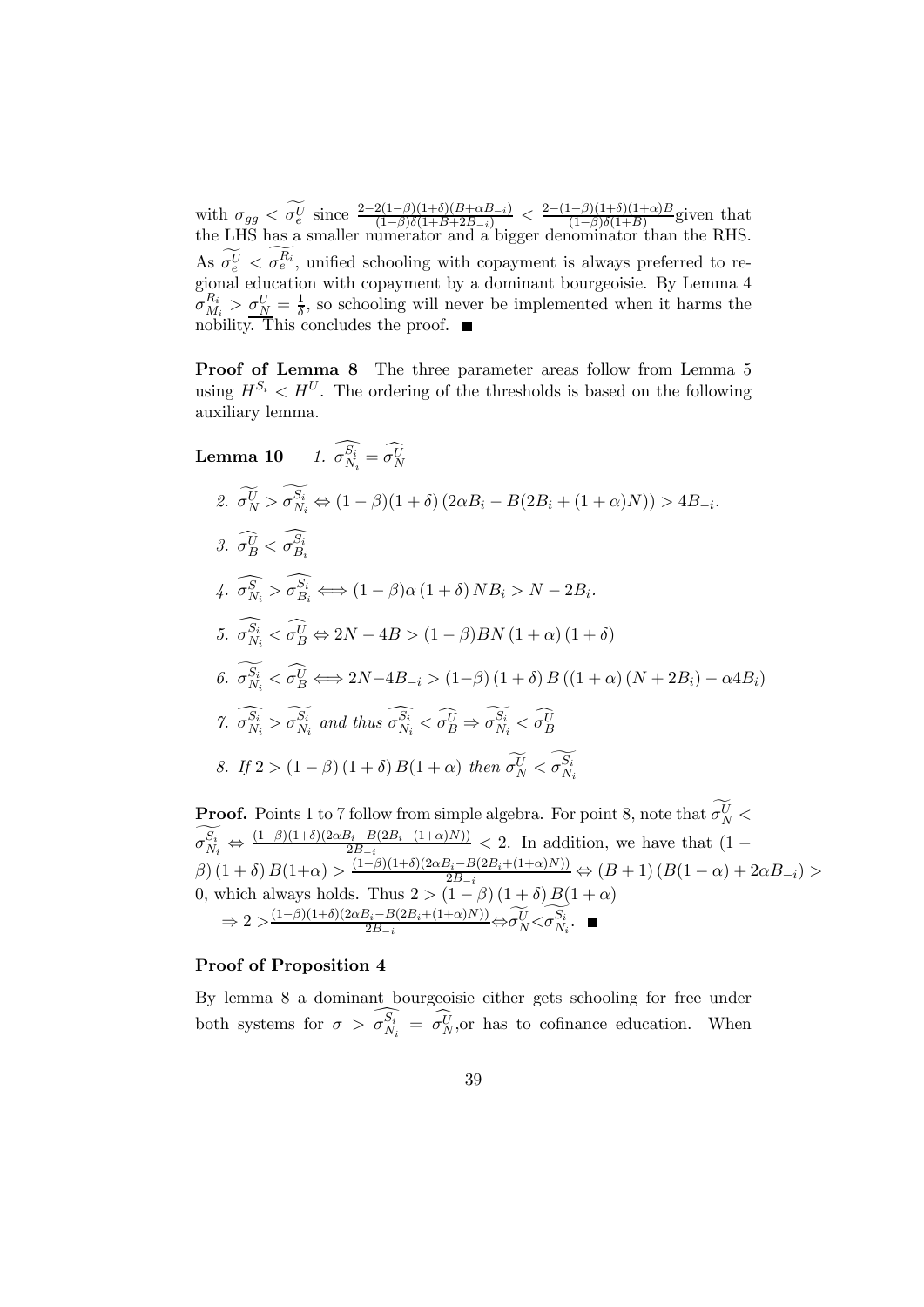$I_B^U = I_{B_i}^{S_i} = 0$  condition (22) is violated. Under copayment it is easy to see that

$$
\widetilde{I_B^U} - \widetilde{I_{B_i}^{S_i}} = \frac{(2 - N(1 - \beta)(\delta \sigma - 1)) (B_i - B_{-i})}{4BB_i} M
$$

Observe that  $(2 - N(1 - \beta)(\delta \sigma - 1)) > 0$  for  $\sigma < \sigma_{N_i}^{S_i} = \sigma_N^U$  which is the region we are looking at. So  $I_B^U - I_{B_i}^{S_i} < 0$  for  $i = 2$  since  $B_1 > B_2$  and hence unified schooling is always preferred to secession of region 2. We will now show that condition (22) is also violated with co-payment for region 1. Assume for contradiction that condition (22) holds. This would require

$$
\frac{(2 - N(1 - \beta)(\delta\sigma - 1)) (B_1 - B_2)}{4BB_1} M > (1 + \sigma)(1 - \beta)\delta \frac{M}{2}
$$

which can be rewritten as

$$
\sigma < \sigma_s = \frac{2\left(B_1 - B_2\right) + \left(1 - \beta\right)\left(N\left(B_1 - B_2\right) - 2\delta B_1\right)}{\left(1 - \beta\right)\delta\left(2BB_1 + N\left(B_1 - B_2\right)\right)}
$$
\n
$$
= \frac{2\left(B_1 - B_2\right) - 2\left(1 - \beta\right)BB_1\left(1 + \delta\right)}{\left(1 - \beta\right)\delta\left(2BB_1 + N\left(B_1 - B_2\right)\right)} + \frac{1}{\delta}
$$

but  $\sigma_{N_1}^{S_i} > \sigma_s$  (since  $-8B_1B_2 < (1-\beta)(1+\delta) 2B_1 (2BB_1 (1-\alpha) + N(B-\alpha(B_1 - B_2))),$ i.e. this is incompatible with the bourgeoisie being willing to pay for the additional cost of education.

#### Proof of Proposition 5

We need to show that  $I_N^U \leq I_{N_i}^{S_i}$ . By lemma 8 a dominant nobility either gets education for free under both systems for  $\sigma > \sigma_{B_i}^S$  or has to copay under secession but not gets education for free under the unified system  $0 = I_{N}^U \leq I_{N_i}^{S_i}$  or has to co-pay under both systems. It remains to prove that  $I_N^U < I_{N_i}^{S_i}$  which can be rewritten as  $(2B_i - B)(\delta \sigma - 1 + \alpha (1 + \delta)) < B\delta(1 + \sigma)$ . It is immediate to see that this is holds for region-2 secession as  $2B_2 < B$ . For region-1 secession, we need to show that  $(\delta \sigma - 1 + \alpha (1 + \delta))(B_1 - B_2)$  $B\delta(1+\sigma)$  which can be rewritten as  $(-1+\alpha(1+\delta))(B_1-B_2) < 2B_2\delta\sigma + B\delta$ . Notice that all relevant  $\sigma > \frac{1}{\delta} = \underline{\sigma_N}$ , so if the former inequality is true for  $\sigma_N$ , it is always true. Indeed, for  $\overline{\sigma_N}$ , the inequality becomes  $\alpha(1+\delta)(B_1-\delta)$  $(B_2) < B(1 + \delta)$  which is always true.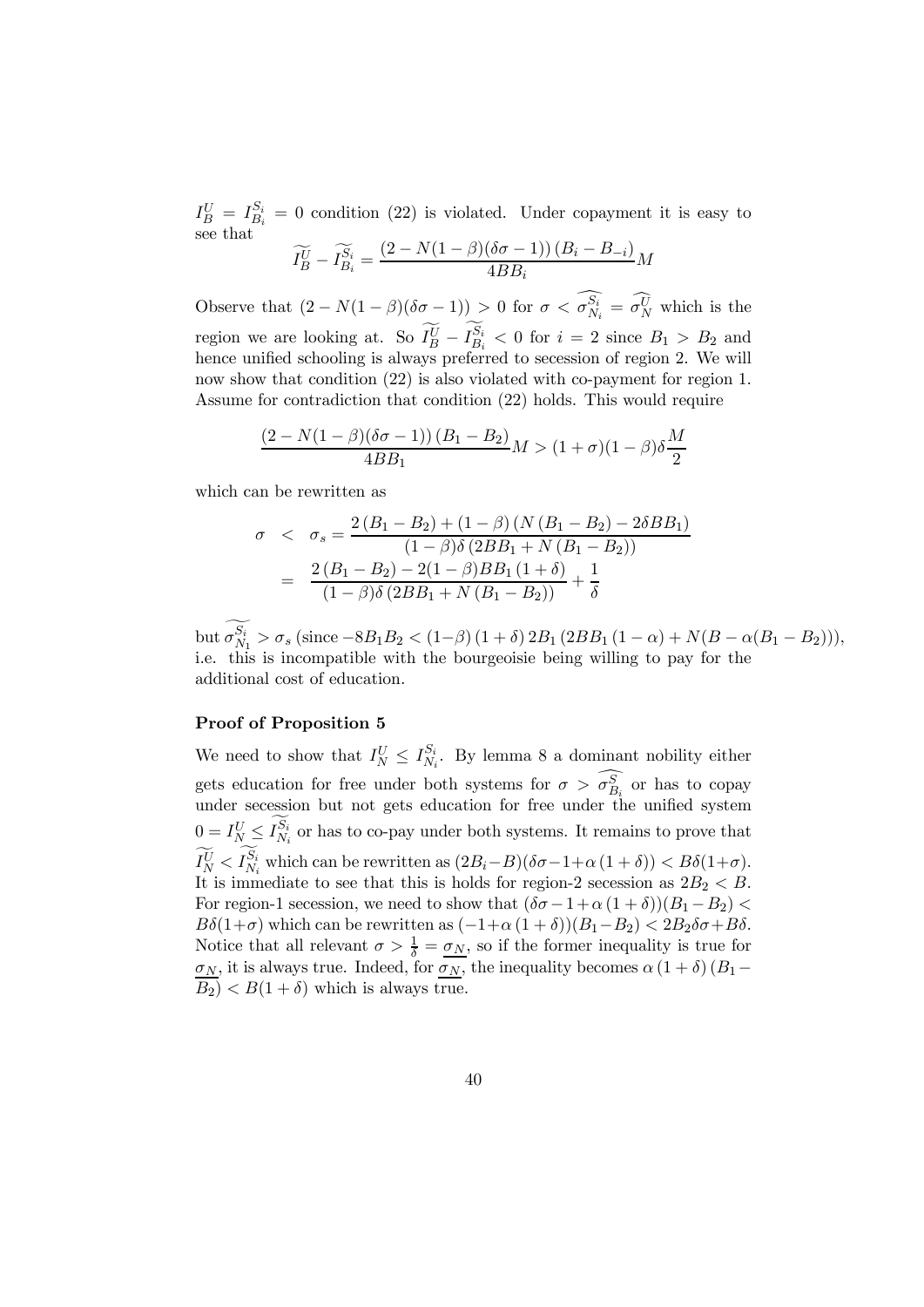#### Proof of Proposition 6

The bourgeoisie prefers secession in region  $i$  to be dominated with unified schools whenever condition (22) holds, namely

$$
I_B^U - I_{B_i}^S > (1 + \sigma)(1 - \beta)\delta \frac{M}{2}
$$

The exact value of  $I_B^U$  and  $I_{B_i}^S$  depends on the size of the shock and the underlying parameters.

The following payment constellation may occur.

1.  $\sigma > \max[\sigma_{N_i}^S, \sigma_B^U]$  the bourgeoisie has to finance education totally under the unified system (i.e.  $I_B^U = \frac{M}{B}$ ) while education is free under secession  $(I_{B_i}^S = 0)$  and secession is preferred if

$$
\sigma < \sigma_a = \frac{2 - (1 - \beta)\delta B}{(1 - \beta)\delta B} = \frac{1}{\delta} + \frac{2 - (1 - \beta)(1 + \delta)B}{(1 - \beta)\delta B} \tag{29}
$$

- 2.  $\min[\sigma_{N_i}^S, \sigma_B^U] < \sigma < \max[\sigma_{N_i}^S, \sigma_B^U]$  we have to distinguish two subcases:
	- (a) If  $\min[\sigma_{N_i}^S, \sigma_B^U] = \sigma_{N_i}^S$ , then  $I_B^U = I_B^U$  and  $I_{B_i}^S = 0$ . In this case secession is always preferred because the condition (22) reduces to  $\sigma > \sigma_{B_i}^S = \frac{1-\alpha(1+\delta)}{\delta}$  which is the condition that the bourgeoisie is willing to go for free education under secession.
	- (b) If  $\min[\sigma_{N_i}^S, \sigma_B^U] = \sigma_B^U$ , then  $I_B^U = \frac{M}{B}$  and  $I_{B_i}^S = I_{B_i}^S$ . The condition that secession is preferred becomes

$$
\sigma < \sigma_{aa_1} = \frac{1}{\delta} + \frac{2(B_i - B_{-i}) - (1 - \beta)2BB_i(\delta + 1)}{(1 - \beta)B\delta(2B_i - N)} \text{ for } 2B_i > N \tag{30}
$$

$$
\sigma > \sigma_{aa_2} = \frac{1}{\delta} + \frac{(1-\beta)2BB_i(\delta+1) - 2(B_i - B_{-i})}{(1-\beta)B\delta(N - 2B_i)} \text{ for } 2B_i < N
$$
\n(31)

3. For  $\sigma_{B_i}^S < \sigma < \min[\sigma_{N_i}^S, \sigma_B^U], I_B^U = I_B^U$  and  $I_{B_i}^S = I_{B_i}^S$ . Secession is always preferred in this area since the condition (22) reduces to  $\sigma > \sigma_{N_i}^S = \sigma_{B_i}^S$  which is the condition for the bourgeoisie to be willing to go for co-payment under secession.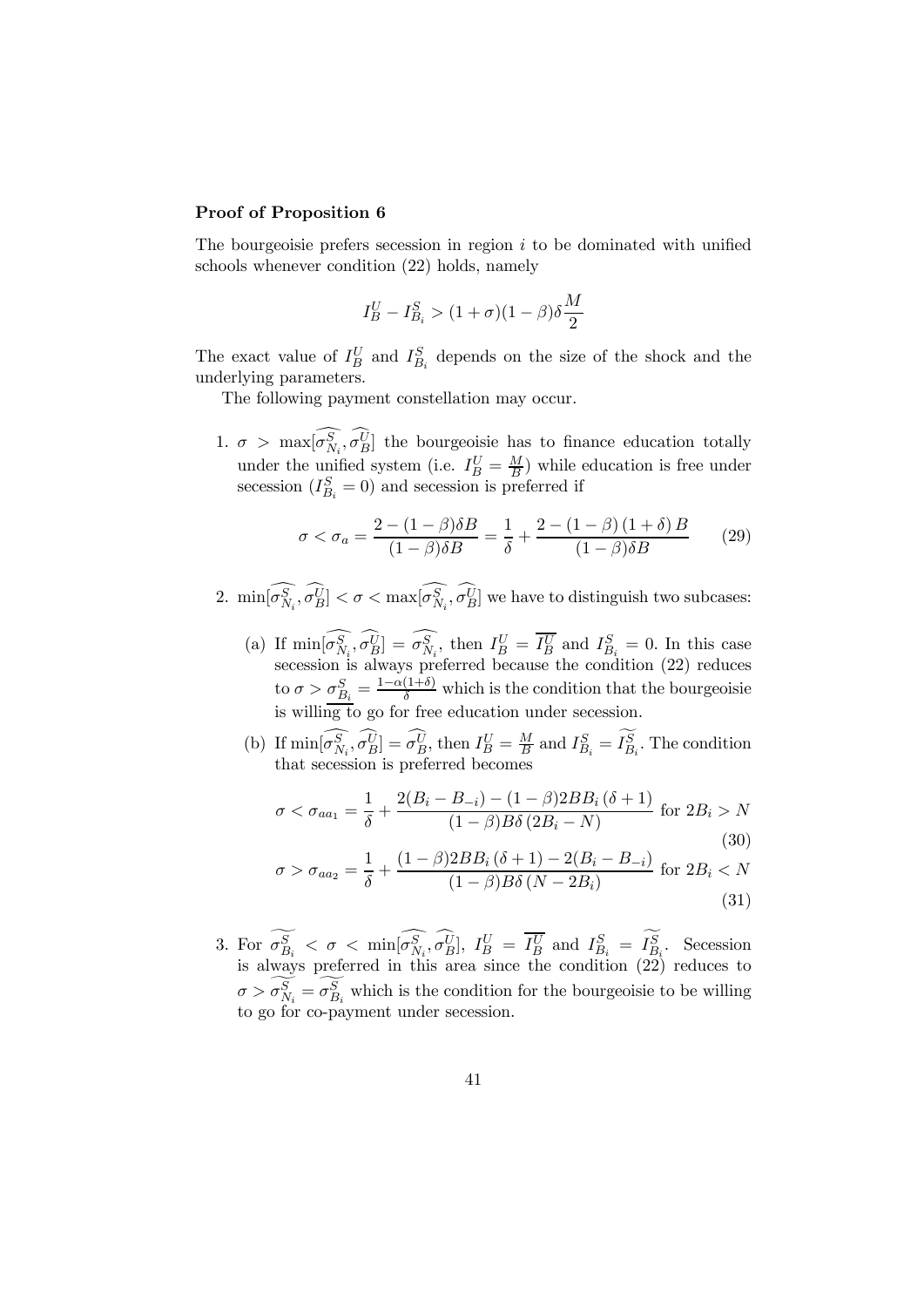We need to check under which conditions the cutoffs  $(29)$ ,  $(30)$  and  $(31)$ are relevant cutoffs. Both  $\sigma_a$  and  $\sigma_{aa_1}$  are upper bounds. Therefore  $\sigma_a$ is not relevant if  $\sigma_a < \max[\sigma_{N_i}^S, \sigma_B^U]$ . Similarly,  $\sigma_{aa_1}$  is not relevant for  $\sigma_{aa_1} < \max[\sigma_{B_i}^S, \sigma_B^U]$ . Since  $\sigma_{aa_2}$  is a lower bound it is not relevant for  $\sigma_{aa_2} > \sigma_{N_i}^S$ . Lemma 11 tells us under which conditions these cutoffs are relevant and how the relate to each other and to the different payment areas.

**Lemma 11** 1.  $\sigma_a > \sigma_B^U$  and  $\sigma_a > \underline{\sigma_N}$  always

- 2.  $\sigma_a < \sigma_{N_i}^S \Leftrightarrow \sigma_{aa_2} > \sigma_{N_i}^S$ 3.  $\sigma_{aa_1} < \sigma_{N_i}^S \Longleftrightarrow \sigma_{aa_1} < \sigma_a \Longleftrightarrow \sigma_a < \sigma_{N_i}^S$ 4.  $\sigma_{B_i}^S > \sigma_B^U \Leftrightarrow \sigma_{aa_1} < \sigma_{B_i}^S \Leftrightarrow \sigma_{aa_1} < \sigma_B^U$
- 5. For secession in region 2  $\sigma_a < \sigma_{N_2}^S$  and  $\sigma_{aa_1} < \underline{\sigma_N}$  and  $\sigma_{aa_1} < \sigma_{B_2}^S$ always
- 6.  $\sigma_{aa_2} < \sigma_{N_i}^S \Leftrightarrow \sigma_{N_i}^S < \sigma_B^U \Leftrightarrow \sigma_{aa_2} < \sigma_B^U$ 7.  $\min[\sigma_{N_i}^S, \sigma_B^U] = \sigma_{N_i}^S \implies \sigma_a > \sigma > \max[\sigma_{N_i}^S, \sigma_B^U]$
- 8.  $\sigma_a > \sigma_B^U$  always since  $2 > B(1-\alpha)(1-\beta)(\delta+1)$  and  $\sigma_a > \sigma_N$ always since  $2 > (1 - \beta) (1 + \delta) B$

#### Proof.

- 1. Simple algebra reveals that  $\sigma_a < \sigma_{N_i}^S \Leftrightarrow \sigma_{aa_2} > \sigma_{N_i}^S \Leftrightarrow$  $NB(1 - \beta) (1 + \delta) > 2(N - B)$  (32)
- 2. Simple algebra reveals that  $\sigma_{aa_1} < \sigma_{N_i}^S \iff \sigma_{aa_1} < \sigma_a \iff \sigma_a <$  $\sigma_{N_i}^S \Longleftrightarrow$  condition (32) holds.

3. Simple algebra reveals that  $\sigma_{B_i}^S > \sigma_B^U \Leftrightarrow \sigma_{aa_1} < \sigma_{B_i}^S \Leftrightarrow \sigma_{aa_1} < \sigma_B^U \Leftrightarrow$  $B(1 - \beta) (1 + \delta) (2B_i(1 - \alpha) + N(1 + \alpha)) > 2N - 4B_{-i}$  (33)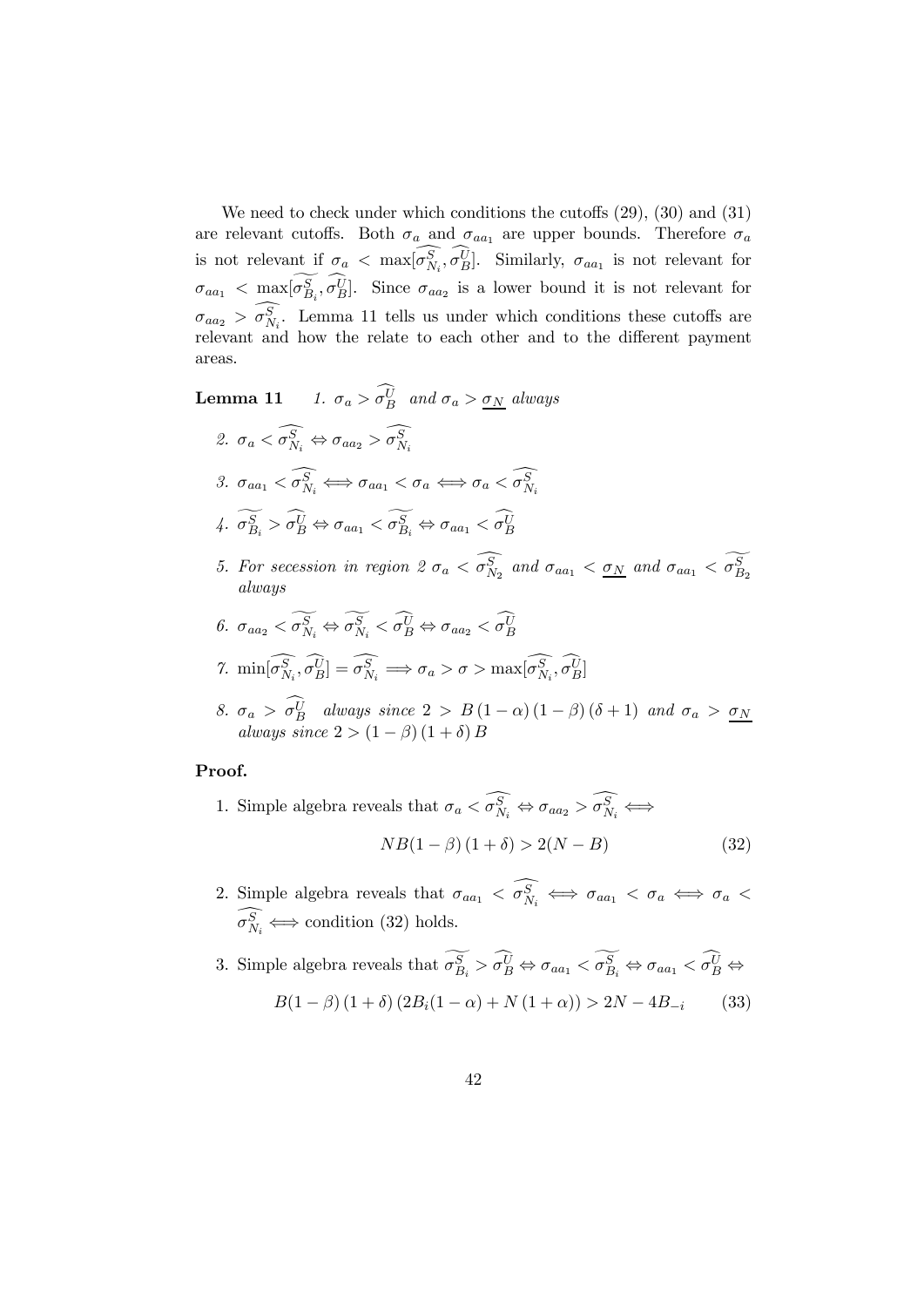- 4. The parameter restriction to have to consider  $\sigma_{aa}$  for secession in region 2 is  $2B_2 > N$ . It is easy to see that (32) always holds in this case. Hence by point 3 it follows that  $\sigma_a < \sigma_{N_2}^S$  always. Next  $\sigma_{aa_1} < \sigma_N = \frac{1}{\delta} \Longleftrightarrow (B_i - B_{-i}) < BB_i (\delta + 1)$  which is always true for  $B_i < B_{-i}$  hence it is always true for secession in region 2. Similarly the condition that  $\sigma_{aa_1} < \sigma_{B_i}^S$  given by (32) always holds for secession in region 2 since  $B_1 = B_{-i} > B_2$  and hence the right hand side is always negative for secession in region 2.
- 5. Simple algebra reveals that  $\sigma_{aa_2} < \sigma_{N_i}^S \Leftrightarrow \sigma_{N_i}^S < \sigma_B^U \Leftrightarrow \sigma_{aa_2} <$  $\sigma_B^U \Longleftrightarrow$

$$
(1 - \beta) (1 + \delta) B ((1 + \alpha) N + 2B_i (1 - \alpha)) < 2N - 4B_{-i}
$$
 (34)

6. If  $\min[\sigma_{N_i}^S, \sigma_B^U] = \sigma_{N_i}^S$  then  $\sigma_a > \sigma > \max[\sigma_{N_i}^S, \sigma_B^U]$  since by point 1  $\sigma_a > \sigma_B^U$ .

We are now set to prove the proposition. In general, the results follow by combining the parameter restriction and the resulting ranking of the cutoffs with the insights derived from Lemma 11. Here are the details.

1. We look at the parameter area where  $2 > H^U$ . Given  $\sigma_B^U < \sigma_{B_i}^S$  it follows immediately that unified education is preferred for low  $\sigma$ , namely  $\widetilde{\sigma_N^U} = \widetilde{\sigma_B^U} < \sigma < \widetilde{\sigma_{B_i}^S} = \widetilde{\sigma_{N_i}^S}$ . Since  $\min \left[ \widehat{\sigma_B^U}, \widehat{\sigma_{N_i}^S} \right]$  $\left[\right] > \widetilde{\sigma_{B_i}^S}$  for  $\widetilde{\sigma_{B_i}^S} < \sigma < \min\left[\widehat{\sigma_{B}^U}, \widehat{\sigma_{N_i}^S}\right]$ the bourgeoisie pays its maximum willingness in the unified system and hence is not better off in the unified system than when there is no education while it benefits from education in secession and hence secession is preferred in this entire area. Now by point 4 of lemma 11  $\sigma_{aa_1} > \widehat{\sigma_B^U}$  so for  $2B_i > N$  if  $\min \left[ \widehat{\sigma_B^U}, \widehat{\sigma_{N_i}^S} \right]$  $\left[\right]=\hat{\sigma_B^U}$ secession of region 1 is also preferred for  $\sigma_{aa_1} > \sigma > \sigma_B^U$ . If  $\sigma_{aa_1} < \sigma_{N_i}^S$ then by point 3 of lemma 11 we also have  $\sigma_a < \sigma_{N_i}^S$ , so  $\sigma_a$  is not a relevant cutoff and secession is preferred for  $\sigma_{B_i}^S < \sigma < \sigma_{aa_1}$ . If on the other hand  $\sigma_{aa_1} > \sigma_{N_i}^S$  which by point 5 of lemma 11 cannot happen for secession of region 2 but by point 3 of lemma 11 can happen for secession of region 1 in which case  $\sigma_a > \sigma_{B_i}^S$  also, then secession is preferred for  $\widetilde{\sigma_{B_i}^S} < \sigma < \sigma_a$ . Similarly, if  $\min \left[ \widehat{\sigma_B^U}, \widehat{\sigma_{N_i}^S} \right]$  $\left] = \widehat{\sigma_{N_i}^S}$  secession is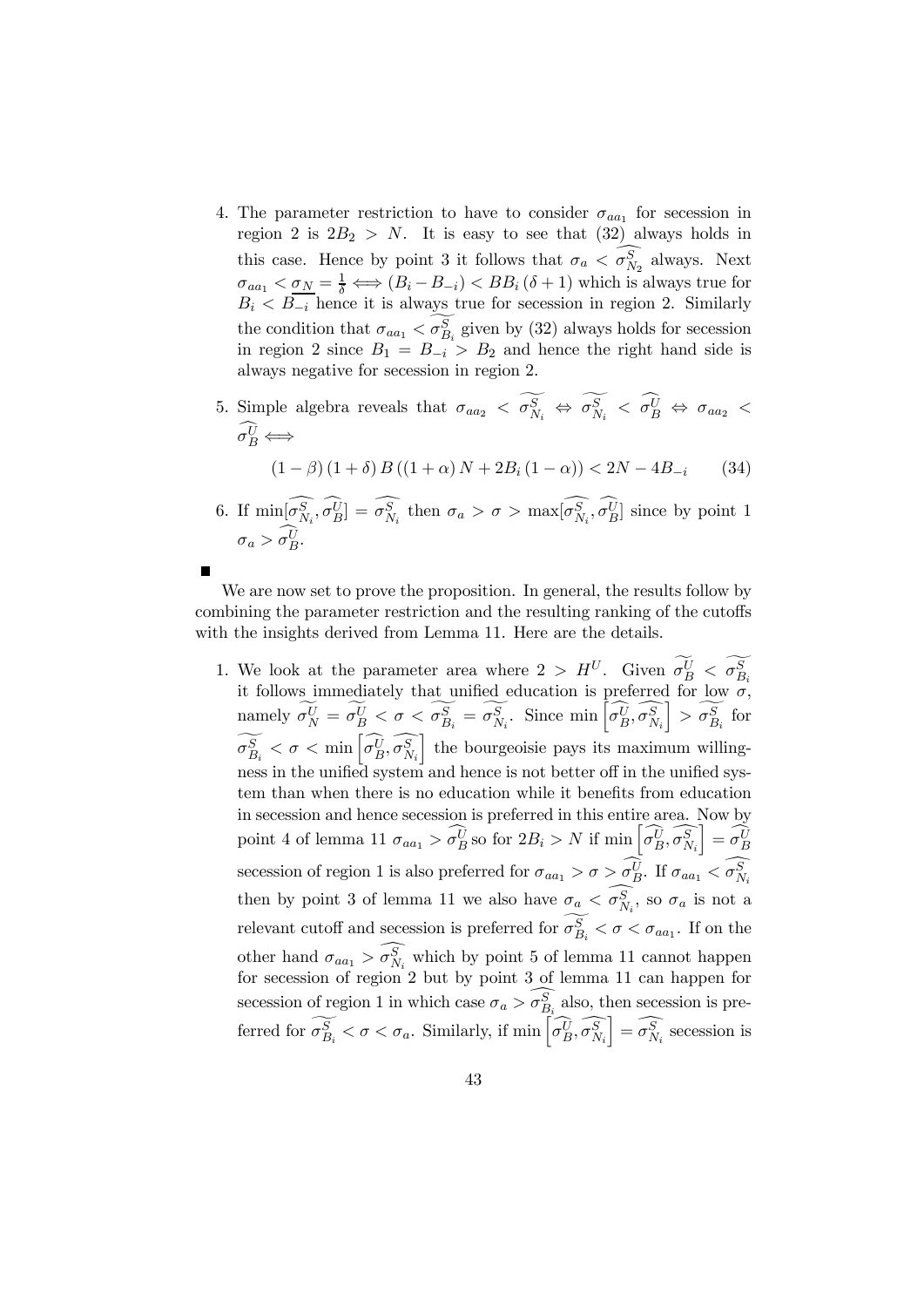preferred in the entire area min  $\left[\widehat{\sigma_B^U}, \widehat{\sigma_{N_i}^S}\right]$  $\left[ \begin{array}{c} <\sigma<\max\left[ \widehat{\sigma_{B}^{U}},\widehat{\sigma_{N_{i}}^{S}}\right] \end{array}\right]$ i and by point 7 of lemma 11 we also have  $\sigma_{N_i}^S < \sigma_a$  so secession is preferred for  $\sigma_{B_i}^S < \sigma < \sigma_a$ .

Similarly, for  $2B_i < N$  and if  $\min \left[ \widehat{\sigma_B^U}, \widehat{\sigma_{B_i}^S} \right]$  $\left[\right] = \widehat{\sigma_{N_i}^S}$  then by point 7 of lemma 11 we must have that  $\sigma_{N_i}^S < \sigma_a$  hence secession is preferred for  $\sigma_{B_i}^S < \sigma < \sigma_a.$ 

If  $2B_i < N$  and  $\min \left[ \widehat{\sigma_B^U}, \widehat{\sigma_{N_i}^S} \right]$  $\left[\begin{array}{c} -\widehat{\sigma_B^U}$  then by point 6 of lemma 11 we also have  $\sigma_{aa_2} < \sigma_B^U$  since we are in the parameter region where  $\sigma_{N_i}^S$  $\langle \sigma_B^U \rangle$  and by point 2 since  $\sigma_{aa_2} \langle \sigma_B^U \rangle \langle \sigma_{N_i}^S \rangle$  we also have  $\sigma_{N_i}^S \langle \sigma_A^S \rangle$ and hence secession is preferred for  $\sigma_{B_i}^S < \sigma < \sigma_a$ .

2. We now look at the parameter area where  $H^{S_i} < 2 < H^{U}$ . In this parameter constellation under the unified system the bourgeoisie always fully finances education. Since  $\sigma_B^U < \sigma_{B_i}^S$  by point 4 of lemma 11 the cutoff  $\sigma_{aa_1}$  is never relevant. Combining this with point 3 of lemma 11 and the fact that  $\sigma_B^U < \sigma_{B_i}^S$  we also have  $\sigma_{N_i}^S > \sigma_a$ , hence  $\sigma_a$ is not a relevant cutoff and the unified system is always preferred for  $2B_i > N$ . Now let  $2B_i < N$ . Then by point 6 of lemma 11  $\sigma_{aa_2} > \sigma_B^U$ . Could it be the case that  $\sigma_{aa_2} < \sigma_{N_i}^S$  and hence by point 2 we also had  $\sigma_{N_i}^S < \sigma_a$  and hence secession would be preferred for  $\sigma_{aa_2} < \sigma < \sigma_a$ ? Notice that the cutoff (29) gives us the point of intersection of

$$
\Pi_B^U(I_B^U = \frac{M}{B}) = -\frac{M}{B}(1 - (1 - \beta)\delta B) + M(1 - \beta)\delta\sigma \qquad (35)
$$

and

$$
\Pi_{B_i}^S \left( I_{B_i}^S = 0 \right) = \delta (1 - \beta) \frac{M}{2} + (1 - \beta) \frac{M}{2} \sigma.
$$
 (36)

It is easy to check that the intercept of (36) is higher and the slope half of the one of  $(35)$ .

The cutoffs (30) and (31) gives the point of intersection of  $\Pi_B^U(I_B^U = \frac{M}{B})$ with

$$
\Pi_{B_i}^S \left( I_{B_i}^S = \widetilde{I_{B_i}^S} \right) = -\frac{M}{4B_i} \left( 2 - (1 - \beta) \left( 2B_i \delta - N \right) \right) + \frac{\left( 1 - \beta \right) \left( 2B_i + N \right) \delta M}{4B_i} \sigma
$$
\n
$$
\tag{37}
$$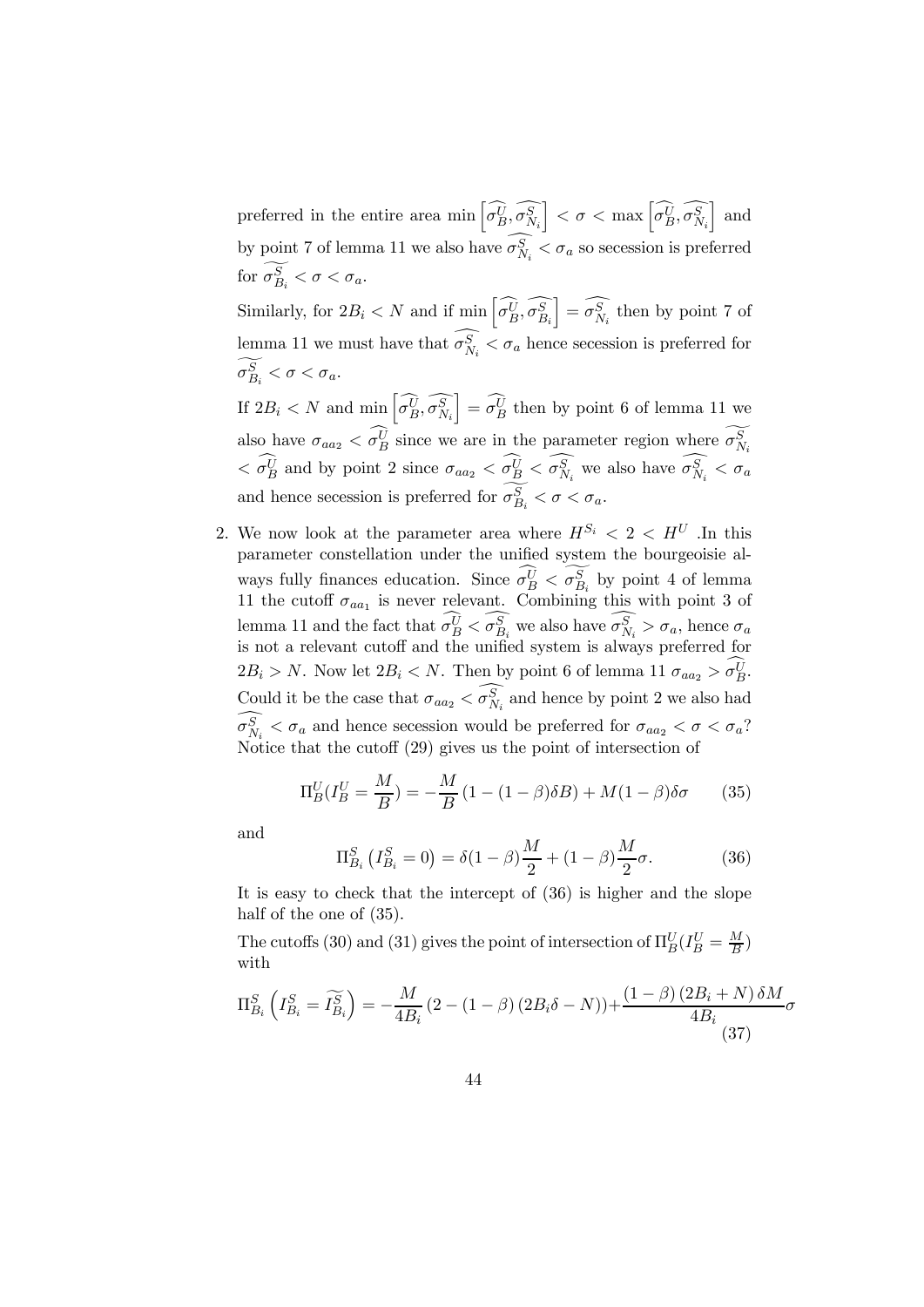for  $2B_i > N$  and  $2B_i < N$  respectively. The conditions  $2B_i > N$  and  $2B_i < N$  also determine the slope of (37) which is lower than the one of (35) for  $2B_i > N$  and higher for  $2B_i < N$ . The intercept of (37) is always higher than the intercept of (35) for secession of region 2 while the direction is ambiguous for secession of region 1.

Comparing  $\Pi_{B_i}^S$  $\left(I^S_{B_i}=\widetilde{I^S_{B_i}}\right.$ ) defined by (37) with  $\Pi_B^U(I_B^U = \frac{M}{B})$  defined by (35) we learn that the outcome  $\sigma_{aa_2} < \sigma < \sigma_a$  combined with the fact that  $\sigma_B^U \leq \widetilde{\sigma_{B_i}}$  might only possible for secession in region 1 and only for the special case where the intercept of (37) is lower than of (35) and  $2B_1 < N$  so that the slope of (37) is higher than of (35). But given the parameter constellations under consideration, in particular the second half of the condition to be in this case namely  $2 < (1-\beta) (1+\delta) B(1+\alpha)$  implies that for secession in region 1 we can never be in the area where  $\sigma_{aa_2}$  is the cutoff to consider, because we are always in the area where  $\sigma_{aa_1}$  is the relevant cutoff to be considered. In this area  $2B_i > N \Longleftrightarrow 2(2B_i + B) > 2$  and  $(1 - \beta)(1 + \delta)B(1 + \alpha)$  $2(2B_i+B)$  for  $B_i = B_1$  always. Notice that the left hand side of the condition is highest for  $\alpha = \delta = 1$  and the condition becomes  $(1 - \beta)4B < 4B_i + 2B$  and it is definitely true for  $B_i = B_1$  because  $4B_1 > 2B$ . This means that the only possible outcome is that unified schooling is always preferred in this area.

3. Finally we study the parameter area  $H^{S_i} > 2$ . In this case we always have  $\sigma_B^U$  <  $\underline{\sigma_N}$  <  $\sigma_{N_i}^S$  hence the bourgeoisie always fully finances education unified schooling. We also have  $\sigma_{B_i}^S < \underline{\sigma_N}$ , so that the bourgeoisie is always willing to go for co-payment for  $\sigma_N < \sigma < \sigma_{N_i}^S$ and will get education for free for  $\sigma > \sigma_{N_i}^S$ .

In this parameter area  $\sigma_{B_i}^S > \sigma_B^U$  always. Then by point 4 of lemma 11  $\sigma_{aa_1}$  is never a relevant cutoff and neither is  $\sigma_a$  by point 3, so unified schooling is always preferred. Now by point 6 of lemma 11  $\sigma_{aa_2} > \sigma_B^U$ . Can it be the case that secession is preferred for  $\sigma_{aa_2} < \sigma < \sigma_a$ ? As argued in the proof of point 2 this latter outcome is only possible for secession in region 1 and only for the special case where the intercept of  $(37)$  is lower than of  $(35)$  and  $2B<sub>1</sub> < N$ . However, given the parameter constellations under consideration, in particular the second condition to be in this case implies that  $2B_i > N \iff 2(2B_i + B) > 2$  and we can prove that  $(1 - \beta)\alpha (1 + \delta) 2B_i < 2(2B_i + B)$  always. Notice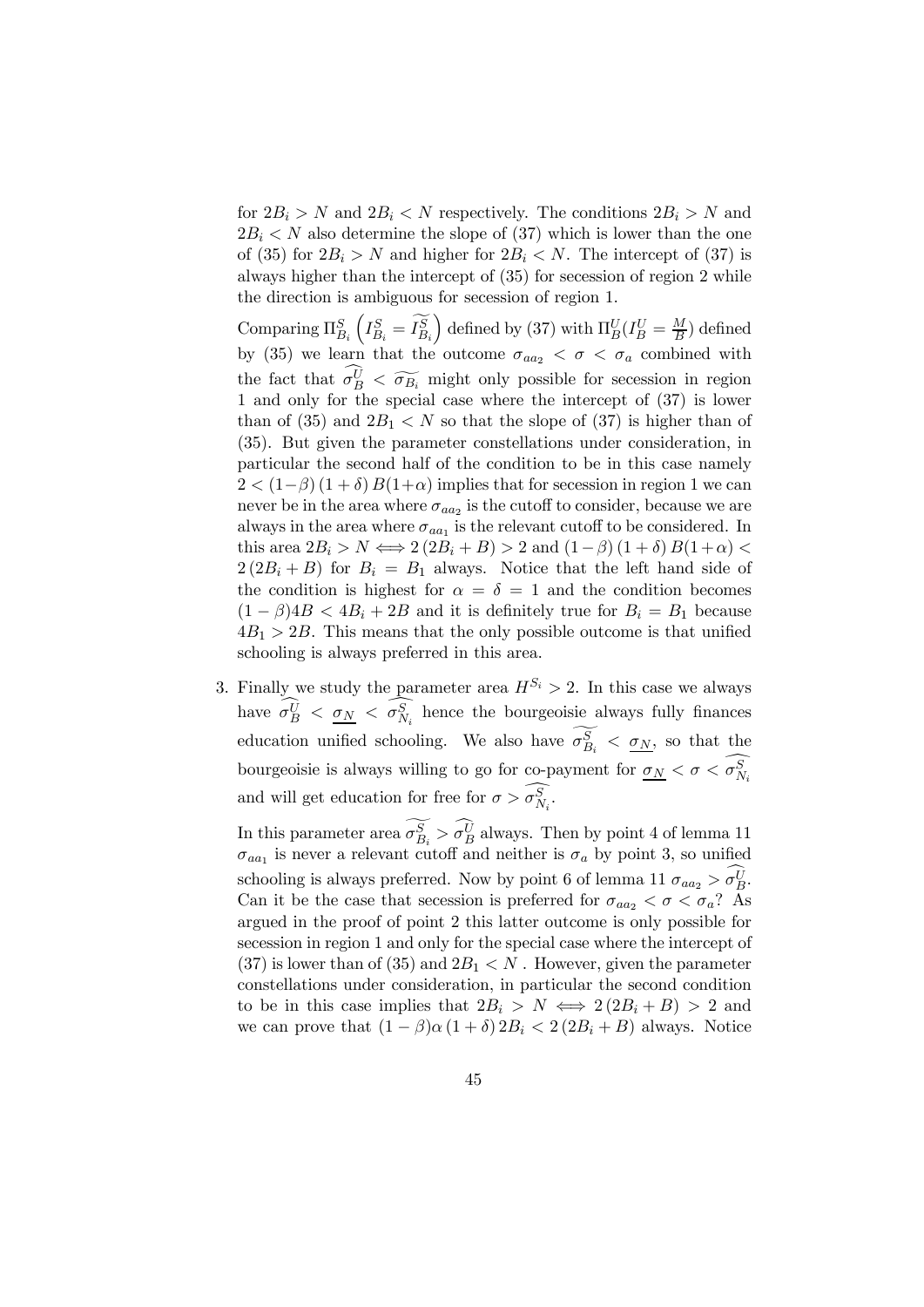that the left hand side is biggest for  $\alpha = \delta = 1$  but in this case the condition becomes  $(1 - \beta)2B_i < 2B_i + B$  which is always true. Hence we never can be in the region where  $\sigma_{aa_2}$  is a relevant cutoff, so unified schooling is always preferred.

#### Proof of Lemma 9

1. Simple algebra gives that

 $\sigma_{M_i}^S < \sigma_a \Leftrightarrow (1-\beta)(1+\delta) B (B_i \alpha (1-\beta) + \beta(\frac{N}{2} + B_i)) < 2\beta(\frac{N}{2} + B_i)$ . Isolating  $\alpha$  gives the condition in the lemma.

2. Simple algebra that  $\sigma_{M_i}^S > \sigma_{aa_1} \Longleftrightarrow$ 

$$
(1 - \beta)(1 + \delta)B\left((2B_i - N)B_i\alpha(1 - \beta) + 2B_i\beta(\frac{N}{2} + B_i)\right) > 2(B_i - B_{-i})\beta(\frac{N}{2} + B_i)
$$
\n(38)

If the condition holds at  $\alpha = 0$  then it always holds. At  $\alpha = 0$  the condition becomes

$$
(1 - \beta)(1 + \delta)BB_i > (B_i - B_{-i})
$$
\n(39)

which is always true for secession of region 2. Hence for  $2B_2 > N$  we always have  $\sigma_{aa_1} < \sigma_{M_2}^S$ 

- 3. If (39) holds for  $i = 1$  then  $\sigma_{aa_1} < \sigma_{M_1}^S$ .
- 4. Assume (39) is violated, then  $\sigma_{aa_1} > \sigma_{M_1}^S$ . Condition (38) is also violated for sufficiently low  $\alpha$ , in particular for  $\alpha < \frac{\beta(N+2B_1)((B_1-B_2)-(1-\beta)(1+\delta)BB_1)}{(1-\beta)^2(1+\delta)B(2B_1-N)B_1}$ .
- 5. Simple algebra gives  $\sigma_{M_1}^U < \sigma_a$

 $\Leftrightarrow \beta(1+B) > \left(\beta\left(\frac{(1+B_1-B_2)}{2}(1+\delta)\right) + \alpha B_1(1-\beta)(1+\delta)\right)(1-\beta)B$  and the result follows by isolating  $\alpha$ . Notice that the condition is always true for  $\alpha = 0$ 

6. 
$$
\sigma_{M_1}^U > \sigma_{aa_1} \Leftrightarrow
$$
  
\n
$$
\beta \left( (1 + B_1 - \delta B_2) (2B_i - N) + (BB_i (\delta + 1)) (1 - \frac{N}{2}) \right)
$$
\n
$$
+ B_1 \alpha (1 - \beta) (1 + \delta) (2B_i - N)
$$
\n
$$
> 2(B_i - B_{-i}) \beta (1 - \frac{N}{2})
$$

This is always true for  $i = 2$ .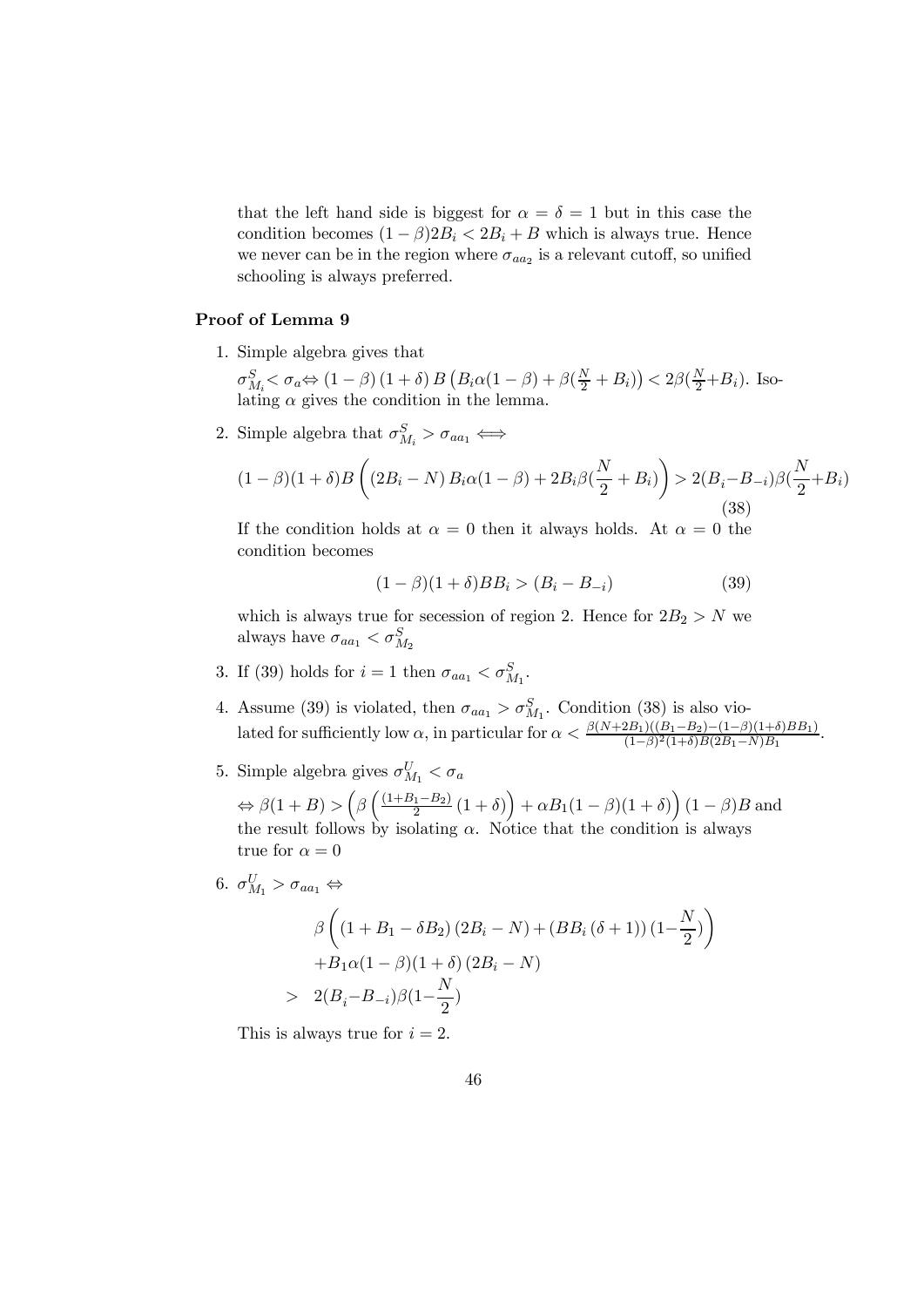7.  $\alpha_{M_1^U} > \alpha_{M_1}$  for secession of region *i* follows from simply algebra.

# References

- [1] Acemoglu, Daron and James Robinson (2001) "A Theory of Political Transitions", American Economic Review, 2001, 91:4, 938—963.
- [2] Acemoglu, Daron and James Robinson (2008) "Persistence of Power, Elites, and Institutions", American Economic Review, 2008, 98:1, 267— 293.
- [3] Armstrong, John (1982), Nations Before Nationalism. Chapel Hill, University of North Carolina Press, 1982.
- [4] Aspachs-Bracons, Oriol, Irma Clots-Figueras, Joan Costa-Font and Paolo Masella (2008) "Compulsory Language Educational Policies and Identity Formation" Journal of the European Economic Association, 6 (2-3), 434-444, April-May 2008.
- [5] Balfour, Sebastian (1995) "Riot, Regeneration, and Reaction: Spain in the Aftermath of the 1898 Disaster", The Historical Journal, Vol. 38, No. 2 (jun., 1995), pp. 405-423.
- [6] Breuilly, John (2006) Introduction, in Nations and Nationalism, second edition, Blackwell Publishing.
- [7] Breuilly, John (1993) Nationalism and the State. Manchester University Press. Second edition.
- [8] Calvet, Louis-Jean (2002) Linguistique et colonialisme. Editions Payot et Rivages.
- [9] Carr, Raymond (1980) "The Regional Problem in Spain", in Federalism: History and Current Significance of a Form of Government, Johan Chirstiaan Boogman and G.N. van der Plaat (eds), The Hague: Martinus Nijhoff, 1980.
- [10] Chervel, André (1992) L'enseignement du français à l'école primaire. Textes officiels, Tome 1, 1791—1879. Economica.
- [11] Clots-Figueras, Irma and Paolo Masella (2009) "Education, Language, and Identity". Mimeo.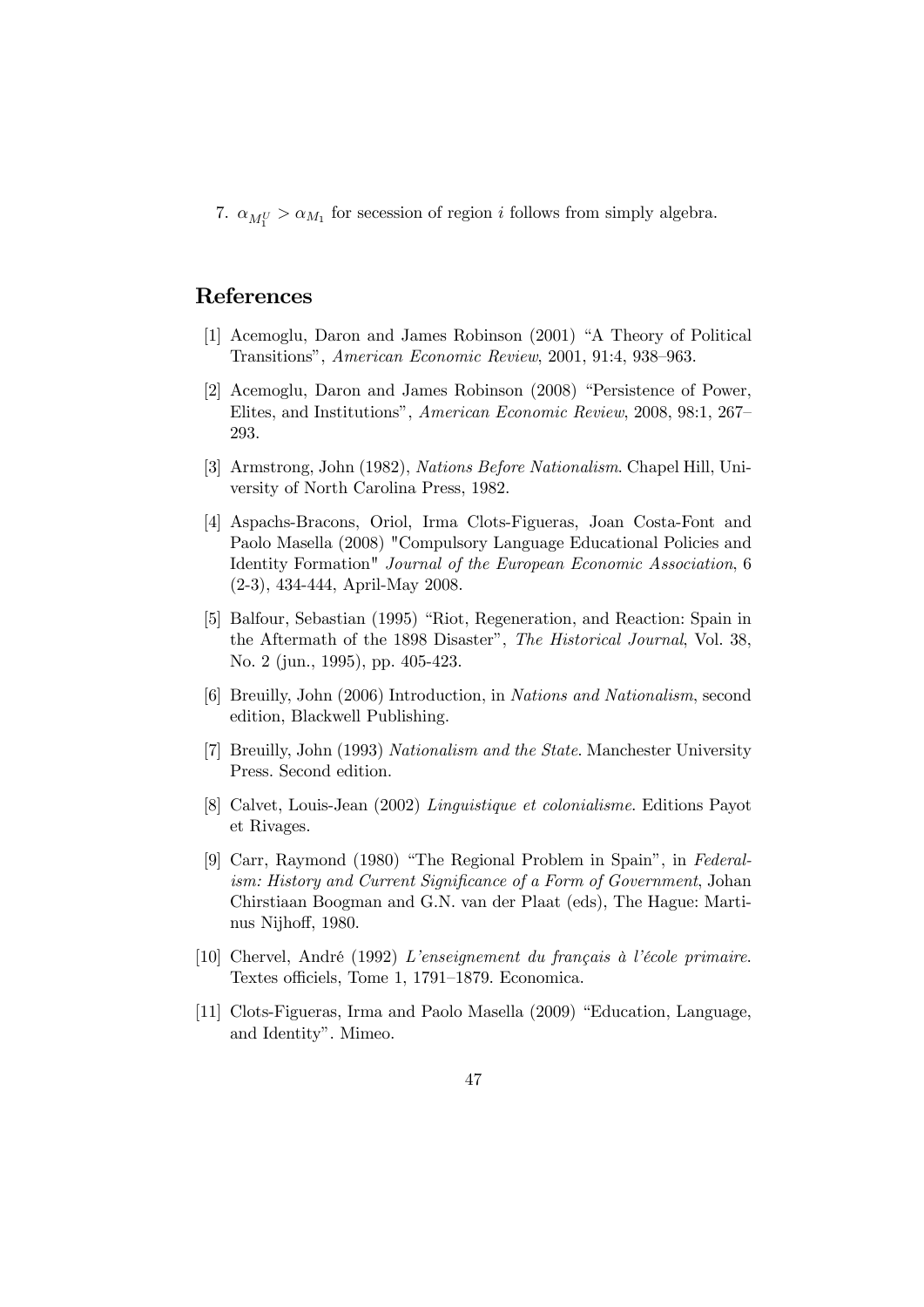- [12] Crayen, Dorothee and Joerg Baten (2010) "New Evidence and New Methods to Measure Human Capital Inequality Before and During the Industrial Revolution: France and the US in the Seventeenth to Nineteenth Centuries", *Economic History Review*, 63, 2 (2010), pp. 452-478.
- [13] Díez Medrano, Juan (1994) "Patterns of Development and Nationalism: Basque and Catalan Nationalism before the Spanish Civil War", Theory and Society, vol. 23, No. 4 (Aug., 1994), pp. 541-569.
- [14] Enrlich, Charles E. (1998) "La Lliga Regionalista and the Catalan Industrial Bourgeoisie", Journal of Contemporary History, Vol. 33, No. 3 (Jul., 1998), pp. 399-417.
- [15] Gellner, Ernst (1964) Thought and Change. Weidenfeld and Nicolson, London.
- [16] Gellner, Ernst (1983, 2006) Nations and Nationalism. First edition: Cornell University Press. Second edition: Blackwell.
- [17] Harrison, Joseph (1974) "Catalan Business and the Loss of Cuba, 1898- 1914" The Economic History Review, New Series, Vol. 27 No. 3 (Aug., 1974), pp. 431-441.
- [18] Harrison, Joseph (1990) "The Catalan Industrial Elite, 1898-1923", in Elites and Power in Twentieth-Century Spain, Frances Lannon and Paul Preston (eds.), Clarendon Press, Oxford.
- [19] Hastings, Adrian (1997) The Construction of Nationhood: Ethnicity, Religion, and Nationalism, Cambridge University Press.
- [20] Keating, Michael (1993) "Peripheral Nationalism and State Response", in The Politics of Ethnic Conflict Regulation, John McGarry and Brendan O'Leary (eds.), Routledge.
- [21] Kroneberg, Clemens and Andreas Wimmer (2012) "Struggling over the Boundaries of Belonging: a Formal Model of Nation Building, Ethnic Closure, and Populism, American Journal of Sociology, forthcoming.
- [22] INE (1991) Censo de 1787 Floridablanca. Tomo 6. Artes Gráficas Sorual. Madrid.
- [23] Lachapelle, Georges (1928) "Elections législatives 22-29 Avril 1928, Résultats officiels". Librairie Georges Roustan.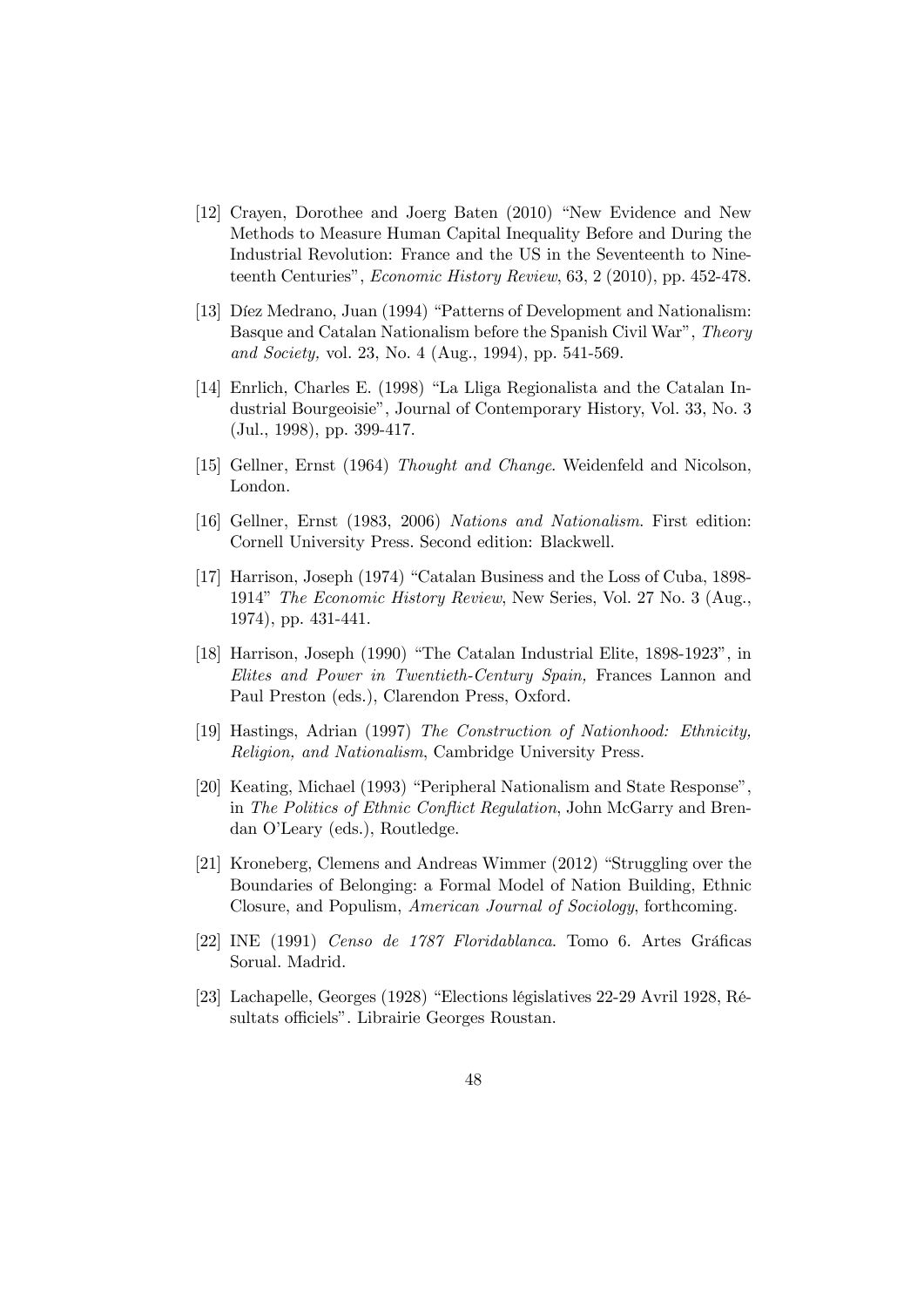- [24] Linz, Juan (1974) "Early State-Building and Late Peripheral Nationalisms against the State: the Case of Spain" in Building States and Nations, Analyses by Regions, S.N. Eisenstadt and Stein Rokkan (eds.), Sage Publications.
- [25] Linz, Juan (1975) "Politics in a Multi-lingual Society with a Dominant World Language: the Case of Spain" in *Multilingual Political Sys*tems: Problems and Solutions. Jean-Guy Savard and Richard Vigneault (eds.), Les Presses de l'Université Laval.
- [26] Maddison, Angus (2003) The World Economy, Historical Statistics. Development Centre Studies, OECD.
- [27] Nadal, Jordi (1973) "The failure of the industrial revolution in Spain, 1830-1914", in C. Cipolla, ed., The Fontana economic history of Europe, iv, The emergence of industrial societies, pp. 532-626.
- [28] Nuhoğlu Soysal, Yasemin and David Strang "Construction of the First Mass Education Systems in Nineteenth-Century Europe, Sociology of Education, vol. 62, No. 4 (Oct., 1989), pp. 277-288.
- [29] Ortega, Javier and Thomas Tangerås (2008) "Unilingual versus Bilingual Education: A Political Economy Analysis", Journal of the European Economic Association, 6(5):1078-1108. September 2008.
- [30] Price, Roger (2004) People and Politics in France, 1848-1870. Cambridge University Press.
- [31] Shubert, Adrian (1990) A Social History of Modern Spain, Unwin Hyman, London.
- [32] Smith, Anthony D. (2000) The Nation in History, Historiographical Debates about Ethnicity and Nationalism. The Menahem Stern Jerusalem Lectures. University Press of New England.
- [33] Solé Tura, Jordi (1989) "The Spanish Case: Remarks on the General Theories of Nationalism", International Political Science Review/Revue Internationale de Science Politique, Vol. 10, No. 3 (Jul., 1989), pp. 183- 189.
- [34] Tortella, Gabriel (1994) "Patterns of Economic Retardation and Recovery in South-Western Europe in the Nineteenth and Twentieth Centuries", The Economic History Review, New Series, Vol. 47, No. 1 (Feb., 1994), pp. 1-21.